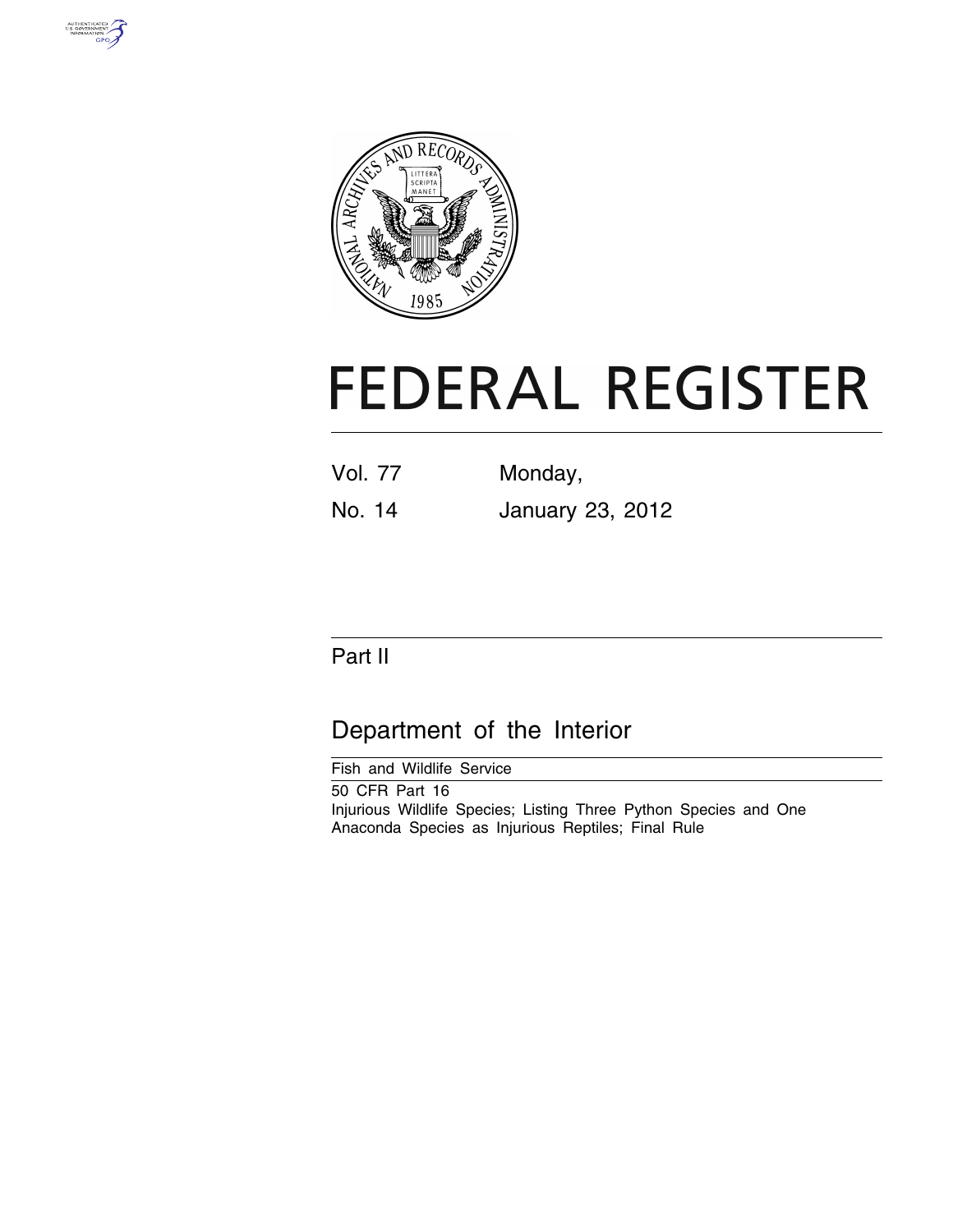# **DEPARTMENT OF THE INTERIOR**

# **Fish and Wildlife Service**

# **50 CFR Part 16**

#### **RIN 1018–AV68**

**[FWS–R9–FHC–2008–0015; FXFR13360900000N5–123–FF09F14000]** 

# **Injurious Wildlife Species; Listing Three Python Species and One Anaconda Species as Injurious Reptiles**

**AGENCY:** Fish and Wildlife Service, Interior.

# **ACTION:** Final rule.

**SUMMARY:** The U.S. Fish and Wildlife Service (Service) is amending its regulations under the Lacey Act to add *Python molurus* (which includes Burmese python *Python molurus bivittatus* and Indian python *Python molurus molurus*), Northern African python (*Python sebae*), Southern African python (*Python natalensis*), and yellow anaconda (*Eunectes notaeus*) to the list of injurious reptiles. By this action, the importation into the United States and interstate transportation between States, the District of Columbia, the Commonwealth of Puerto Rico, or any territory or possession of the United States of any live animal, gamete, viable egg, or hybrid of these four constrictor snakes is prohibited, except by permit for zoological, education, medical, or scientific purposes (in accordance with permit regulation) or by Federal agencies without a permit solely for their own use. The best available information indicates that this action is necessary to protect the interests of human beings, agriculture, wildlife, and wildlife resources from the purposeful or accidental introduction and subsequent establishment of these large nonnative constrictor snake populations into ecosystems of the United States.

**DATES:** This rule becomes effective on March 23, 2012.

**ADDRESSES:** This final rule and the associated final economic analysis, regulatory flexibility analysis, and environmental assessment are available on the Internet at *[http://](http://www.regulations.gov)  [www.regulations.gov](http://www.regulations.gov)* under Docket No. FWS–R9–FHC–2008–0015. Comments and materials received, as well as supporting documentation used in preparing this final rule, are available on the Internet at *[http://](http://www.regulations.gov)  [www.regulations.gov](http://www.regulations.gov)* under Docket No. FWS–R9–FHC–2008–0015; they are also available for public inspection, by appointment, during normal business hours, at the South Florida Ecological

Services Office, U.S. Fish and Wildlife Service, 1339 20th Street, Vero Beach, FL 32960–3559; telephone (772) 562– 3909 ext. 256; facsimile (772) 562–4288.

**FOR FURTHER INFORMATION CONTACT:**  Supervisor, South Florida Ecological Services Office, U.S. Fish and Wildlife Service, 1339 20th Street, Vero Beach, FL 32960–3559; telephone (772) 562– 3909 ext. 256*.* If you use a telecommunications device for the deaf (TDD), please call the Federal Information Relay Service (FIRS) at (800) 877–8339.

# **SUPPLEMENTARY INFORMATION:**

#### **Previous Federal Action**

On June 23, 2006, the Service received a petition from the South Florida Water Management District (District) requesting that Burmese pythons be considered for inclusion in the injurious wildlife regulations under the Lacey Act (18 U.S.C. 42, as amended; the Act). The District was concerned about the number of Burmese pythons (*Python molurus bivittatus*) found in Florida, particularly in Everglades National Park and on the District's widespread property in South Florida.

The Service published a notice of inquiry in the **Federal Register** (73 FR 5784; January 31, 2008) soliciting available biological, economic, and other information and data on the *Python, Boa,* and *Eunectes* genera for possible addition to the list of injurious wildlife under the Act and provided a 90-day public comment period. The Service received 1,528 comments during the public comment period that closed April 30, 2008. We reviewed all comments received for substantive issues and information regarding the injurious nature of species in the *Python, Boa,* and *Eunectes* genera. Of the 1,528 comments, 115 provided economic, ecological, and other data responsive to the 10 specific questions in the notice of inquiry. Most individuals submitting comments responded to the notice of inquiry as though it was a proposed rule to list constrictor snakes in the *Python, Boa,*  and *Eunectes* genera as injurious under the Act. As a result, most comments expressed either opposition or support for listing the large constrictor snakes species and did not provide substantive information. We considered the information provided in the 115 applicable comments in the preparation of the draft environmental assessment, draft economic analysis, and the proposed rule.

On March 12, 2010, we published a proposed rule in the **Federal Register** 

(75 FR 11808) to list *Python molurus*  (which includes Burmese and Indian pythons), reticulated python (*Broghammerus reticulatus* or *Python reticulatus*), Northern African python (*Python sebae*), Southern African python (*Python natalensis*), boa constrictor (*Boa constrictor*), yellow anaconda (*Eunectes notaeus*), DeSchauensee's anaconda (*Eunectes deschauenseei*), green anaconda (*Eunectes murinus*), and Beni anaconda (*Eunectes beniensis*) as injurious reptiles under the Act. The proposed rule established a 60-day comment period ending on May 11, 2010, and announced the availability of the draft economic analysis and the draft environmental assessment of the proposed rule. At the request of the public, we reopened the comment period for an additional 30 days ending on August 2, 2010 (75 FR 38069; July 1, 2010).

For the injurious wildlife evaluation in this final rule, in addition to information used for the proposed rule, we considered a wide range of information, including: (1) Substantive comments from two public comment periods for the proposed rule, (2) comments from five peer reviewers, and (3) new information acquired by the Service. From this information, we determined that four of the nine proposed species warrant listing as injurious at this time. In addition, we made improvements to the supplementary information to support and explain this decision.

We present a summary of the peer review comments and the public comments following the Lacey Act Evaluation Criteria section for four of the nine proposed species. The explanations in the sections on biology and evaluation of the four species will make many of the answers to the comments self-evident.

A major source of biological, management, and invasion risk information that we used for the proposed rule and this final rule was derived from the United States Geological Survey's (USGS) ''Giant Constrictors: Biological and Management Profiles and an Establishment Risk Assessment for Nine Large Species of Pythons, Anacondas, and the Boa Constrictor'' hereafter referred to as ''Reed and Rodda 2009.'' This document was prepared at the request of the Service and the National Park Service; it can be viewed at the following Internet sites: *[http://](http://www.regulations.gov)  [www.regulations.gov](http://www.regulations.gov)* under Docket No. FWS–R9–FHC–2008–0015 and *[http://](http://www.fort.usgs.gov/Products/Publications/pub_abstract.asp?PubID=22691) [www.fort.usgs.gov/Products/](http://www.fort.usgs.gov/Products/Publications/pub_abstract.asp?PubID=22691)*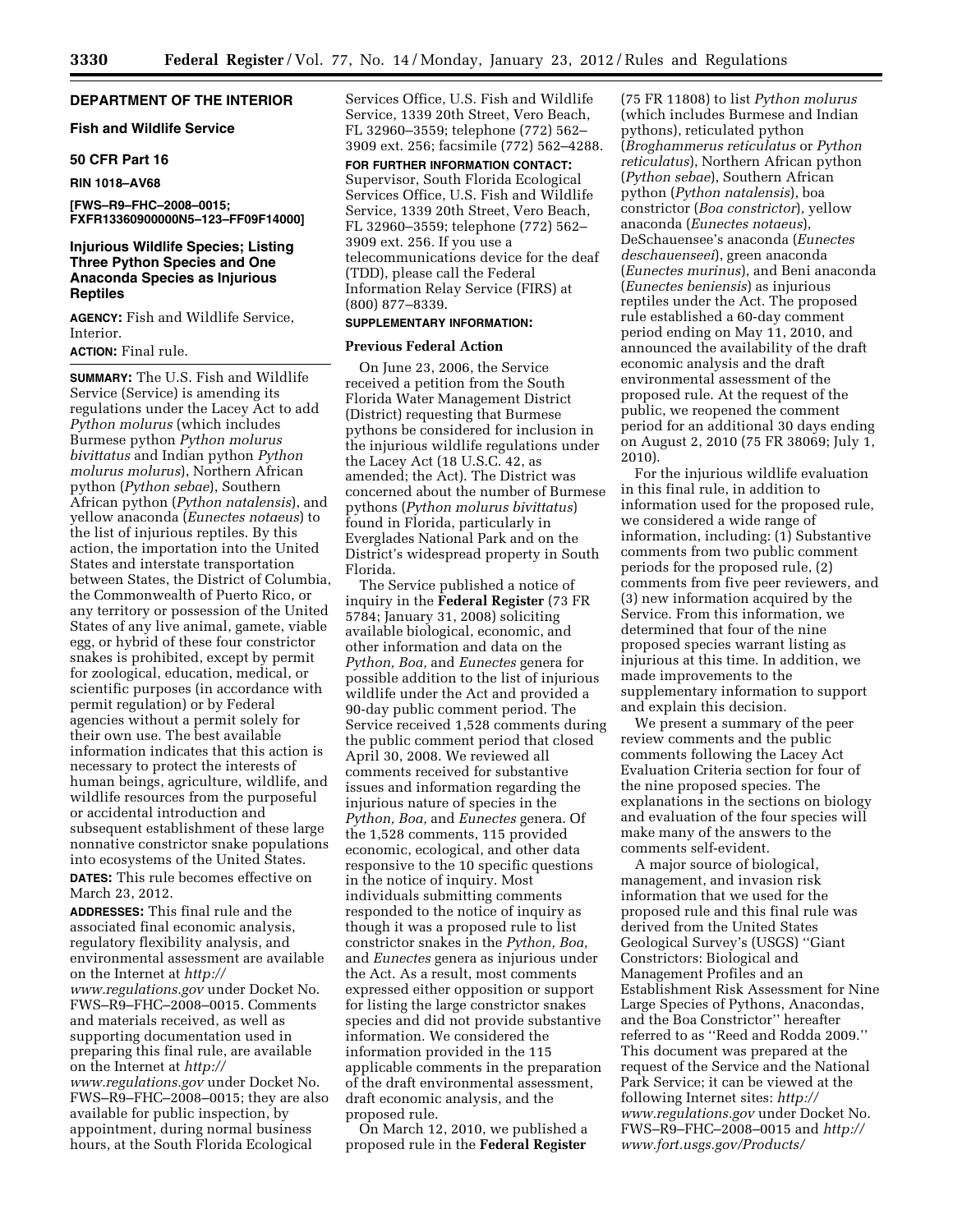# *[Publications/](http://www.fort.usgs.gov/Products/Publications/pub_abstract.asp?PubID=22691)*

*pub*\_*[abstract.asp?PubID=22691](http://www.fort.usgs.gov/Products/Publications/pub_abstract.asp?PubID=22691)*. After full consideration of public comments and relevant factors, the Service is moving forward with publication of a final rule for the four species (Burmese python [including Indian python], Northern African python, Southern African python, and yellow anaconda. Five additional species (reticulated python, DeSchauensee's anaconda, green anaconda, Beni anaconda, and boa constrictor) are not being listed at this time and remain under consideration.

# **Background**

#### *Purpose of Listing as Injurious*

The purpose of listing the Burmese python and its conspecifics (that is, belonging to the same species; hereafter referred to collectively as Burmese pythons unless otherwise noted), Northern African python (*Python sebae*), Southern African python (*Python natalensis*), and yellow anaconda (*Eunectes notaeus*) (hereafter, collectively the four large constrictor snakes) as injurious wildlife is to prevent the accidental or intentional introduction of and the possible subsequent establishment of populations of these snakes in the wild in the United States.

# *Why the Four Species Were Selected for Consideration as Injurious Species*

The Service has had the authority to list species as injurious under the Act since the 1940s. However, we have been criticized for not listing species before they became a problem (Fowler *et al.*  2007). The Burmese python–the subject of the original petition here–is one example of a species that may not have become so invasive in Florida if it had been listed before it had become established. With this final rule, we are attempting to prevent the further spread of the Burmese python and the specified other large constrictor snakes into other vulnerable areas of the United States.

Furthermore, we have the authority under the Act to list wild mammals, wild birds, reptiles, amphibians, fish, mollusks, and crustaceans that are injurious even if they are not currently in trade or known to exist in the United States. Thus, we can be proactive and not wait until a species is already established. As noted in the National Invasive Species Management Plan (National Invasive Species Council 2008), ''prevention is the first line of defense" and "can be the most costeffective approach because once a species becomes widespread, controlling it may require significant

and sustained expenditures.'' This is why we are listing one species that is not yet found in the United States but which has the requisite injurious traits.

Two of the four largest snakes in the world (with maximum lengths well exceeding 6 m [20 ft]) are the Burmese python and Northern African python; both are present in international trade (although imports of the Burmese python are higher than those of the Northern African python). The Burmese python and the Northern African python are established in south Florida. The Northern and Southern African pythons are closely related and have similar appearances. While the Northern African python is documented on import records as being imported and the Southern African python is not, we believe that some snakes reported as Northern African pythons may have actually been Southern, and that importers may want to switch to the next most similar species (Southern) if the Northern African python became listed as injurious. Thus, we evaluated the Southern African python on its own traits.

None of the four species is native to the United States. The Service is striving to prevent the introduction and establishment of all four species into new areas of the United States, due to concerns about the injurious effects of all four species, consistent with 18 U.S.C. 42.

All four species were evaluated and found to be injurious because there is a suitable climate match in parts of the United States to support them; they are likely to escape captivity; they are likely to prey on and compete with native species (including threatened and endangered species); it would be difficult to prevent, eradicate, or reduce large populations; and other factors that are explained in the sections Factors That Contribute to Injuriousness for Burmese Python and for the other three species. All four species were placed in the highest category of overall risk in Reed and Rodda's report (2009) evaluating the risks of the nine proposed species.

#### *Need for the Final Rule*

Under the Lacey Act, the Secretary of the Interior is authorized to prescribe by regulation those wild mammals, wild birds, fish, mollusks, crustaceans, amphibians, reptiles, and the offspring or eggs of any of the foregoing that are injurious to human beings, to the interests of agriculture, horticulture, or forestry, or to the wildlife or wildlife resources of the United States, including the District of Columbia, the Commonwealth of Puerto Rico, or any

territory or possession. We have determined that these four species of large constrictor snakes are injurious.

Thousands of Burmese pythons are now established in the Everglades and preying on many imperiled species and other wildlife. In addition, Northern African pythons are known to be established and breeding in South Florida. Yellow anacondas have also been reported in the wild in Florida. Burmese pythons, African pythons, and yellow anacondas have been reported in the wild in Puerto Rico. The Southern African python exhibits many of the same biological characteristics as the Northern African python that poses a risk of establishment and negative effects in the United States. The threat posed by the Burmese python and the three other large constrictor snakes will be explained in detail below under Factors That Contribute to Injuriousness for Burmese Python and each of the other species.

The USGS risk assessment used a method called ''climate matching'' to estimate those areas of the United States exhibiting climates similar to those experienced by the species in their respective native ranges (Reed and Rodda 2009). Considerable uncertainties exist about the native range limits of many of the giant constrictors, and a myriad of factors other than climate can influence whether a species could establish a population in a particular location. Nonetheless, this method represents the most accurate means to predict and anticipate where a nonnative species would be able to survive and establish populations within the United States.

Some interested parties, including other scientists such as Pyron *et al.*  (2008), criticized Reed and Rodda's (2009) climate-matching method. In response, the authors published a clarification of how they used the model (Rodda *et al.* 2011). This paper more clearly explained Reed and Rodda's (2009) method and compared that method to Pyron *et al.'*s (2008) method for analyzing potential invasiveness for the Burmese python. We mention a few of Rodda *et al.'*s (2011) findings here:

• Pyron *et al.* (2008) incorrectly rejected many sites that are suitable for Burmese python invasion because their use of an excessive number of parameters actually ended up acting as filters. Using too many filters means that too many sites that are truly at risk of python introduction get filtered out.

• Additionally, in the new paper the authors eliminated four data points of blood pythons (a different species than Burmese pythons) that Pyron *et al.*  (2008) used erroneously. This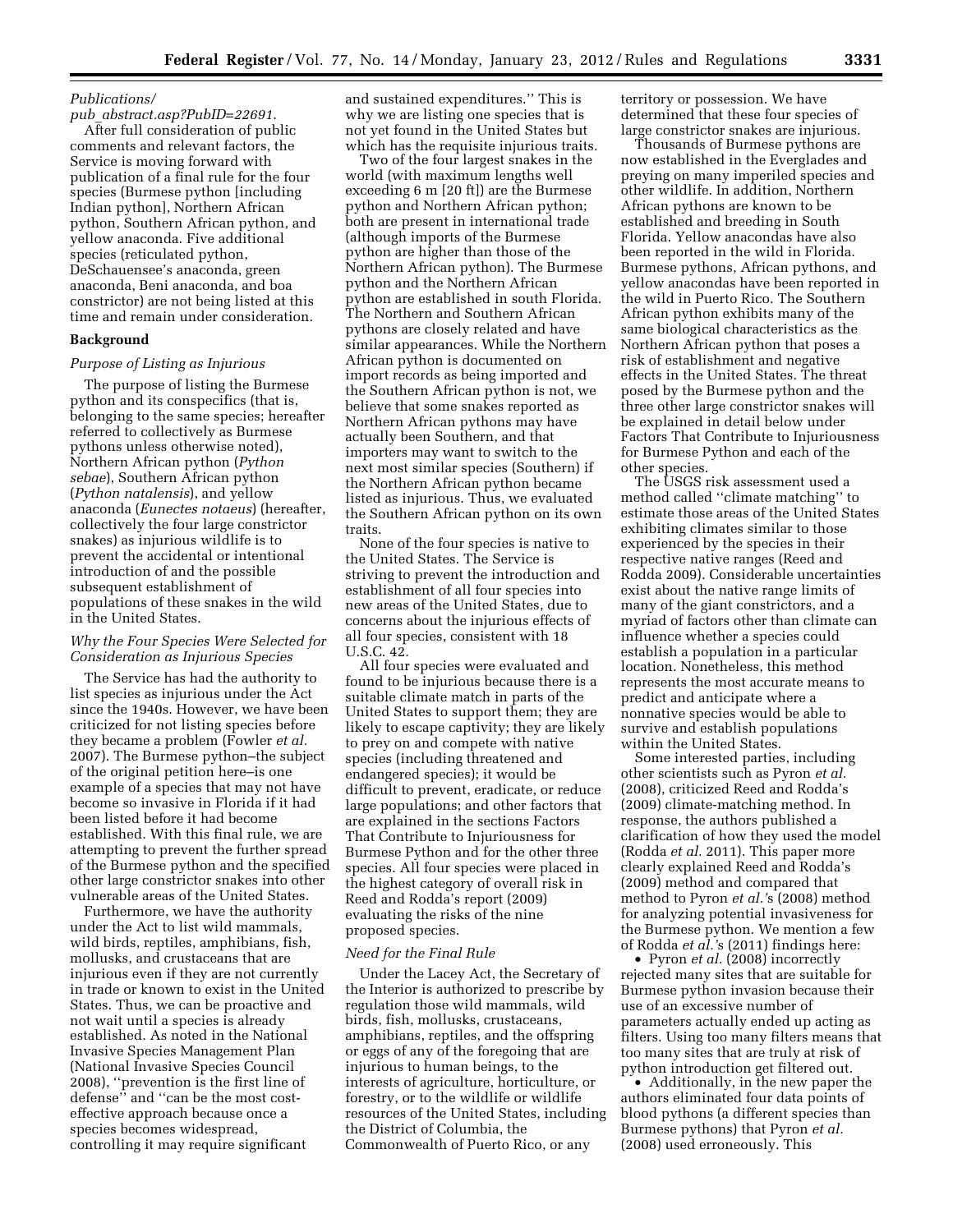significantly changed the area that Burmese pythons could invade, even using the MaxEnt computer program as Pyron *et al.* (2008) used it.

• Information theory suggests 10 parameters as the appropriate number to use in a study like this; the Pyron *et al.*  (2008) model, however, used 60. With this number the parameters essentially become constraints, and skew the accuracy of the data so that the resulting model is not scientifically sound.

• The new USGS paper highlights the statistical dangers inherent in indiscriminately searching for correlations among a large number of possible parameters.

• Factors other than climate may limit a species' native distribution, including the existence of predators, diseases, and other local factors (such as major terrain barriers), which may not be present when a species is released in a new country. Therefore, the areas at risk of invasion often span a climate range greater than that extracted mechanically from the native range boundaries, as was done by Pyron *et al.*  (2008).

The new paper does not change the previous USGS risk assessment, or the Service's interpretation of the USGS risk assessment, that Burmese pythons could find suitable climatic conditions in roughly a third of the United States.

While we acknowledge that uncertainty exists, these tools also serve as a useful predictor to identify vulnerable ecosystems at risk from injurious wildlife prior to the species actually becoming established (Lodge *et al.* 2006). Based on climate alone, many species of large constrictors are likely to be limited to the warmest areas of the United States, including parts of Florida, extreme south Texas, Hawaii, and insular territories. For a few species, larger areas of the southern United States appear to have suitable climatic conditions according to Reed and Rodda's (2009) climate-matching method.

The record cold temperatures in South Florida during January of 2010 produced the coldest 12-day period since at least 1940, according to the National Weather Service in Miami (NOAA 2010). A record low was set for 12 consecutive days with the temperature at or below 45 °F (7.2 °C) in West Palm Beach and Naples. Other minimum temperatures were broken in Moorehaven, tied in Fort Lauderdale, and the coldest in Miami since 1940. Despite the record cold, we know that many pythons survived in Florida. Large constrictors of several species continue to be present and to breed in south Florida. If thermoregulatory

behavior or tolerance to cold is genetically based, we would expect large constrictor snake populations to persist, rebound, and possibly increase their genetic fitness and temperature tolerance as a result of natural selection pressures resulting from cold weather conditions such as those that occurred in south Florida in January 2010 (Dorcas *et al.* 2011).

Two studies by scientists from several research institutions, including the University of Florida, studied the effects of the 2010 winter cold weather on Burmese pythons. In Mazzotti *et al.*  2010, the authors noted that all populations of large-bodied pythons and boa constrictors inhabiting areas with cool winters, including northern populations of Burmese pythons in their native range, appeared to rely on use of refugia (safe locations) to escape winter temperatures. Pythons can seek such refugia as underground burrows, deep water in canals, or similar microhabitats to escape the cold temperatures. Those snakes that survived in Florida were apparently able to maintain body temperatures using microhabitat features of the landscape (Mazzotti *et al.*  2010).

Dorcas *et al.* (2011) studied the cold tolerance of Burmese pythons taken directly from the Everglades and placed in enclosures in South Carolina. While all of the snakes in this study died, the Service finds the risk to more temperate regions still of concern and a listing of this species as an injurious species is still warranted. The authors state that their results suggest that Burmese pythons from the population currently established in Florida are capable of withstanding conditions substantially cooler that those typically experienced in southern Florida, but may not be able to survive severe winters in regions as temperate as central South Carolina. They noted that some snakes currently inhabiting Florida could survive typical winters in areas of the southeastern United States more temperate than the region currently inhabited by pythons. The authors also noted that, if thermoregulatory behavior is heritable, selection for appropriate thermoregulatory behavior will be strong as pythons expand their range northward through the Florida peninsula. Consequently, future generations of pythons may be better equipped to invade temperate regions than those currently inhabiting southern Florida, particularly given the climate flexibility exhibited by the Burmese python in its native range (as analyzed through USGS' climate-matching predictions in the United States).

The Service and Everglades National Park asked USGS to assess the risk of invasion of nine species of snakes to assist in the Service's determination of injuriousness. Of the nine large constrictor snakes assessed by Reed and Rodda (2009) (Burmese python (which the authors refer to as Indian python), reticulated python, Northern African python, Southern African python, boa constrictor, yellow anaconda, DeSchauensee's anaconda, green anaconda, and Beni anaconda), five were shown to pose a high risk to the health of the ecosystem, including the Burmese python, Northern African python, Southern African python, yellow anaconda, and boa constrictor. The remaining four large constrictors the reticulated python, green anaconda, Beni anaconda, and DeSchauensee's anaconda—were shown to pose a medium risk. None of the large constrictors that the USGS assessed was classified as low overall risk. A rating of low overall risk is considered as acceptable risk and the organism(s) of little concern (ANSTF 1996). See Lacey Act Evaluation Criteria below for an explanation how USGS assessed risk.

There is a high probability that the four large constrictors evaluated in this final rule, if released or escaped into the wild, will establish populations within their respective thermal and precipitation limits due to common lifehistory traits that make them successful invaders. These traits include being habitat generalists (able to utilize a wide variety of habitats) that are tolerant of urbanization and capacity to hunt and eat a wide range of size-appropriate vertebrates (reptiles, mammals, birds, amphibians, and fish; Reed and Rodda 2009). These large constrictors are highly adaptable to new environments and opportunistic in expanding their geographic range. Furthermore, since they are a novel (new to the system) predator at the top of the food chain, they can threaten the stability of native ecosystems by altering the ecosystem's form, function, and structure.

These four species are cryptically marked, which makes them difficult to detect in the field, complicating efforts to identify the range of populations or deplete populations through visual searching and removal of individuals. There are currently no tools available that would appear adequate for eradication of an established population of giant snakes once they have spread over a large area. Therefore, preventing the introduction into the United States and dispersal to new areas of these invasive species is of critical importance to the health and welfare of native wildlife.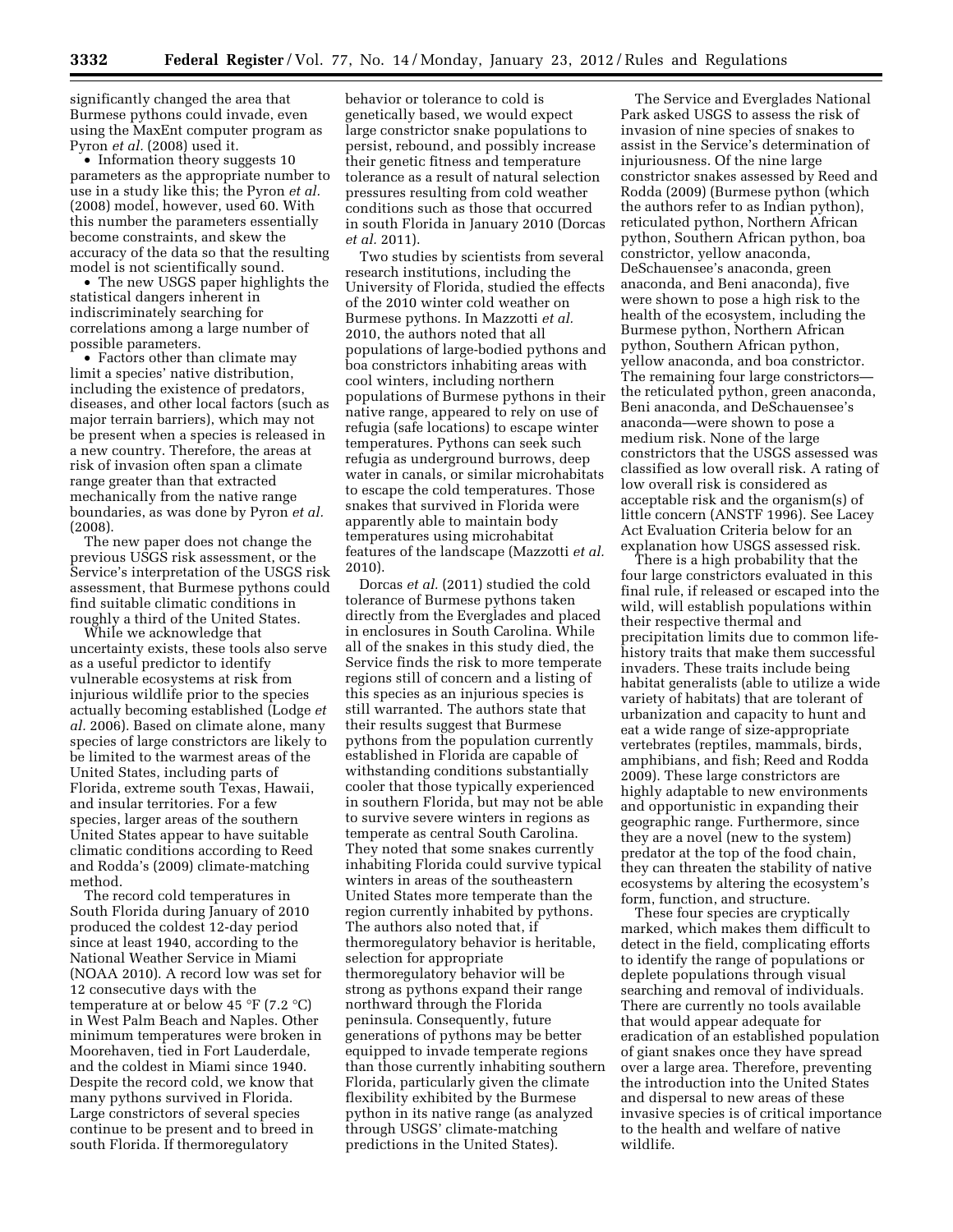For the purposes of this rule, a hybrid is any progeny from any cross involving parents of one or more species from the four constrictor snakes evaluated in this rule. Such progeny are likely to possess the same biological characteristics of the parent species that, through our analysis, leads us to find that they are injurious to humans and to wildlife and wildlife resources of the United States. Anderson and Stebbins (1954) stated that hybrids may have caused the rapid evolution of plants and animals under domestication, and that, in the presence of new or greatly disturbed habitats, some hybrid derivates would have been at a selective advantage. Facon *et al.*  (2005) stated that invasions may bring into contact related taxa that have been isolated for a long time. Facon *et al.*  (2005) also stated that hybridization between two invasive taxa has been documented, and that in all these cases, hybrids outcompeted their parental taxa. Ellstrand and Schierenbeck (2000) concluded that dispersal of organisms and habitat disturbance by humans both act to accelerate the process of hybridization and increase the opportunities for hybrid lineages to take hold.

Furthermore, snakes in general have been found to harbor ticks (such as the nonnative African tortoise tick) that cause heartwater disease (from the bacterium *Cowdria ruminantium*). Heartwater disease, although harmless to its reptilian hosts, can be fatal to livestock and related wild hoofed mammals, such as white-tailed deer. According to the USDA (March 2000), ''Heartwater disease is an acute, infectious disease of ruminants, including cattle, sheep, goats, whitetailed deer, and antelope. This disease has a 60 percent or greater mortality rate in livestock and a 90 percent or greater mortality rate in white-tailed deer.'' The ticks have been found in Florida. Agricultural agencies are trying to stop the spread of the ticks as a way of stopping the deadly disease. This rule will help to stop the spread into and around the United States of the ticks and other disease vectors that may be carried by these four species of nonnative constrictor snakes.

#### *Listing Process*

The regulations contained in 50 CFR part 16 implement the Act. Under the terms of the Act, the Secretary of the Interior is authorized to prescribe by regulation those wild mammals, wild birds, fish, mollusks, crustaceans, amphibians, reptiles, and the offspring or eggs of any of the foregoing that are injurious to human beings, to the interests of agriculture, horticulture, or forestry, or to the wildlife or wildlife resources of the United States. The lists of injurious wildlife species are found at 50 CFR 16.11–16.15.

In this final rule, we evaluated each of the four species of constrictor snake species individually and determined each species to be injurious. As of the effective date of the listing, therefore, their importation into, or transportation between, the States, the District of Columbia, the Commonwealth of Puerto Rico, or any territory or possession of the United States by any means whatsoever is prohibited, except by permit for zoological, educational, medical, or scientific purposes (in accordance with permit regulations at 50 CFR 16.22), or by Federal agencies without a permit solely for their own use, upon filing a written declaration with the District Director of Customs and the U.S. Fish and Wildlife Service Inspector at the port of entry. This rule does not prohibit intrastate (within State boundaries) transport of the listed constrictor snake species. Any regulations pertaining to the transport or use of these species within a particular State will continue to be the responsibility of that State.

We used the Lacey Act Evaluation Criteria as a guide to evaluate whether a species does or does not qualify as injurious under the Act. The analysis developed using the criteria serves as a basis for the Service's regulatory decision regarding injurious wildlife species listings. A species does not have to be established, currently imported, or present in the wild in the United States for the Service to list it as injurious. The objective of such a listing would be to prevent that species' importation and likely establishment in the wild, thereby preventing injurious effects consistent with 18 U.S.C. 42.

# *Introduction Pathways for Large Constrictor Snakes*

For the four constrictor snakes analyzed in this final rule, the primary pathway for the entry into the United States is the commercial pet trade. In the last few decades, most introductions of large constrictor snakes have been associated with the international trade in reptiles as pets. This trade includes wild-caught snakes, captive-bred, or captive-hatched juveniles from areas within their native countries. In their native ranges, a species may be captured in the wild and directly exported to the United States or other destination country, or wild-caught snakes may be kept in the country of origin to breed for export of subsequent generations. The main ports of entry for constrictor snakes are Miami, Los Angeles, DallasFt. Worth, Baltimore, Detroit, Chicago, San Francisco, and Houston. From there, many of the live snakes are transported to animal dealers, who then transport the snakes to pet retailers. Large constrictor snakes are also bred in the United States and sold within the country.

A typical pathway of a large constrictor snake includes a pet store. Often, a person will purchase a hatchling snake (0.55 meters (m) [(22 inches (in)]) at a pet store or reptile show for as little as \$25. The hatchling grows rapidly, even when fed conservatively, so a strong escape-proof enclosure is necessary. All snakes are adept at escaping, and constrictors are especially powerful when it comes to breaking out of cages. In captivity, they are most frequently fed pre-killed mice, rats, rabbits, and chickens. A tub of fresh water is needed for the snake to drink and soak in. As the snake grows too big for a tub in its enclosure, the snake will need to soak in increasingly larger containers, such as a bathtub. Under captive conditions, pythons will grow very fast. After 1 year, a python may be 2 m (7 ft) and after 5 years it could be 7.6 m (25 ft), depending on how often it is fed and other aspects of husbandry. A Burmese python, for example, will grow to more than 6 m (20 ft) long, weigh 90 kilograms (kg; 200 pounds (lbs)), live more than 25 years, and must be fed rabbits and the like.

Owning a giant snake is a difficult, long-term, and somewhat expensive responsibility. This is one reason that some snakes are released by their owners into the wild when they can no longer care for them. Other snakes may escape from inadequate enclosures. This is a common pathway for large constrictor snakes to enter the ecosystem (Fujisaki *et al.* 2009). The trade in constrictor snakes is international as well as domestic. From 1999 to 2010, more than 1.9 million live constrictor snakes of 12 species were imported into the United States (U.S. Fish and Wildlife Service 2011). Besides the species proposed for listing, these included ball python (*Python regius*), a blood python (*P. curtus*), another blood python (*P. brongersmai*), Borneo python (*P. breitensteini*), Timor python (*P. timoriensis*), and Angolan python (*P. anchietae*), none of which have been proposed for listing as injurious. From 1999 to 2010, approximately 96,000 large constrictor snakes of four species listed by this rule were imported into the United States (Service's final economic analysis 2012). Of all the constrictor snake species imported into the United States, the selection of nine constrictor snakes for evaluation as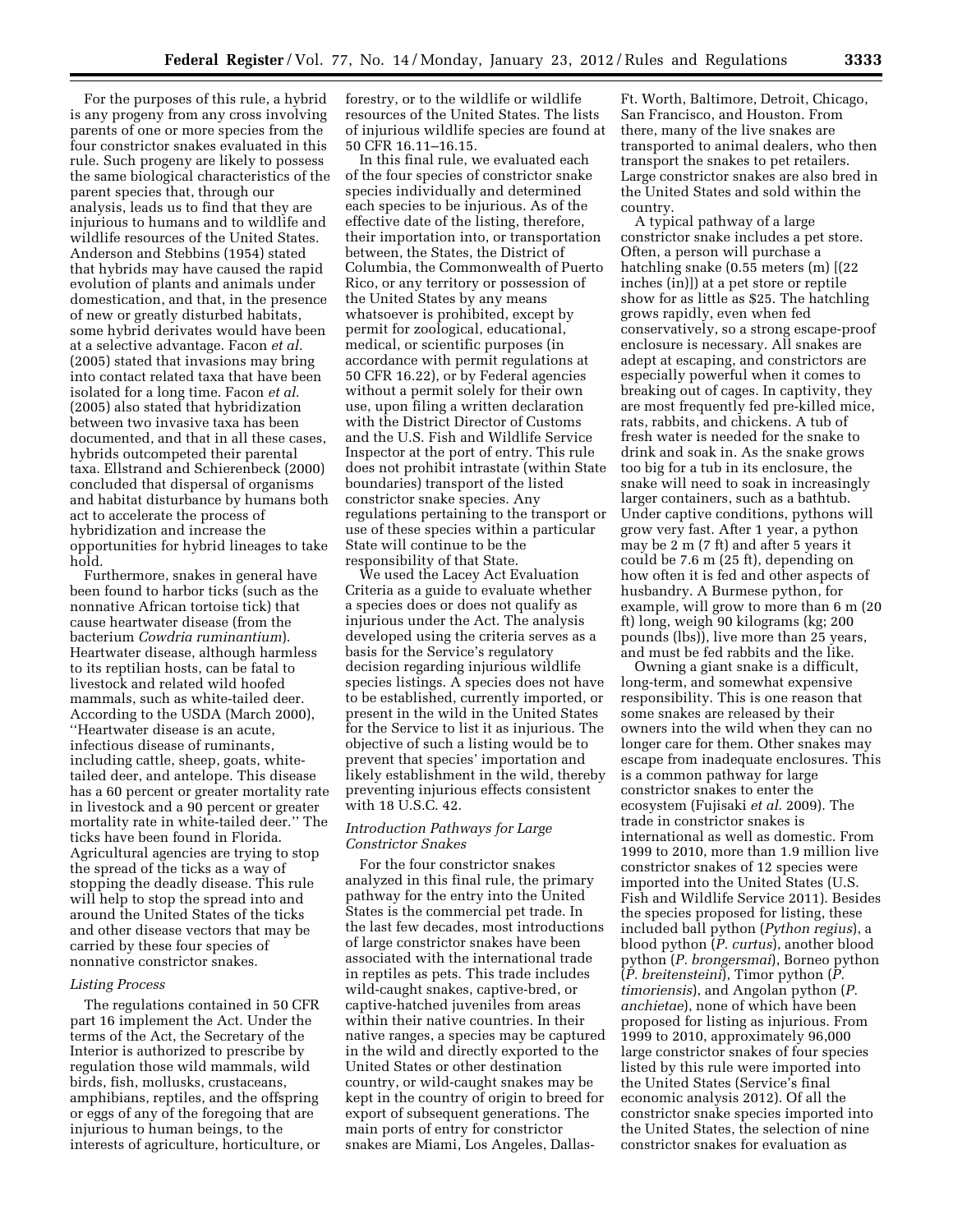injurious wildlife in the proposed rule was based on concern over the giant size of these particular snakes combined with their quantity in international trade or their potential for trade. The world's four largest species of snakes (Burmese python, Northern African python, reticulated python, and green anaconda) were selected, as well as similar and closely related species and the boa constrictor. These large constrictor snakes constitute a high risk of injuriousness in relation to those taxa with lower trade volumes; are massive, with maximum lengths exceeding 6 m  $(20 \text{ ft}; \text{except for boas up to } 4 \text{ m } (13 \text{ ft}));$ and have a high likelihood of establishment in various habitats of the United States. The Southern African python and yellow anaconda exhibit many of the same biological characteristics associated with a risk of establishment and negative effects in the United States.

The strongest factor influencing the chances of these large constrictors establishing in the wild are the number of release events and the numbers of individuals released (Bomford *et al.*  2009; 2005). A release event is when a nonnative species is either intentionally or unintentionally let loose in the wild. With a sufficient number of either intentional or unintentional release events, these species will likely become established in ecosystems with suitable conditions for survival and reproduction. For nonnative species to cause economic or ecological harm, they must first be transported out of their native range and released within a novel locality, establish a self-sustaining population in this new location, and expand their geographical range beyond the point of initial establishment. Releases of large numbers of individuals should enable the incipient (newly forming), nonnative population to withstand the inevitable decreases in survival or reproduction caused by the environment or demographic accidents. The release of many individuals into one location essentially functions as a source pool of immigrants, thus sustaining an incipient population even if the initial release was of insufficient size (or badly timed) to facilitate longterm establishment. Natural disasters, such as Hurricane Andrew in 1992, may have provided a mechanism for the accidental release of snakes, especially in light of large numbers of juvenile pythons frequently held by breeders and importers prior to sale and distribution (Willson *et al.* 2010).

Large or consistent releases of individuals into one location should enable the incipient population to overcome behavioral limitations or

other problems associated with small population sizes. This is likely the case at Everglades National Park, where the core nonnative Burmese python population in Florida is now located. Therefore, allowing unregulated importation and interstate transport of these nonnative species will increase the risk of these new species becoming established through increased opportunities for release. The release of large constrictor snakes at different times and locations improves the chance of their successful establishment.

Released snakes may be single snakes that eventually find other snakes of the same or opposite sex. As a first step in understanding the ecology of these snakes and their potential impact on the Everglades ecosystem, the National Park Service began tracking pythons using radio-telemetry in the fall of 2005. The radio-tagged pythons have since demonstrated that female pythons make few long-distance movements throughout the year, while males roam widely in search of females during the breeding season (December–April). These results indicate an ability to move long distances in search of prey and mates. Pythons have a ''homing'' ability: after being released far from where they were captured, they returned long distances (up to 78 kilometers (km); 48 miles (mi)) in only a few months. These findings suggest that pythons searching for a suitable home range have the potential to colonize areas far from where they were released (Snow 2008; Harvey *et al.* 2008).

A second factor that is strongly and consistently associated with the success of an invasive species' establishment is a history of the species successfully establishing elsewhere outside its native range. Burmese pythons have already become established in the United States (see *Current Nonnative Occurrences* for Burmese python below). Therefore, we know that Burmese pythons can become established outside of their native range. The Northern African python is established west of Miami, Florida, in the vicinity known as the Bird Drive Basin Recharge Area (see *Current Nonnative Occurrences* for Northern African python below). Therefore, we know that Northern African pythons can also establish outside of their native range.

A third factor strongly associated with establishment success is having a good climate or habitat match between where the species naturally occurs and where it is introduced. Exotic (nonnative) reptiles and amphibians have a greater chance of establishing if they are introduced to an area with a climate that closely matches that of their original range. Species that have a large range over several climatic zones are predicted to be strong future invaders. The suitability of a country's climate for the establishment of a species can be quantified on a broad scale by measuring the climate match between that country and the geographic range of a species. Climate matching only sets the broad parameters for determining if an area is suitable for a nonnative large constrictor snake to establish. These three factors have all been consistently demonstrated to increase the chances of establishment by all invasive vertebrate taxa, including the four large constrictor snakes in this final rule (Bomford 2008, 2009).

However, as stated above, a species does not have to be established, currently imported, or present in the wild in the United States for the Service to determine that it is injurious. The objective of such a listing is to prevent that species' importation and likely establishment in the wild, thereby preventing injurious effects consistent with 18 U.S.C. 42.

#### **Species Information**

# *Burmese Python (Python molurus, Including Indian Python)*

# Native Range

Before laying out the native range of the Burmese python, we need to clarify our position on the taxonomy and nomenclature of this species. The taxonomy has been debated for almost 100 years, some scientists arguing for full species status for the Burmese python and some placing it as a subspecies of the Indian python. Reed and Rodda (2009) stated that, at times, *Python molurus* has been divided into subspecies recognizable primarily by color. Please see our response to Peer Review comment 3 (*PR3*) below for a detailed explanation of the taxonomic debate and our rationale for using *Python molurus* to include Burmese and Indian pythons. For the reasons stated in that response, we have no basis to assume that the ecological behavior of Burmese python *P. m. bivittatus* is independent of that of Indian python *P. m. molurus.* Furthermore, even a finding of ecological independence of *P. m. bivittatus* would not appreciably alter either the likelihood of its establishment in the United States or the cold tolerance of the whole species *Python molurus,* which was the taxon analyzed in the risk assessment (Reed and Rodda 2009; G. Rodda, pers. comm. 2009). Therefore, for the purposes of this rulemaking, the Service has determined that the Burmese python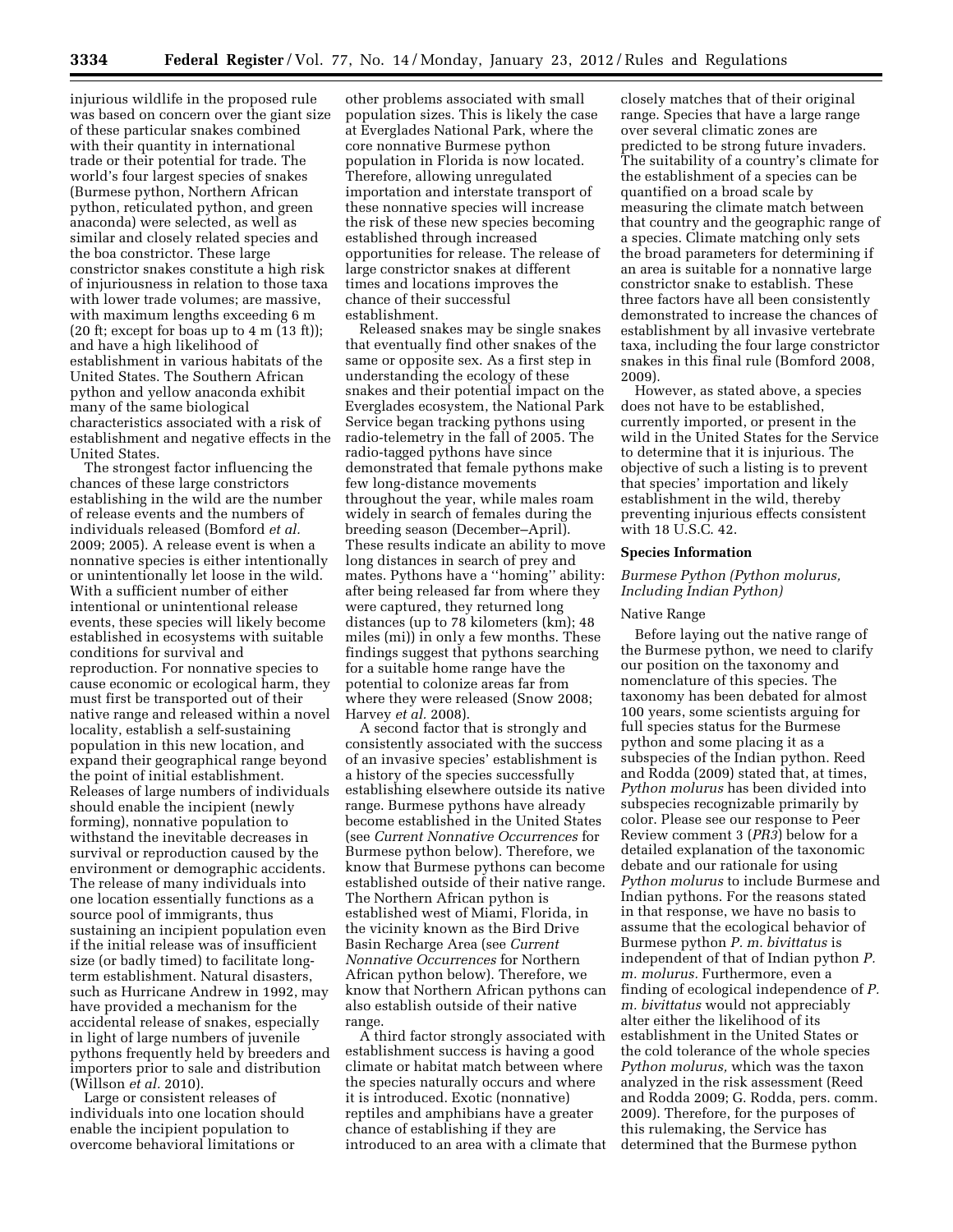should be able to survive in relatively similar conditions as the Indian python.

The nomenclature of *Python molurus*  varies somewhat as well. The most widely used common name for the entire species *P. molurus* is Indian python, with *P. molurus bivittatus*  routinely distinguished as the Burmese python. Other common names include Indian rock python, Asian rock python, and rock python. Because the pet trade is composed almost entirely of *P. m. bivittatus,* most popular references simply use Burmese python. In addition, the subspecies *Python m. molurus* is listed as endangered in its native lands under the Endangered Species Act of 1973, as amended (16 U.S.C. 1531 *et seq.*) under the common name of Indian python. *Python m. molurus* is also listed by the Convention on International Trade in Endangered Species of Wild Fauna and Flora (CITES) under Appendix I (which ''lists species that are the most endangered among CITES-listed animals and plants'') but uses no common name. Except for *Python m. molurus,* which, as just stated, is listed in Appendix I, all species and subspecies of *Pythonidae*  are listed in CITES Appendix II (which ''lists species that are not necessarily now threatened with extinction but that may become so unless trade is closely controlled''). This rule lists all members of *Python molurus* as injurious under the Lacey Act. However, hereafter in this rule, we refer to the species as a whole under the common name of Burmese python (unless specifically noted as Indian), because of its occurrence in trade.

*Python molurus* ranges widely over southern and southeastern Asia (Reed and Rodda 2009). In its native range, the Burmese python occurs in virtually every habitat from lowland tropical rainforest (Indonesia and southeastern Asia) to thorn-scrub desert (Pakistan) and grasslands (Sumbawa, India) to warm, temperate, montane forests (Nepal and China) (Reed and Rodda 2009). This species inhabits an extraordinary range of climates, including both temperate and tropical, as well as both very wet and very dry environments (Reed and Rodda 2009).

#### Biology

The Burmese python's life history is fairly representative of large constrictors because juveniles are relatively small when they hatch, but nevertheless are independent from birth, grow rapidly, and mature in a few years. Mature males search for mates, and the females wait for males to find them during the mating season, then lay eggs to repeat the cycle. Female Burmese pythons do not need to

copulate with males to fertilize their eggs. Instead, a female apparently can fertilize her own eggs with her own genetic material, though it is not known how often this occurs in the wild. Several studies of captives reported viable eggs from females kept for many years in isolation (Reed and Rodda 2009).

Like all pythons, the Burmese python is oviparous (lays eggs). In a sample of eight clutches discovered in southern Florida (one nest and seven gravid females), the average clutch size was 36 eggs, but pythons have been known to lay as many as 107 eggs in one clutch. Adult females from recent captures in Everglades National Park have been found to be carrying more than 85 eggs (Harvey *et al.* 2008).

The Burmese python is one of the largest snakes in the world, considering overall mass and length; it reaches lengths of up to 7 m (23 ft) and weights of over 90 kg (almost 200 lbs). Hatchlings range in length from 50 to 80 centimeters (cm) (19 to 31 inches (in)) and can more than double in size within the first year (Harvey *et al.* 2008). As with all snakes, pythons grow throughout their lives (Reed and Rodda 2009). Reed and Rodda (2009) cite Bowler (1977) for two records of captive Burmese pythons living more than 28 years (up to 34 years, 2 months for one snake that was already an adult when acquired).

Like all of the large constrictors, Burmese pythons are extremely cryptic in coloration. They are silent hunters that lie in wait along pathways used by their prey and then ambush them; they kill by wrapping their muscular bodies around their victims, squeezing tighter as the prey exhales until the victims suffocate. The snakes blend into their surroundings so well that observers have released marked snakes for research purposes and lost sight of them 5 feet away (A. Roybal, pers. comm. 2010).

With only a few reported exceptions, Burmese pythons eat a wide variety of terrestrial vertebrates (lizards, frogs, crocodilians, snakes, birds, and mammals). All constrictor snake species (especially the smaller-sized individuals) are capable of climbing trees to access roosting birds and bats. Many birds nest or feed on the ground, and these are easy prey for constrictor snakes. Special attention has been paid to the large maximum size of prey taken from python stomachs, both in their native range in Asia and in the United States. The most well-known large prey items include alligators, antelopes, dogs, deer, jackals, goats, porcupines, wild boars, pangolins, bobcats, pea fowl,

frigate birds, great blue herons, langurs, and flying foxes; a leopard has even been reported as prey (Reed and Rodda 2009). To accommodate the large size of prey, Burmese pythons have the ability to grow stomach tissue quickly to digest a large meal (Reed and Rodda 2009). The methods of predation used by the Burmese python (whether sit-and-wait or actively hunting, or whether diurnal or nocturnal), as well as the other three species of large constrictor snakes in this final rule, work as well in their native ranges as in the United States.

Ectoparasites (including ticks of the genus *Amblyomma)* were collected from wild-caught, free-ranging exotic reptiles examined in Florida from 2003 to 2008 (Corn *et al.* 2011). This was the first report of collections of neotropical ticks from wild-caught Burmese pythons. From limited wild-caught, free-ranging exotic reptiles in Florida (including ball and Burmese pythons), ticks and mites were native to North America, Latin America, and Africa from reptiles native to Asia, Africa, and Central and South America. This study suggests the diversity of reptile ectoparasites introduced and established in Florida and the new host-parasite relationships that have developed among exotic and native ectoparasites and established exotic reptiles. Several studies (Burridge *et al.* 2000, Kenny *et al.* 2004, Reeves *et al.* 2006) have shown disease agents in the ticks that travel internationally on reptiles, which may serve in the introduction of disease agents that could impact the health of local wildlife, domestic animals, and humans (Corn *et al.* 2011).

## *Northern African Python (Python sebae)*

#### Native Range

*Python sebae* and *Python natalensis*  are closely related, large-bodied pythons of similar appearance found in sub-Saharan Africa (Reed and Rodda 2009). The most common English name for this species complex has been African rock python. After *P. sebae* was split from *P. natalensis,* some authors added ''Northern'' or ''Southern'' as a prefix to this common name. Reed and Rodda (2009) adopted Broadley's (1999) recommendations and refer to these snakes as the Northern and Southern African pythons; hereafter, we refer to them as Northern and Southern African pythons, or occasionally as African pythons or African rock pythons.

Northern African pythons range from the coasts of Kenya and Tanzania across much of central Africa to Mali and Mauritania, as well as north to Ethiopia and perhaps Eritrea; in arid zones, their range is apparently limited to the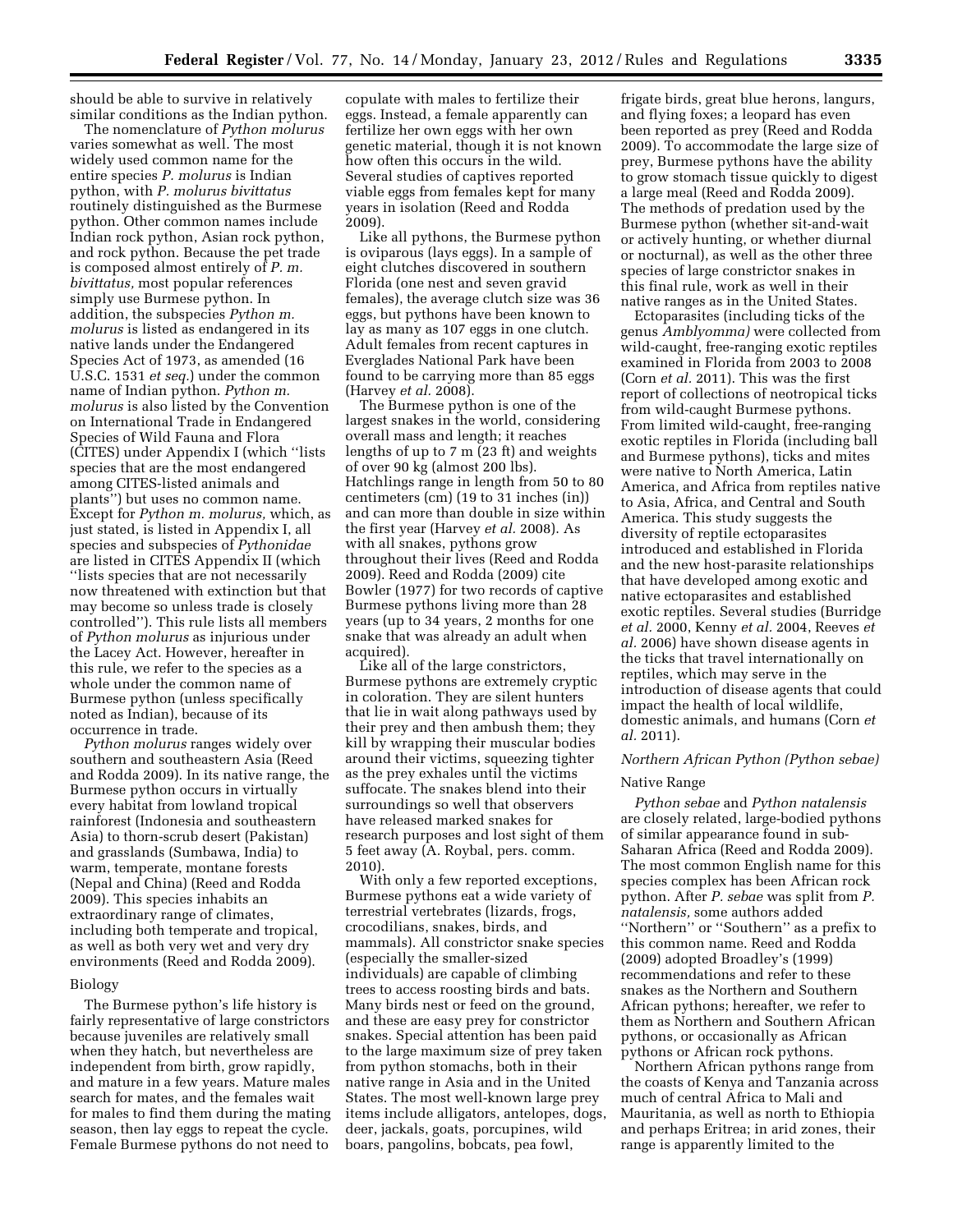vicinity of permanent water (Reed and Rodda 2009). In Nigeria, Northern African pythons are reported from suburban, forest, pond and stream, and swamp habitats, including extensive use of Nigerian mangrove habitats. In the arid northern parts of its range, Northern African pythons appear to be limited to wetlands, including the headwaters of the Nile, isolated wetlands in the Sahel of Mauritania and Senegal, and the Shabelle and Jubba Rivers of Somalia (Reed and Rodda 2009). The Northern African python inhabits regions with some of the highest mean monthly air temperatures identified for any of the large constrictors, with means of greater than 35 °C (95 °F) in arid northern localities (Reed and Rodda 2009).

# Biology

Northern African pythons are primarily ambush foragers, lying in wait for prey in burrows, along animal trails, and in water. Northern African pythons are oviparous. Branch (1988) reports that an ''average'' female of 3 to 4 m (10 to 13 ft) total length would be expected to lay 30 to 40 eggs, while others report an average clutch of 46 eggs, individual clutches from 20 to ''about 100,'' and clutch size increasing correspondingly in relation to the body length of the female (Pope 1961). In captivity, Northern African pythons have lived for 27 years (Snider and Bowler 1992). As with most of the large constrictors, adult African pythons primarily eat endothermic (warm-blooded) prey (mammals and birds) from a wide variety of taxa. African pythons have consumed such animals as goats, dogs, and domestic turkeys.

# *Southern African Python (Python natalensis)*

# Native Range

The Southern African python is found from Kenya southwest to Angola and south through parts of Namibia and much of eastern South Africa.

Distribution of the species overlaps somewhat with Northern African pythons, although the southern species tends to inhabit higher elevations in regions where both species occur (Reed and Rodda 2009).

# Biology

*Python sebae* and *Python natalensis*  are closely related, large-bodied pythons of similar appearance. In fact, taxonomists have lumped and split the species together several times since *Python natalensis* was described (Reed and Rodda 2009); see ''*Native Range''*  section above under ''Northern African Python (*Python sebae*)'' for further explanation of the nomenclature.

Little is known about Southern African pythons, although we know that they are oviparous. As with most of the large constrictors, adult African pythons primarily eat endothermic prey from a wide variety of taxa. The Southern African pythons consume a variety of prey types that includes those listed for Northern African pythons.

# *Yellow Anaconda (Eunectes notaeus)*

# Native Range

The yellow anaconda (*Eunectes notaeus*) has a larger distribution in subtropical and temperate areas of South America than the DeSchauensee's anaconda and has received more scientific attention. The yellow anaconda appears to be restricted to swampy, seasonally flooded, or riverine habitats throughout its range. The primarily nocturnal anaconda species tends to spend most of its life in or around water. The yellow anaconda exhibits a fairly temperate climate range, including localities with coldseason monthly mean temperatures around 10  $\mathrm{C}$  (50  $\mathrm{F}$ ) and no localities with monthly means exceeding 30 °C (86 °F) in the warm season (Reed and Rodda 2009).

# Biology

The yellow anaconda bears live young (ovoviviparous). The recorded number

of yellow anaconda offspring usually range from 10 to 37, with a known maximum of 56. In captivity, yellow anacondas have lived for more than 20 years. These anacondas are considerably smaller than the closely related green anaconda. Female yellow anacondas from Argentina measured a maximum length of 3.8 m (12.5 ft) and maximum weight of 29 kg (69.9 lbs); males reached 2.93 m (9.6 ft) and 10.5 kg (23.1 lbs) (Reed and Rodda 2009). The largest yellow anacondas found in the wild were about 4 m (13.1 ft). They have been reported to exceed those measurements in captivity.

Yellow anacondas appear to be generalist predators (able to prey on a wide variety of vertebrates). The anacondas in general, including this species, exhibit among the broadest diet range of any snake, including ectotherms (cold-blooded animals: lizards, crocodilians, turtles, snakes, fish) and endotherms (birds, mammals).

# **Summary of the Presence of the Four Constrictor Snakes in the United States**

Of the four constrictor snake species that we are listing as injurious, three have been reported in the wild in the United States and two have been confirmed as reproducing in the wild in the United States (see *Current Nonnative Occurrences* below); three have been imported commercially into the United States during the period 1999 to 2010 (Table 1). Species ''reported in the wild'' are ones that have been found in the wild but without proof to date that they have reproduced in the wild. The greatest opportunity for preventing a species from becoming injurious is to stop a species from entering the wild; the second greatest opportunity is before a species becomes established in the wild (reported but not reproducing); and the smallest opportunity is when a species has become established (reproducing in the wild).

TABLE 1—FOUR SPECIES OF LARGE CONSTRICTOR SNAKES AND WHETHER THEY HAVE BEEN REPORTED IN THE WILD IN THE UNITED STATES, ARE KNOWN TO BE REPRODUCING IN THE WILD IN THE UNITED STATES, OR HAVE BEEN IM-PORTED FOR TRADE (1999 TO 2010)

| <b>Species</b> | Reported in the<br>wild in U.S.? | Reproducing in the Imported into U.S.<br>wild in U.S.? for trade?* |                        |
|----------------|----------------------------------|--------------------------------------------------------------------|------------------------|
|                | Yes    Yes ***                   |                                                                    | Yes.<br>Yes.<br>  Yes. |

\* Data from Law Enforcement Management Information System (LEMIS; USFWS 2011).

\*\*\* Reed *et al.* 2010.

<sup>\*\*</sup> It is possible that this species has been imported into the United States incorrectly identified as one of the other species listed by this rule; however none have been reported.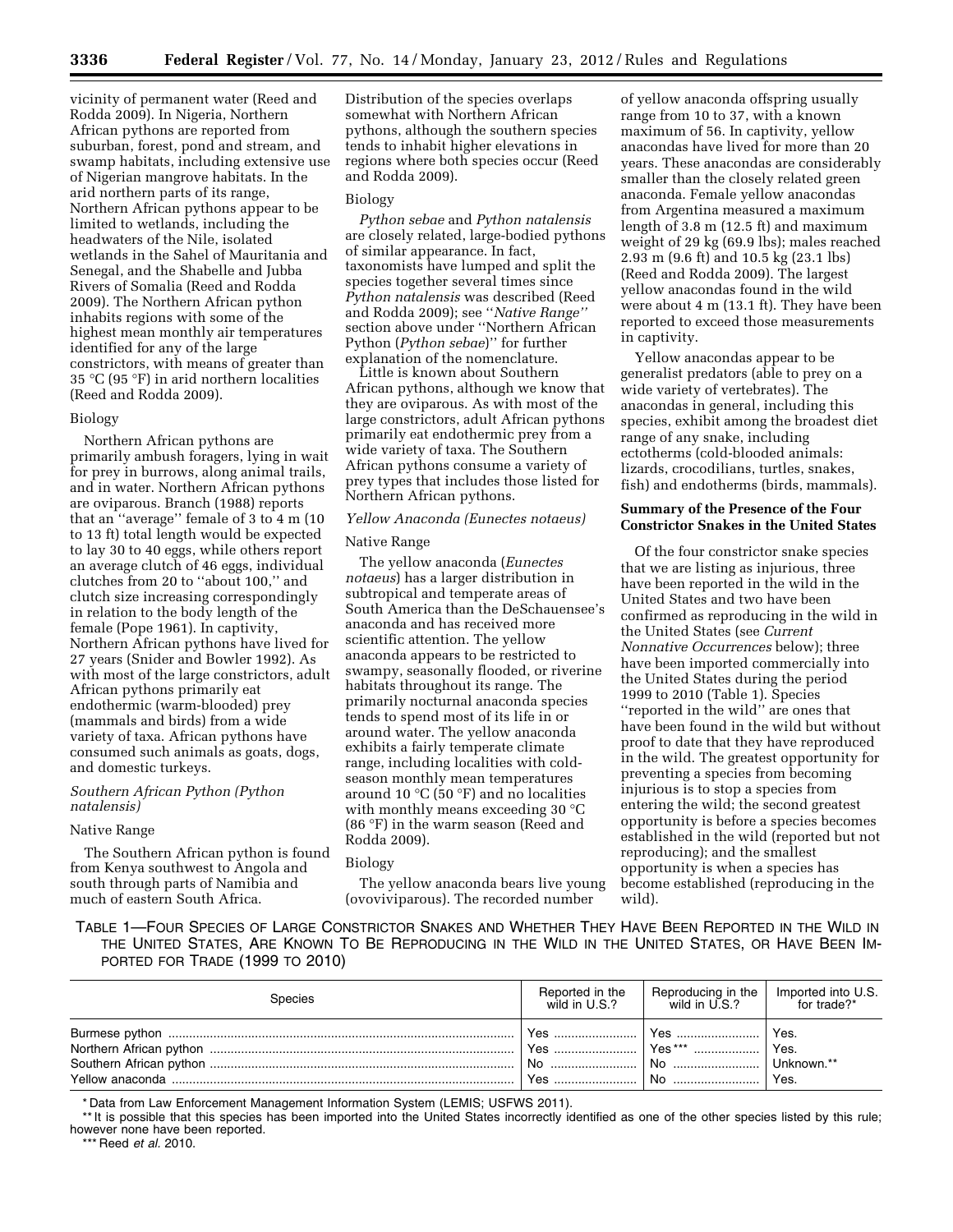## **Lacey Act Evaluation Criteria**

We use the criteria below to evaluate whether a species does or does not qualify as injurious under the Lacey Act, 18 U.S.C. 42. The analysis that is developed using these criteria serves as a general basis for the Service's regulatory decision regarding injurious wildlife species listings (not just for the four snake species being listed by this final rule). Biologists within the Service who are knowledgeable about a species being evaluated assess both the factors that contribute to and the factors that reduce the likelihood of injuriousness.

(1) Factors that contribute to being considered injurious:

• The likelihood of release or escape; • Potential to survive, become

established, and spread; • Impacts on wildlife resources or ecosystems through hybridization and competition for food and habitats, habitat degradation and destruction, predation, and pathogen transfer;

• Impact to threatened and

endangered species and their habitats; • Impacts to human beings, forestry,

horticulture, and agriculture; and • Wildlife or habitat damages that

may occur from control measures. (2) Factors that reduce the likelihood of the species being considered as

injurious: • Ability to prevent escape and

establishment;

• Potential to eradicate or manage established populations (for example, making organisms sterile);

• Ability to rehabilitate disturbed ecosystems;

• Ability to prevent or control the spread of pathogens or parasites; and

• Any potential ecological benefits to introduction.

To obtain some of the information for the above criteria, we referred to Reed and Rodda (2009). Reed and Rodda (2009) developed the Organism Risk Potential scores for each species using a widely utilized risk assessment procedure that was published by the Aquatic Nuisance Species Task Force, called ''Generic nonindigenous aquatic organisms risk analysis review process (for estimating risk associated with the introduction of nonindigenous aquatic organisms and how to manage that risk)'' (ANSTF 1996). The Aquatic Nuisance Species Task Force was created under the Nonindigenous Aquatic Nuisance Prevention and Control Act of 1990 (NANPCA). Congress enacted NANPCA to provide a way for government agencies to develop a national program to reduce the risk of unintentional introductions, ensure prompt detection and response, and control established species.

The ANSTF (1996) procedure incorporates four factors associated with probability of establishment and three factors associated with consequences of establishment, with the combination of these factors resulting in an overall Organism Risk Potential (ORP) for each species. For the four constrictor snakes, the risk of establishment was high.

For the four constrictor snakes, the consequences of establishment range from medium (yellow anaconda) to high (Burmese python, Northern African python, and Southern African python). The overall ORP, which is derived from an algorithm of both probability of establishment and consequences of establishment, was found to be high for all four species.

Certainties were highly variable within each of the seven elements or factors of the risk assessment mentioned above, varying from very uncertain to very certain. In general, the highest certainties were associated with species unequivocally established in Florida (such as Burmese python and Northern African python) because of enhanced ecological information on these species from studies in both their native range and in Florida. The way in which these subscores are obtained and combined is set forth in an algorithm created by the ANSTF (Table 2).

# TABLE 2—THE ALGORITHM THAT THE ANSTF (1996) DEFINED FOR COM-BINING THE TWO PRIMARY SUB-SCORES

[Reed and Rodda 2009].

| Probability of<br>establishment                                              | Con-<br>sequences of<br>establishment                                              | Organism<br>Risk Potential<br>(ORP)                                                    |  |  |
|------------------------------------------------------------------------------|------------------------------------------------------------------------------------|----------------------------------------------------------------------------------------|--|--|
| High<br>$M$ edium<br>Low<br>High<br>Medium<br>$Low$<br>High<br>Medium<br>Low | High<br>High<br>High<br>Medium<br>Medium $\ldots$<br>Medium<br>Low<br>Low<br>$Low$ | High.<br>High.<br>Medium.<br>High.<br>Medium.<br>Medium.<br>Medium.<br>Medium.<br>Low. |  |  |

Similar algorithms are used for deriving the primary subscores from the secondary subscores. However, the scores are fundamentally qualitative, in the sense that there is no unequivocal threshold that is given in advance to determine when a given risk passes from being low to medium, and so forth. Therefore, we viewed the process as one of providing relative ranks for each species. Thus, a high ORP score indicates that such a species would likely entail greater consequences or greater probability of establishment than would a species whose ORP was

medium or low (that is, high > medium > low). High-risk species include the four species being designated as injurious by this rulemaking: Burmese pythons, Northern and Southern African pythons, and yellow anacondas. Highrisk species, if established in this country, would put larger portions of the U.S. mainland and insular territories at risk, constitute a greater ecological threat, or are more common in trade and commerce.

# **Factors That Contribute to Injuriousness for Burmese Python**

# *Current Nonnative Occurrences*

The Burmese python has been captured in many areas in Florida (see Figure 5 in the final environmental assessment). In South Florida, more than 1,300 live and dead Burmese pythons, including gravid females, have been removed from in and around Everglades National Park in the last 11 years by authorized agents, park staff, and park partners, indicating that they are already established (National Park Service 2010). In the Commonwealth of Puerto Rico, the Burmese python has been collected or reported (eight individuals collected, including a 3-m (10-ft) albino) from the municipality of Adjuntas, the northern region of the island (Arecibo), the eastern region of the island (Humacao), and southeastern region of the island (Guayama) (A. Atienza, pers. comm. 2010; J. Saliva, pers. comm. 2009; USGS 2007).

Newspaper accounts from 1980 to 2010 report that numerous Burmese pythons have escaped captivity or were spotted in the wild in the following States (HSUS 2009; 2010): Arkansas, California, Georgia, Idaho, Illinois, Louisiana, Maryland, Michigan, Mississippi, Missouri, Montana, New York, North Carolina, Ohio, Pennsylvania, Rhode Island, Tennessee, Utah, and Virginia. This illustrates that the potential for release or escape is not confined to Florida and Puerto Rico but could occur in many States. See the section ''Introduction Pathways for Large Constrictor Snakes'' for the explanation of how release events are relevant to the potential establishment of Burmese pythons.

## *Potential Introduction and Spread*

The likelihood of release or escape from captivity of Burmese python is high as evidenced by the number of reports from Florida and Puerto Rico (National Park Service 2010; J. Saliva, pers. comm. 2009; HSUS 2010; USGS 2007). When Burmese pythons escape captivity or are released into the wild, many have survived and are likely to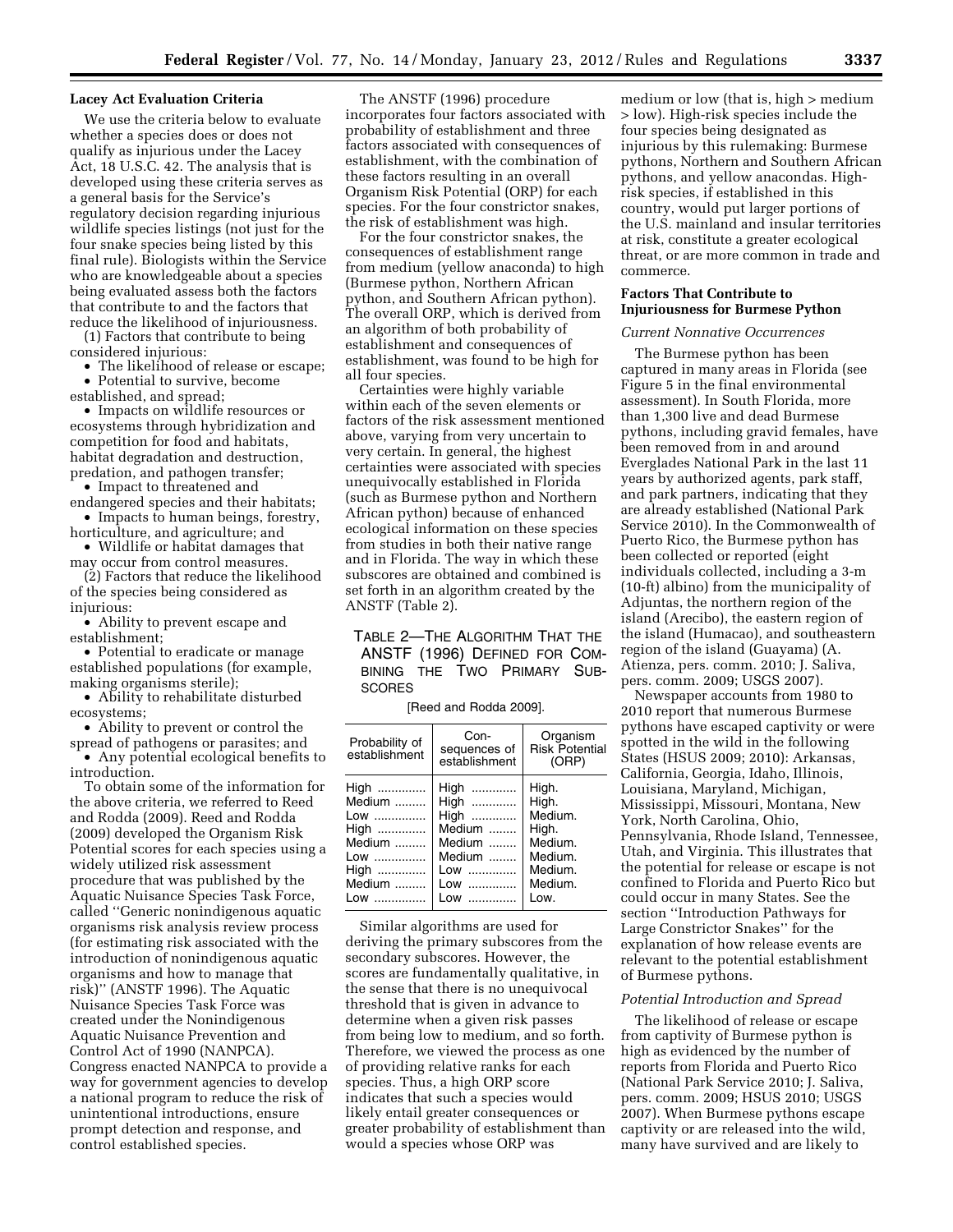continue to survive and become established with or without reproducing. For example, in the past 11 years, more than 1,300 Burmese pythons have been removed from just Everglades National Park and vicinity (National Park Service 2010), and others have been captured from other natural areas on the west side of South Florida, the Florida Keys (Higgins, pers. comm. 2009), and farther north on the peninsula, including Sarasota and Indian River County (M. Lowman, pers. comm. 2009; B. Dangerfield, pers. comm. 2010).

Moreover, released Burmese pythons would likely disperse to areas of the United States with a suitable climate. See ''Introduction Pathways for Large Constrictor Snakes'' section above for the explanation of how the snakes would spread. These areas were determined in the risk assessment (Reed and Rodda 2009) for all four constrictor snakes by comparing the type of climate the species inhabited in their native ranges to areas of similar climate in the United States (climate matching). Due to the wide rainfall tolerance and extensive semi-temperate range of Burmese python, large areas of the southern United States mainland appear to have a climate suitable for survival of this species. Areas of the United States that are climatically matched at present include along the coasts and across the south from Delaware to Oregon, as well as most of California, Texas, Oklahoma, Arkansas, Louisiana, Mississippi, Alabama, Florida, Georgia, and South and North Carolina. In addition to these areas of the U.S. mainland, the territories of Guam, Northern Mariana Islands, American Samoa, Virgin Islands, and Puerto Rico appear to have suitable climates. Areas of the State of Hawaii with elevations under about 2,500 m (8,202 ft) would also appear to be climatically suitable. Burmese pythons are highly likely to spread and become established in the wild due to common traits shared by the giant constrictors: Rapid growth to a large size with production of many offspring; ability to survive under a range of habitat types and conditions (habitat generalist); behaviors that allow escape from freezing temperatures; ability to adapt to live in urban and suburban areas; ability to disperse long distances (Harvey *et al.* 2008); and tendency to be well-concealed ambush predators.

# *Potential Impacts to Native Species (Including Threatened and Endangered Species)*

As discussed above under *Biology,* the Burmese python grows to lengths greater than 7 m (23 ft) and can weigh

up to 90 kg (200 lbs). This is longer than any native terrestrial predator (including bears) in the United States and its territories and heavier than most native predators (including black bears). Burmese pythons can be so large that they can prey on alligators, which are among the largest native predators in the Southeast (Harvey *et al.* 2008, Reed and Rodda 2009, National Geographic 2006).

In comparison with the Burmese python, the largest snake native to the continental United States is much smaller. The largest native snake is the indigo snake (*Drymarchon corais*), attaining a maximum length of about 2.5 m (8 ft) (Monroe and Monroe 1968). The endangered Puerto Rican boa's (*Epicrates inornatus*) maximum size is approximately 2 m (6.5 ft) (U.S. Fish and Wildlife Service 1986). A subspecies of the indigo snake is the eastern indigo snake (*D. corais couperi*), which grows to a similar maximum length. The eastern indigo snake inhabits Georgia and Florida and is listed as federally threatened by the Service.

Unlike prey species in the Burmese python's native range, none of our native species has evolved defenses to avoid predation by such a large snake. Thus, native wildlife anywhere in the United States would be very likely to fall prey to Burmese pythons (or any of the other six constrictor snakes). At all life stages, Burmese pythons can and will compete for food with native species; in other words, baby pythons will eat small prey, and the size of their prey will increase as they grow. Based on an analysis of their diets in Florida, Burmese pythons, once they are introduced and established, may outcompete native predators (such as the federally listed Florida panther, eastern indigo snake, native boas, hawks), feeding on the same prey and thereby reducing the supply of prey for the native predators.

Burmese pythons are generalist predators that consume a wide variety of mammal and bird species, as well as reptiles, amphibians, and occasionally fish. This constrictor can easily adapt to prey on novel wildlife (species that they are not familiar with), and they need no special adaptations to hunt, capture, and consume them. Pythons in Florida have consumed prey as large as whitetailed deer and adult American alligators. Three federally endangered Key Largo woodrats (*Neotoma floridana smalli*) were eaten by a Burmese python in the wild in the Florida Keys in 2007. The extremely small number of remaining Key Largo woodrats suggests that the current status of the species is

precarious (U.S. Fish and Wildlife Service 2008); this means that a new predator that has been confirmed to prey on the endangered woodrats is a serious threat to the continued existence of the species. Dove *et al.* (2011) found 25 species of birds representing 9 avian orders from remains in digestive tracts of 85 Burmese pythons (*Python molurus bivittatus*) collected in Everglades National Park; this included the federally endangered wood stork and 4 species of State concern.

The United States, particularly the Southeast, has a diverse faunal community that is potentially vulnerable to predation by the Burmese python. Juveniles of these large constrictors will climb trees and rocks to remove prey from bird nests and capture perching or sleeping birds. Most of the South has suitable climate and habitat for Burmese pythons. The greatest biological impact of an introduced predator, such as the Burmese python, is the likely loss of imperiled native species. Based on the food habits and habitat preferences of the Burmese python in its native range, the species is likely to invade the habitat, prey on, and further threaten most of the federally threatened or endangered fauna in climate-suitable areas of the United States.

Burmese pythons are also likely to decrease the populations of numerous potential candidates for Federal protection by hunting and eating them. Candidate species are plants and animals for which the Service has sufficient information on their biological status and threats to propose them as endangered or threatened under the Endangered Species Act, but for which development of a proposed listing regulation is precluded by other higher priority listing activities.

The final environmental assessment includes lists of species that are federally or State threatened or endangered in some climate-suitable States and territories: Florida, Hawaii, Guam, Puerto Rico, and the Virgin Islands. Other States have federally or State threatened or endangered species that would be suitable prey for large constrictor snakes, including the Burmese python. These lists include only the species of the sizes and types that would be expected to be directly affected by predation by Burmese pythons and the other large constrictors. For example, plants and marine species are excluded. In Florida, 14 bird species, 15 mammals, and 2 reptiles that are threatened or endangered could be preyed upon by Burmese pythons or be outcompeted by them for prey. Hawaii has 34 bird species and 1 mammal that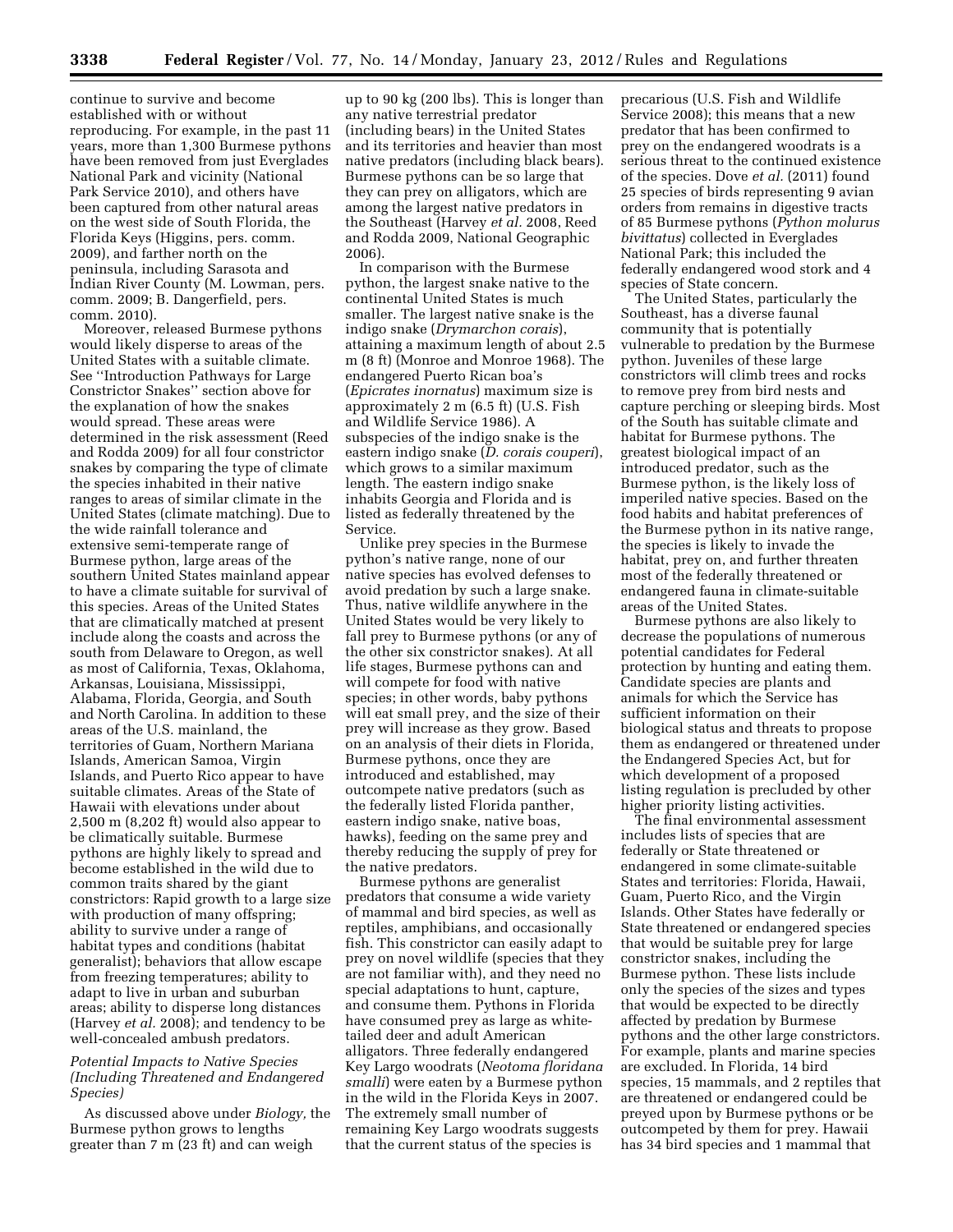are threatened or endangered that would *Python molurus bivittatus* (Burmese be at risk of predation. Puerto Rico has eight bird species and eight reptile species that are threatened or endangered that would be at risk of predation. The Virgin Islands has one bird species and three reptiles that are threatened or endangered that would be at risk of predation. Guam has six bird species and two mammals that are threatened or endangered that would be at risk of predation.

Due to the wide rainfall tolerance and extensive semi-temperate native range of *P. molurus,* large areas of the southern U.S. mainland appear to have a climate suitable for survival of this species. Please refer to the Final Environmental Assessment for the climate suitability maps for each large constrictor snake species. U.S. areas climatically matched at present ranged up the east and west coasts and across the interior south from Virginia to California, and throughout most of California, Texas, Oklahoma, Arkansas, Louisiana, Mississippi, Alabama, Florida, Georgia, and South and North Carolina. In addition to the mapped areas of the United States mainland, the territories of Guam, Northern Mariana Islands, American Samoa, Virgin Islands, and Puerto Rico appear to have suitable climate. Areas of the State of Hawaii with elevations under about 2,500 m (8,202 ft) also appear to be climatically suitable. While we did not itemize the federally threatened and endangered species from California, Texas, and other States, there are likely several hundred species in those and other States that would be at risk from Burmese pythons. According to the climate suitability maps (Reed and Rodda 2009), threatened and endangered species from all of Florida, most of Hawaii, and all of Puerto Rico would be at risk from the establishment of Burmese pythons. In addition, Guam, the U.S. Virgin Islands, and other territories would have suitable habitat and climate to support Burmese pythons, and these also have federally threatened and endangered species that would be at risk if Burmese pythons became established.

The likelihood and magnitude of the effect on threatened and endangered species is high. Burmese pythons are thus highly likely to negatively affect threatened and endangered birds and mammals, as well as unlisted native species. Consistent with the language of the Lacey Act authorizing the listing of ''species'' and with prior administrative practice of listing only species or higher taxonomic units, we evaluated the species *Python molurus* as a whole, instead of evaluating the subspecies

python), which was the taxon originally petitioned for listing by the South Florida Water Management District. We determined that the species should be listed. As stated above under ''*Native Range,''* the cold tolerance for both subspecies is similar, so the climate match (one of the evaluation criteria) determined in Reed and Rodda (2009) (also G. Rodda, pers. comm. 2009) is as applicable to each subspecies as it is to the species as a whole.

# *Potential Impacts to Humans*

The introduction or establishment of Burmese pythons may have negative impacts on humans primarily from the loss of native wildlife biodiversity, as discussed above. These losses would affect the aesthetic, recreational, educational, and economic values currently provided by native wildlife and healthy ecosystems.

Human fatalities from nonvenomous snakes in the wild are rare, probably only a few per year worldwide (Reed and Rodda 2009). Although attacks on people by Burmese pythons are improbable, they are possible given the large size that some individual snakes can reach. However, the only human deaths in the United States from Burmese pythons that we are aware of were from captive snakes (in Colorado, Florida, Missouri, and Pennsylvania; HSUS 2010).

Ectoparasites (including ticks in the genus *Amblyomma*) were collected from wild-caught, free-ranging exotic reptiles examined in Florida from 2003 to 2008 (Corn *et al.* 2011). This was the first report of collections of Neotropical ticks from wild-caught Burmese pythons, *Python molurus bivittatus.* The only known vectors capable of transmitting *Cowdria ruminantium* (which causes heartwater disease) are 13 species of ticks in the genus *Amblyomma* (Deem 1998). Heartwater disease is a devastating disease of livestock (including cattle, sheep, and goats) in Africa (Deem 1998). From limited wildcaught, free-ranging exotic reptiles in Florida (including ball and Burmese pythons), ticks and mites were native to North America, Latin America, and Africa from reptiles native to Asia, Africa, and Central and South America. These reports suggest the diversity of reptile ectoparasites introduced and established in Florida and the new hostparasite relationships that have developed among exotic and native ectoparasites and established exotic reptiles. Several studies (Burridge *et al.*  2000, Kenny *et al.* 2004, Reeves *et al.*  2006) have shown disease agents in the ticks that travel internationally on

reptiles, which may serve in the introduction of disease agents that could impact the health of local wildlife, domestic animals, and humans (Corn *et al.* 2011). A potentially devastating impact to the nation's agriculture could occur if the deadly cattle disease heartwater or some other tick-borne disease were to become established in the United States and be transmissible through reptile ticks (Reed and Rodda 2009). African tick species that use pythons as hosts may be vectors of heartwater, and these ticks have been observed to transfer to other hosts, including other giant constrictors, other reptiles, and dogs. Because multiple python species are held captive together in the commercial trade, such transmission provides opportunities to occur prior to retail sales (Reed and Rodda 2009).

# **Factors That Reduce or Remove Injuriousness for Burmese Python**

#### *Control*

No effective tools are currently available to detect and remove large constrictor populations. Traps with drift fences or barriers are the best option, but their use on a large scale is prohibitively expensive, largely because of the labor cost of baiting, checking, and maintaining the traps daily. Additionally, some areas cannot be effectively trapped due to the expanse of the area and type of terrain, the distribution of the target species, and the effects on any nontarget species (that is, they trap native wildlife as well). While the Department of the Interior, the U.S. Department of Agriculture's (USDA) Animal and Plant Health Inspection Service (APHIS), and State of Florida entities have conducted some research on control tools, there are currently no such tools available that would be adequate for eradication of an established population of large constrictor snakes, such as the Burmese python, once they have spread over a large area.

Efforts to eradicate the Burmese python in Florida have become increasingly intense as the species is reported in new locations across the State with ''python catch'' training sessions scheduled in locations necessary to keep the expansion to a minimum. Natural resource management agencies are expending scarce resources to devise methods to capture or otherwise control any large constrictor snake species. These agencies recognize that control of large constrictor snakes (as major predators) on lands that they manage is necessary to prevent the likely adverse impacts to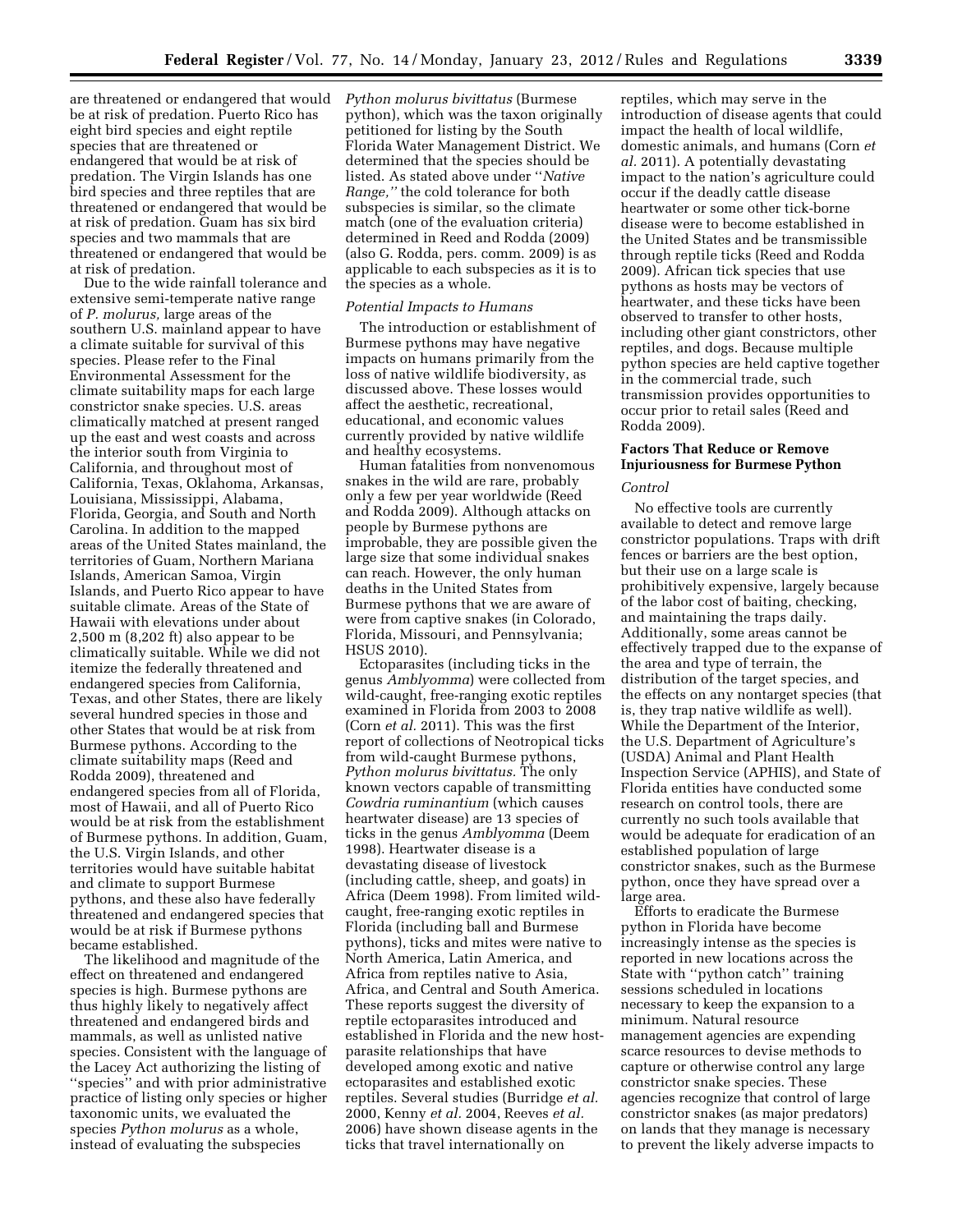the ecosystems occupied by the invasive large constrictor snakes. They are wellsnakes.

The final economic analysis was prepared for the constrictor snakes (USFWS January 2012) and provides the following information about the expenditures for research and eradication in Florida, primarily for Burmese pythons, which provides some indication of the efforts to date. The Service spent about \$600,000 over a 3 year period (2007 to 2009) on python trap design, deployment, and education in the Florida Keys to prevent the potential extinction of the endangered Key Largo woodrat (*Neotoma floridana smalli*) at Crocodile Lake National Wildlife Refuge. The South Florida Water Management District spent \$334,000 between 2005 and 2009 and anticipates spending an additional \$156,600 on research, salaries, and vehicles in the next several years. An additional \$300,000 will go for the assistance of USDA, Wildlife Services (part of USDA Animal and Plant Health Inspection Service). The USDA Wildlife Research Center (Gainesville, Florida, Field Station) has spent \$15,800 from 2008 to 2009 on salaries, travel, and supplies. The USGS, in conjunction with the University of Florida, has spent more than \$1.5 million on research, radio telemetry, and the development, testing, and implementation of constrictor snake traps. Miami-Dade County Parks and Recreation Department, Natural Areas Management and Department of Environmental Resources Management have spent \$60,875 annually on constrictor snake issues. The National Park Service has spent \$317,000 annually on various programs related to constrictor snake issues in Everglades National Park. All these expenditures total \$5.7 million from 2005 to approximately 2012, or roughly an average of \$720,000 per year. Despite this investment, all of these efforts have failed to provide a method for eradicating large constrictor snakes in Florida.

Kraus (2009) exhaustively reviewed the literature on invasive herpetofauna. While he found a few examples of local populations of amphibians that had been successfully eradicated, he found no such examples for reptiles. He also states that, ''Should an invasive [nonnative] species be allowed to spread widely, it is usually impossible—or at best very expensive—to eradicate it.'' The Burmese python is unlikely to be one of those species that could be eradicated.

Eradication will almost certainly be unachievable for a species that is hard to detect and remove at low densities, which is the case with all of the four

camouflaged and stealthy, and, therefore, nearly impossible to see in the wild. Most of the protective measures available to prevent the escape of Burmese pythons are currently (and expected to remain) cost-prohibitive and labor-intensive. Even with protective measures in place, the risks of accidental escape are not likely to be eliminated. Since effective measures to prevent the establishment in new locations or eradicate, manage, or control the spread of established populations of the Burmese python are not currently available, the ability to rehabilitate or recover ecosystems disturbed by the species is low.

# *Potential Ecological Benefits for Introduction*

While the introduction of a faunal biomass could potentially provide a food source for some native carnivores, species native to the United States are unlikely to possess the ability to hunt such large, camouflaged snakes and would not likely turn to large constrictor snakes as a food source. The risks to native wildlife greatly outweigh this unlikely benefit; however, juvenile constrictor snakes could fall prey to native wildlife such as alligators, raccoons, coyotes, and birds of prey (hawks, owls, eagles). In addition, a large constrictor snake could prey on other invasive, nonnative species, such as green iguanas, feral hogs, and black rats. However, the effect on the populations of these feral hogs, rats, and other such nonnative species is likely to be negligible. Conversely, the effect of predation on rare species is greater, because any decrease in populations of rare species makes it less likely for the population to rebound. Therefore, the small possible benefits of having large constrictor snakes as predators in the United States do not warrant encouraging their establishment.

There are no other potential ecological benefits for the introduction of Burmese pythons into the United States.

# *Conclusion*

The Burmese python is one of the largest snakes in the world, reaching lengths of up to 7 m (23 ft) and weights of over 90 kg (almost 200 lbs). This is longer than any native, terrestrial animal in the United States, including alligators, and three times longer than the longest native snake species. Native fauna have no experience defending against this type of novel, giant predator. Hatchling Burmese pythons are about the size of average adult native snakes and can more than double in size

within the first year. In addition, Burmese pythons reportedly can fertilize their own eggs and have viable eggs after several years in isolation. Even one female Burmese python that escapes captivity could produce dozens of large young at one time (average clutch size is 36, with a known clutch of 107). Furthermore, a healthy individual is likely to live for 20 to 30 years. Even a small number of pythons in a small area, such as one of the Florida Keys or insular islands, could cause unacceptable effects on federally threatened or endangered species. There are currently no effective control methods for Burmese pythons, nor are any anticipated in the near future.

Therefore, because Burmese pythons have already established populations in some areas of the United States; are likely to spread from their current established range to new natural areas in the United States; are likely to become established in disjunct areas of the United States with suitable climate and habitat if released there; are likely to prey on and compete with native species (including threatened and endangered species); are likely to be disease vectors for livestock or native wildlife; cannot be easily eradicated, prevented from establishing, or reduced from large populations or new locations; and are likely to disturb ecosystems beyond the point of recoverability, the Service finds the Burmese python and its conspecifics to be injurious to humans, agricultural interests, and to wildlife and wildlife resources of the United States.

# **Factors That Contribute to Injuriousness for Northern African Python**

#### *Current Nonnative Occurrences*

Several Northern African pythons have been found in Florida and elsewhere in the United States—most of these are assumed to be escaped or released pets (Reed and Rodda 2009). From 2005 to 2009, adults and hatchlings have been captured, confirming the presence of a population of Northern African pythons along the western border of Miami, adjacent to the Everglades (Reed *et al.* 2010). From May 2009 to January 2010, four specimens were found by herpetologists and the Miami-Dade County Anti-Venom Response Unit, including hatchlings and adults collected from an area of about 2 km (1.6 mi) in diameter known as the Bird Drive Recharge Basin (Miami-Dade County) (Reed *et al.* 2010). In 2009, evidence pointed to the presence of a breeding population of Northern African pythons along the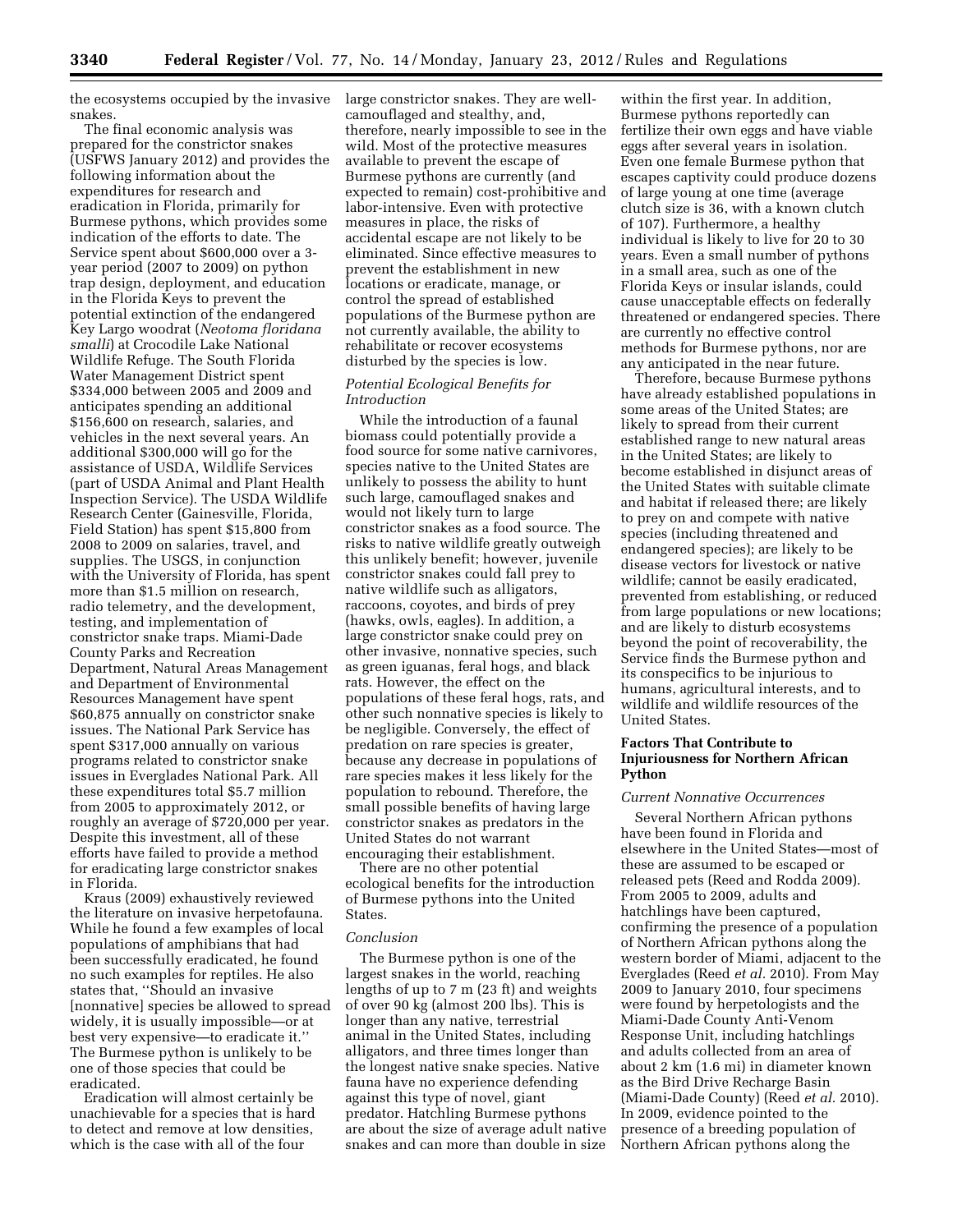western border of Miami adjacent to the Everglades. Recently, observations and removals of multiple adults, a gravid female, and hatchlings suggest the presence of a reproducing population of Northern African pythons (Reed *et al.*  2010). One Northern African python has also been collected on State Road 72 approximately 6.43 km (4 mi) east of Myakka River State Park, Sarasota County, Florida (K. Krysko, pers. comm. 2010).

In the Commonwealth of Puerto Rico, Northern African pythons have been found in the western region of the island (Mayaguez), the San Juan metro area, and the southern region of the island (Guayama) (J. Saliva, pers. comm. 2009).

# *Potential Introduction and Spread*

Northern African pythons have escaped captivity or been released into the wild in Florida and Puerto Rico and are likely to continue to escape and be released into the wild. Based on Reed and Rodda (2009), extrapolation of climate matching from the native range of Northern African pythons and then mapped to the United States includes a large portion of peninsular Florida, extreme south Texas, most of Hawaii, and Puerto Rico. Northern African pythons are highly likely to spread and become established in the wild due to common traits shared by the giant constrictors, including rapid growth to a large size with production of many offspring; ability to survive under a range of habitat types and conditions (habitat generalist); behaviors that allow them to escape freezing temperatures; ability to live in urban and suburban areas; ability to disperse long distances; and ability to conceal themselves and ambush prey.

# *Potential Impacts to Native Species (Including Threatened and Endangered Species)*

Northern African pythons are highly likely to prey on native species, including threatened and endangered species. As with most of the giant constrictors, adult African pythons primarily eat endothermic prey from a wide variety of taxa. Adverse effects of Northern African pythons on selected threatened and endangered species are likely to be moderate to high.

Please see *Potential Impacts to Native Species (Including Threatened and Endangered Species)* under Factors that Contribute to the Injuriousness for Burmese Python for a description of the impacts that Northern African pythons would have on native species. These impacts are applicable to Northern African pythons by comparing their

prey type with the suitable climate areas and the listed species found in those areas; suitable climate areas and the listed species can be found in the final environmental assessment.

According to the climate suitability maps (Reed and Rodda 2009), threatened and endangered species and other native species from parts of Florida, most of Hawaii, and all of Puerto Rico would be at risk from the establishment of Northern African pythons. In addition, we assume that Guam, the U.S. Virgin Islands, and other territories would have suitable habitat and climate to support Northern African pythons, and these also have federally threatened and endangered species that would be at risk if Northern African pythons became established.

# *Potential Impacts to Humans*

The introduction or establishment of Northern African pythons may have negative impacts on humans primarily from the loss of native wildlife biodiversity, as discussed above. These losses would affect the aesthetic, recreational, and economic values currently provided by native wildlife and healthy ecosystems. Educational values would also be diminished through the loss of biodiversity and ecosystem health. African pythons (both wild and captive-bred) are noted for their bad temperament and readiness to bite if harassed by people. Although African pythons can easily kill an adult person, attacks on humans are uncommon (Reed and Rodda 2009). We do not have any confirmed human fatalities in the United States from Northern African pythons.

Diseases borne by ticks could potentially impact U.S. agricultural industries. One serious possibility is heartwater disease, a potentially catastrophic disease of hoofed animals (including cattle) that is vectored by ticks found on African pythons (such as *Python sebae*), but the ticks are capable of transferring to other species of the genus *Python* in captivity (Reed and Rodda 2009). Northern and Southern African pythons are known hosts of some of these ticks, including *Amblyomma nuttalli, Amblyomma marmoreum, Amblyomma sparsum, Aponomma exornatum, Aponomma flavomaculatum,* and *Aponomma latum*  (Burridge 2001).

# **Factors That Reduce or Remove Injuriousness for Northern African Python**

#### *Control*

As with the other giant constrictors, once introduced into the wild,

eradication, management, or control of the spread of Northern African pythons will be highly unlikely. Please see the *Control* section for the Burmese python for reasons why the Northern African pythons would be difficult to control, all of which apply to this large constrictor.

# *Potential Ecological Benefits for Introduction*

While the introduction of a faunal biomass could potentially provide a food source for some native carnivores, species native to the United States are unlikely to possess the hunting ability for such large, camouflaged snakes and would not likely turn to large constrictor snakes as a food source. The risks to native wildlife greatly outweigh this unlikely benefit; however, juvenile snakes could fall prey to native wildlife such as alligators, raccoons, coyotes, and birds of prey (hawks, owls, eagles). In addition, a large constrictor snake could prey on other nonnative species such as green iguanas, feral hogs, and black rats. There are no other potential ecological benefits from the introduction into the United States or establishment in the United States of Northern African pythons.

## *Conclusion*

Northern African pythons are longlived (some have lived in captivity for 27 years). The species feeds primarily on warm-blooded prey (mammals and birds). Northern African pythons have been found to be reproducing in Florida. Therefore, they pose a risk to native wildlife, including threatened and endangered species. African pythons (both wild and captive-bred) are noted for their bad temperament and have reportedly also attacked humans.

Because Northern African pythons are likely to escape or be released into the wild if imported to the United States; are likely to spread from their current established range to new natural areas in the United States with suitable habitats; are likely to prey on native species (including threatened and endangered species); are likely to be disease vectors for livestock; and because it would be difficult to eradicate or reduce large populations, or recover ecosystems disturbed by the species, the Service finds the Northern African python to be injurious to humans, agricultural interests, and to wildlife and wildlife resources of the United States.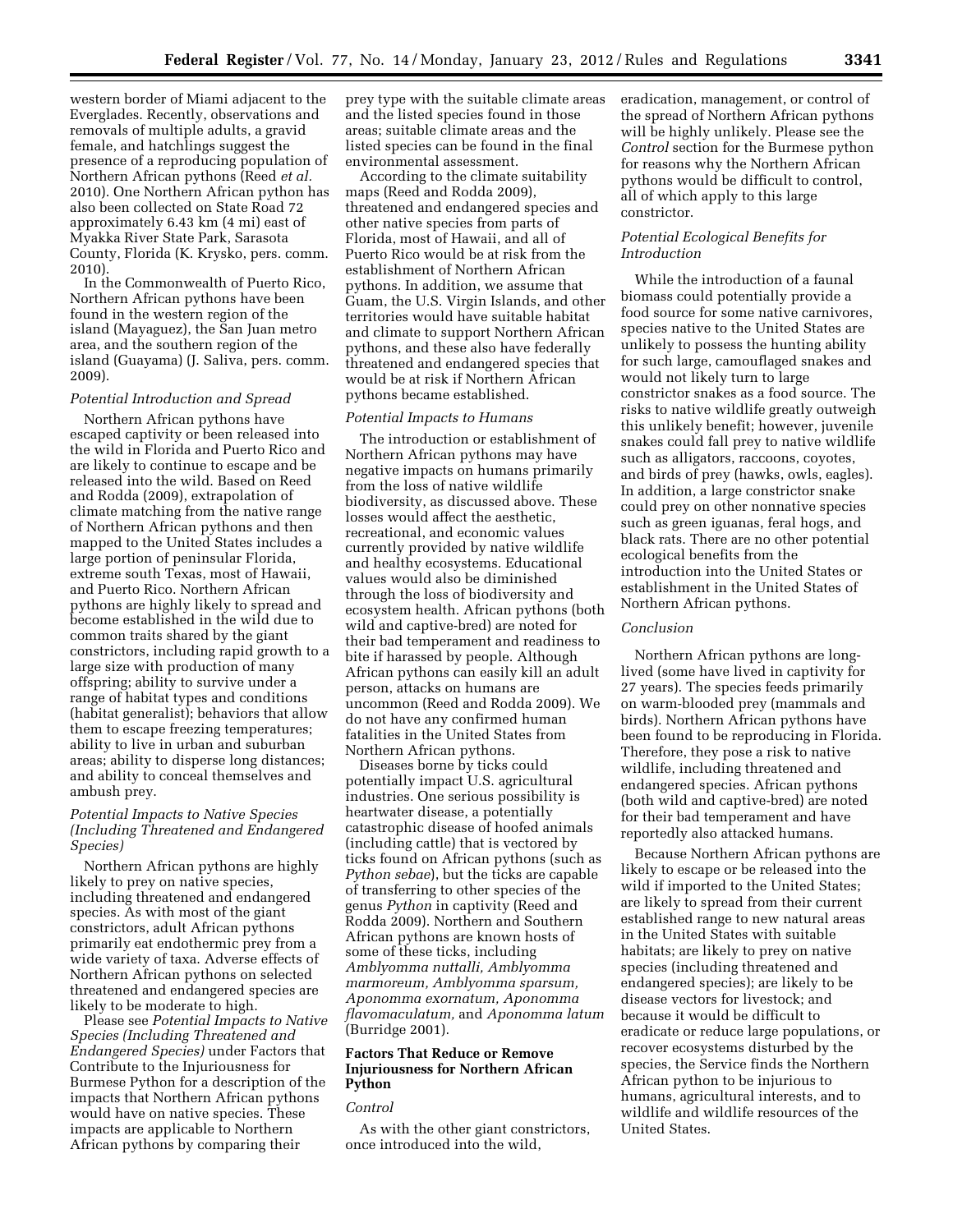# **Factors that Contribute to Injuriousness of the Southern African Python**

# *Current Nonnative Occurrences*

Occurrences of the Southern African python in the United States are unknown.

# *Potential Introduction and Spread*

Southern African pythons are largebodied constrictors that are closely related to Northern African pythons. Because they are so similar to Northern African pythons, they possess the same traits that enable them to be likely to escape or be released into the wild if imported into the United States. Southern African pythons may be substituted for Northern African pythons in the pet trade because of these similarities.

The Southern African python climate match extends slightly farther to the north in Florida than the Northern African python and also includes Texas from the Big Bend region to the southeasternmost extent of the State, as well as parts of Puerto Rico and Hawaii. If Southern African pythons escape or are intentionally released, they are likely to survive or become established within their respective thermal and precipitation limits. Within these limits, Southern African pythons are highly likely to spread and become established in the wild due to common traits shared by the giant constrictors, including rapid growth to a large size with production of many offspring; are capable of surviving under a range of habitat types and conditions (habitat generalist); have behaviors that allow them to escape freezing temperatures; can live in urban and suburban areas; can disperse long distances; and are well-concealed ambush predators.

# *Potential Impacts to Native Species (Including Threatened and Endangered Species)*

Southern African pythons are highly likely to prey on native species, including threatened and endangered species. As with most of the giant constrictors, adult African pythons primarily eat endothermic prey from a wide variety of taxa. Adverse effects of Southern African pythons on selected threatened and endangered species are likely to be moderate to high.

Please see *Potential Impacts to Native Species (Including Threatened and Endangered Species)* under Factors that Contribute to the Injuriousness for Burmese Python for a description of the impacts that Southern African pythons would have on native species. These impacts are applicable to Southern African pythons by comparing their

prey type with the suitable climate areas and the listed species found in those areas; suitable climate areas and the listed species can be found in the final environmental assessment.

According to the climate suitability maps (Reed and Rodda 2009), threatened and endangered species and other native species from parts of Florida, Texas, Hawaii, and Puerto Rico would be at risk from the establishment of Southern African pythons. In addition, we assume that Guam, the U.S. Virgin Islands, and other territories would have suitable habitat and climate to support Southern African pythons, and these also have federally threatened and endangered species that would be at risk if Southern African pythons became established.

# *Potential Impacts to Humans*

The introduction or establishment of Southern African pythons may have negative impacts on humans primarily from the loss of native wildlife biodiversity, as discussed above. These losses would affect the aesthetic, recreational, and economic values currently provided by native wildlife and healthy ecosystems. Educational values would also be diminished through the loss of biodiversity and ecosystem health.

African pythons (both wild and captive-bred) are noted for their bad temperament and readiness to bite if harassed by people. Although African pythons can easily kill an adult person, attacks on humans are uncommon (Reed and Rodda 2009).

Diseases borne by ticks could potentially impact U.S. agricultural industry. One serious possibility is heartwater disease, a potentially catastrophic disease of hoofed animals (including cattle) that is vectored by ticks found on African pythons (such as *Python sebae*), but the ticks are capable of transferring to other species of the genus *Python* in captivity (Reed and Rodda 2009). Northern and Southern African pythons are known hosts of some of these ticks, including *Amblyomma nuttalli, Amblyomma marmoreum, Amblyomma sparsum, Aponomma exornatum, Aponomma flavomaculatum,* and *Aponomma latum*  (Burridge 2001).

# **Factors That Reduce or Remove Injuriousness for Southern African Python**

#### *Control*

As with the other giant constrictors, once introduced into the wild, the eradication, management, or control of the spread of Southern African pythons will be highly unlikely. Please see the *Control* section for the Burmese python for reasons why the Southern African pythons would be difficult to control, all of which apply to these large constrictors.

# *Potential Ecological Benefits for Introduction*

While the introduction of a faunal biomass could potentially provide a food source for some native carnivores, species native to the United States are unlikely to possess the hunting ability for such large, camouflaged snakes and would not likely turn to large constrictor snakes as a food source. The risks to native wildlife greatly outweigh this unlikely benefit; however, juvenile snakes could fall prey to native wildlife such as alligators, raccoons, coyotes, and birds of prey (hawks, owls, eagles). In addition, a large constrictor snake could prey on other nonnative species such as green iguanas, feral hogs, and black rats. There are no other potential ecological benefits from the introduction into the United States or establishment in the United States of Southern African pythons.

# *Conclusion*

Southern African pythons are longlived. This species feeds primarily on warm-blooded prey (mammals and birds). Therefore, they pose a risk to native wildlife, including threatened and endangered species. Their climate match extends slightly farther to the north in Florida than the Northern African python and also includes portions of Texas from the Big Bend region to the southeasternmost extent of the State. Because Southern African pythons are likely to escape or be released into the wild if imported to the United States; are likely to survive, become established, and spread if escaped or released in suitable habitats; are likely to prey on and compete with native species for food and habitat (including threatened and endangered species); are likely to be disease vectors for livestock; cannot be easily eradicated, prevented from establishing, or reduced from large populations or new locations; and are likely to disturb ecosystems beyond the point of recoverability, the Service finds the Southern African python to be injurious to humans, to agricultural interests, and to the wildlife and wildlife resources of the United States.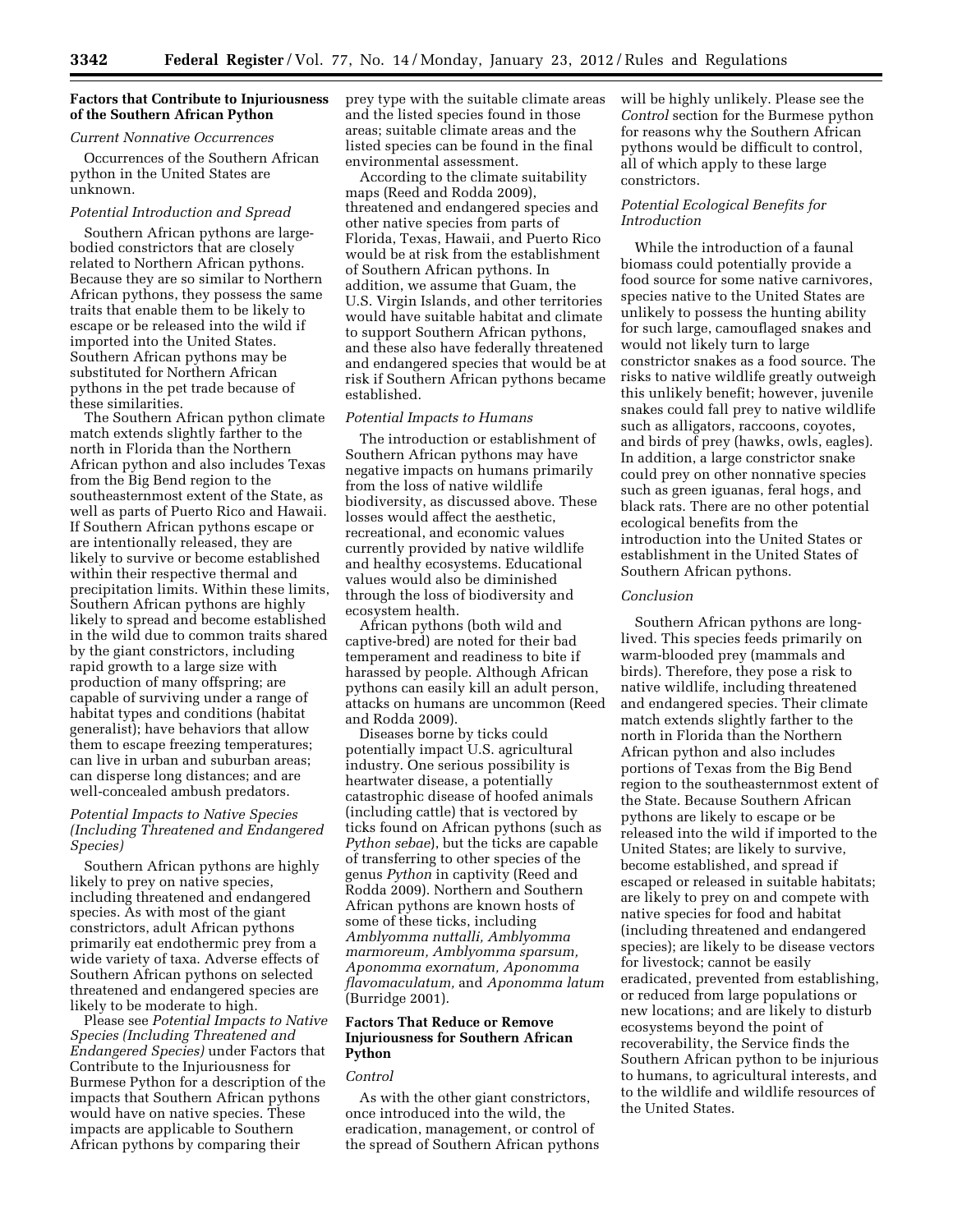# **Factors That Contribute to Injuriousness for Yellow Anaconda**

# *Current Nonnative Occurrences*

An adult yellow anaconda was collected from Big Cypress National Reserve in southern Florida in January 2007, and another individual was photographed basking along a canal about 25 km (15.5 mi) north of that location in January 2008 (EDDMapS 2011). In 2008, an unnamed observer reportedly captured two anacondas that most closely fit the description of the yellow anaconda farther to the east near the Palm Beach, Florida, county line (EDDMapS 2011). In Puerto Rico, a few individuals of the yellow anaconda have been reported in the central region of the island (Villalba area). In Arkansas, two yellow anacondas were found in Wapanocca National Wildlife Refuge (P. Fuller, pers. comm. 2011).

# *Potential Introduction and Spread*

Yellow anacondas have escaped or been released into the wild in Florida, Arkansas, and Puerto Rico, and are likely to escape or be released into the wild elsewhere. Yellow anacondas are highly likely to survive in subtropical areas of natural ecosystems of the United States. The yellow anaconda has a native-range distribution that includes highly seasonal and fairly temperate regions in South America. When projected to the United States, the climate space occupied by yellow anaconda translates to a fairly large area, including virtually all of peninsular Florida and a corner of southeastern Georgia (to about the latitude of Brunswick), as well as parts of southern and eastern Texas and a very small portion of southern California. Large areas of Hawaii and Puerto Rico appear to exhibit suitable climates, and additional insular United States possessions (Guam, Northern Marianas, American Samoa, and so on) would probably be suitable as well. Within the areas deemed suitable, however, the yellow anaconda would be expected to occupy only habitats with permanent surface water. If yellow anacondas are released into areas with suitable permanent surface water, they would likely disperse because of their propensity for rapid growth to a large size; high reproductive rate; ability to survive under a range of habitat types and conditions (habitat generalist); behaviors that allow them to escape freezing temperatures; ability to live in urban and suburban areas; ability to disperse long distances; and wellconcealed, ambush-type of predatory behavior.

# *Potential Impacts to Native Species (Including Threatened and Endangered Species)*

Yellow anacondas are highly likely to prey on native species, including select threatened and endangered species. The prey list suggests that yellow anacondas employ both ''ambush predation'' and ''wide-foraging'' strategies (Reed and Rodda 2009). The snakes forage predominately in open, flooded habitats, in relatively shallow water; wading birds are their most common prey. They have also been known to prey on fish, turtles, small caimans, lizards, birds, eggs, small mammals, and fish carrion (Reed and Rodda). Threatened and endangered species occupying flooded areas, such as the Everglades, would be at risk.

Please see *Potential Impacts to Native Species (Including Threatened and Endangered Species)* under Factors that Contribute to the Injuriousness for Burmese Python for a description of the impacts that yellow anacondas would have on native species. These impacts are applicable to yellow anacondas by comparing their prey type with the suitable climate areas and the listed species found in those areas; suitable climate areas and the listed species can be found in the final environmental assessment.

While we did not itemize the federally threatened and endangered species from southern California, Texas, southeast Georgia, and other States, there are likely several hundred species in those and other States that would be at risk from yellow anaconda. According to the climate suitability maps (Reed and Rodda 2009), threatened and endangered species from parts of Florida, Hawaii, and Puerto Rico would be at risk from the establishment of yellow anacondas. In addition, Guam, the U.S. Virgin Islands, and other territories would have suitable habitat and climate to support yellow anacondas, and these also have federally threatened and endangered species that would be at risk if yellow anacondas became established.

# *Potential Impacts to Humans*

The introduction or establishment of yellow anacondas may have negative impacts on humans primarily from the loss of native wildlife biodiversity, as discussed above. These losses would affect the aesthetic, recreational, and economic values currently provided by native wildlife and healthy ecosystems. Educational values would also be diminished through the loss of biodiversity and ecosystem health.

# **Factors That Reduce or Remove Injuriousness for Yellow Anaconda**

#### *Control*

Once introduced into the wild, the eradication, management, or control of the spread of yellow anacondas will be highly unlikely. Please see the ''*Control''* section for the Burmese python for reasons why yellow anacondas would be difficult to control, all of which apply to this large constrictor.

# *Potential Ecological Benefits for Introduction*

While the introduction of a faunal biomass could potentially provide a food source for some native carnivores, species native to the United States are unlikely to possess the hunting ability for such large, camouflaged snakes and would not likely turn to large constrictor snakes as a food source. The risks to native wildlife greatly outweigh this unlikely benefit; however, juvenile snakes could fall prey to native wildlife such as alligators, raccoons, coyotes, and birds of prey (hawks, owls, eagles). In addition, a large constrictor snake could prey on other nonnative species such as green iguanas, feral hogs, and black rats. There are no other potential ecological benefits from the introduction into the United States or establishment in the United States of yellow anacondas.

#### *Conclusion*

Yellow anacondas are highly likely to survive in the appropriate natural ecosystems of the United States. The species has a native-range distribution that includes highly seasonal and fairly temperate regions in South America. When projected to the United States, the climate space occupied by yellow anaconda maps to a fairly large area, including virtually all of peninsular Florida and a corner of southeastern Georgia (to about the latitude of Brunswick), as well as large parts of southern and eastern Texas and a small portion of southern California. Large areas of Hawaii and Puerto Rico appear to exhibit suitable climates, and additional insular U.S. possessions (such as Guam, Northern Marianas, American Samoa) would probably be suitable as well. Yellow anacondas are highly likely to spread to suitable permanent surface water areas because of their large size, high reproductive potential, early maturation, rapid growth, longevity, and generalistsurprise attack predation.

Because the yellow anacondas are likely to escape captivity or be released into the wild if imported to the United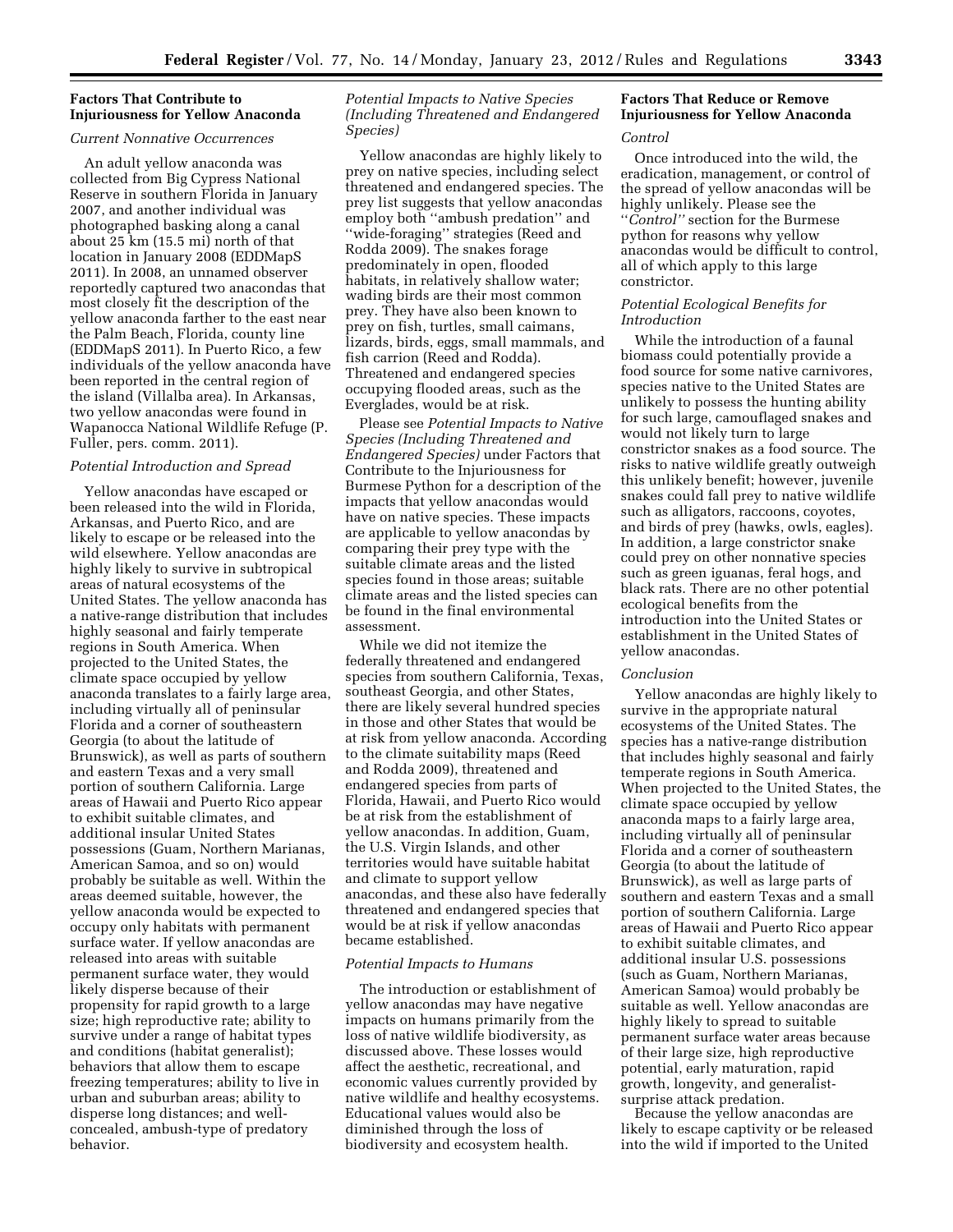States (note that the yellow anaconda has already been found in the wild in Florida and Arkansas); are likely to survive, become established, and spread if escaped or released; are likely to prey on and compete with native species for food and habitat (including threatened and endangered species); cannot be easily eradicated, prevented from establishing, or reduced from large populations or new locations; and are likely to disturb ecosystems beyond the point of recoverability, the Service finds the yellow anaconda to be injurious to humans and to the wildlife and wildlife resources of the United States.

# **Conclusions for the Four Constrictor Snakes**

## *Burmese Python*

The Burmese python is one of the largest snakes in the world, reaching lengths of up to 7 m (23 ft) and weights of over 90 kilograms (kg) (almost 200 pounds (lbs)). This is longer than any native, terrestrial animal in the United States, including alligators, and three times longer than the longest native snake species. Native fauna have no experience defending against this type of novel, giant predator. Hatchling pythons are about the size of average adult native snakes and can more than double in size within the first year. In addition, Burmese pythons reportedly can fertilize their own eggs and have viable eggs after several years in isolation; therefore, it is possible that a population of Burmese pythons could be established with only a small number of females. Burmese pythons are longlived, with a life expectancy of 20 to 30 years. Thus, even a single python (especially a female) in a small area, such as one of the Florida Keys or insular islands, can devastate the population of a federally threatened or endangered species. There are currently no effective control methods for Burmese pythons, nor are any anticipated in the near future.

Therefore, because Burmese pythons have already established populations in some areas of the United States; are likely to spread from their current established range to new natural areas in the United States; are likely to become established in disjunct areas of the United States with suitable climate and habitat if released there; are likely to prey on and compete with native species (including threatened and endangered species); are likely to be disease vectors for livestock or native wildlife; are likely to damage ecosystems that would be difficult or impossible to recover; and are difficult or impossible to eradicate or control

once established, the Service finds the Burmese python to be injurious to humans, agricultural interests, and to wildlife and wildlife resources of the United States. We have evaluated the species *Python molurus* as a whole (including Burmese and Indian pythons), and we have determined that it should be listed as injurious. Moreover, we note that each of its subspecies share the traits that make this species injurious.

#### *Northern African Python*

Northern African pythons are longlived (some have lived in captivity for 27 years). The species feeds primarily on warm-blooded prey (mammals and birds). Northern African pythons now have an established self-sustaining breeding population west of Miami, Florida. This area is within the known distribution of Burmese pythons in Florida, and hybridization between these species is known in captivity. The likelihood of hybridization among introduced Florida populations is unknown, as are the implications of genetic admixture for control purposes (Reed and Rodda 2009). Therefore, they pose a risk to native wildlife, including threatened and endangered species. African pythons (both wild and captivebred) are noted for their bad temperament and have reportedly also attacked humans.

Because Northern African pythons are likely to escape or be released into the wild if imported to or transported within the United States; are likely to survive, become established, and spread from their current established range to new natural areas in the United States with suitable habitats; are likely to prey on and compete with native species (including threatened and endangered species); and because it would be difficult to prevent, eradicate, or reduce large populations; control the spread to new locations; or to recover ecosystems disturbed by the species, the Service finds the Northern African python to be injurious to humans and to wildlife and wildlife resources of the United States.

# *Southern African Python*

Southern African pythons are longlived. This species feeds primarily on warm-blooded prey (mammals and birds). Therefore, they pose a risk to native wildlife, including threatened and endangered species. Their climate match extends slightly farther to the north in Florida than the Northern African python and also includes Texas from the Big Bend region to the southeasternmost extent of the State as well as parts of Puerto Rico and Hawaii.

Because Southern African pythons are likely to escape or be released into the wild if imported to or transported within the United States; are likely to survive, become established, and spread if escaped or released in suitable habitats; are likely to prey on and compete with native species for food and habitat (including threatened and endangered species); and because it would be difficult to prevent, eradicate, or reduce large populations; control spread to new locations; or recover ecosystems disturbed by the species, the Service finds the Southern African python to be injurious to humans and to the wildlife and wildlife resources of the United States.

# *Yellow Anaconda*

Yellow anacondas are highly likely to survive in the appropriate natural ecosystems of the United States. The species has a native-range distribution that includes highly seasonal and fairly temperate regions in South America. When projected to the United States, the climate space occupied by yellow anaconda maps to a fairly large area, including virtually all of peninsular Florida and a corner of southeastern Georgia (to about the latitude of Brunswick), as well as large parts of southern and eastern Texas. Large areas of Hawaii and Puerto Rico appear to exhibit suitable climates, and additional insular U.S. possessions (such as Guam, Northern Marianas, American Samoa) would probably be suitable as well. Yellow anacondas are highly likely to spread to suitable permanent-surfacewater areas because of their large size, high reproductive potential, early maturation, rapid growth, longevity, and generalist surprise-attack predation.

Because the yellow anacondas are likely to escape captivity or be released into the wild if imported to or transported within the United States (note that the yellow anaconda has already been found in the wild in Florida); are likely to survive, become established, and spread if escaped or released; are likely to prey on and compete with native species for food and habitat (including threatened and endangered species); and because it would be difficult to prevent, eradicate, or reduce large populations; control spread to new locations; or to recover ecosystems disturbed by the species, the Service finds the yellow anaconda to be injurious to humans and to wildlife and wildlife resources of the United States.

# **Summary of Risk Potentials**

Reed and Rodda (2009) found that all of the four constrictor snakes pose high risks to the interests of human beings,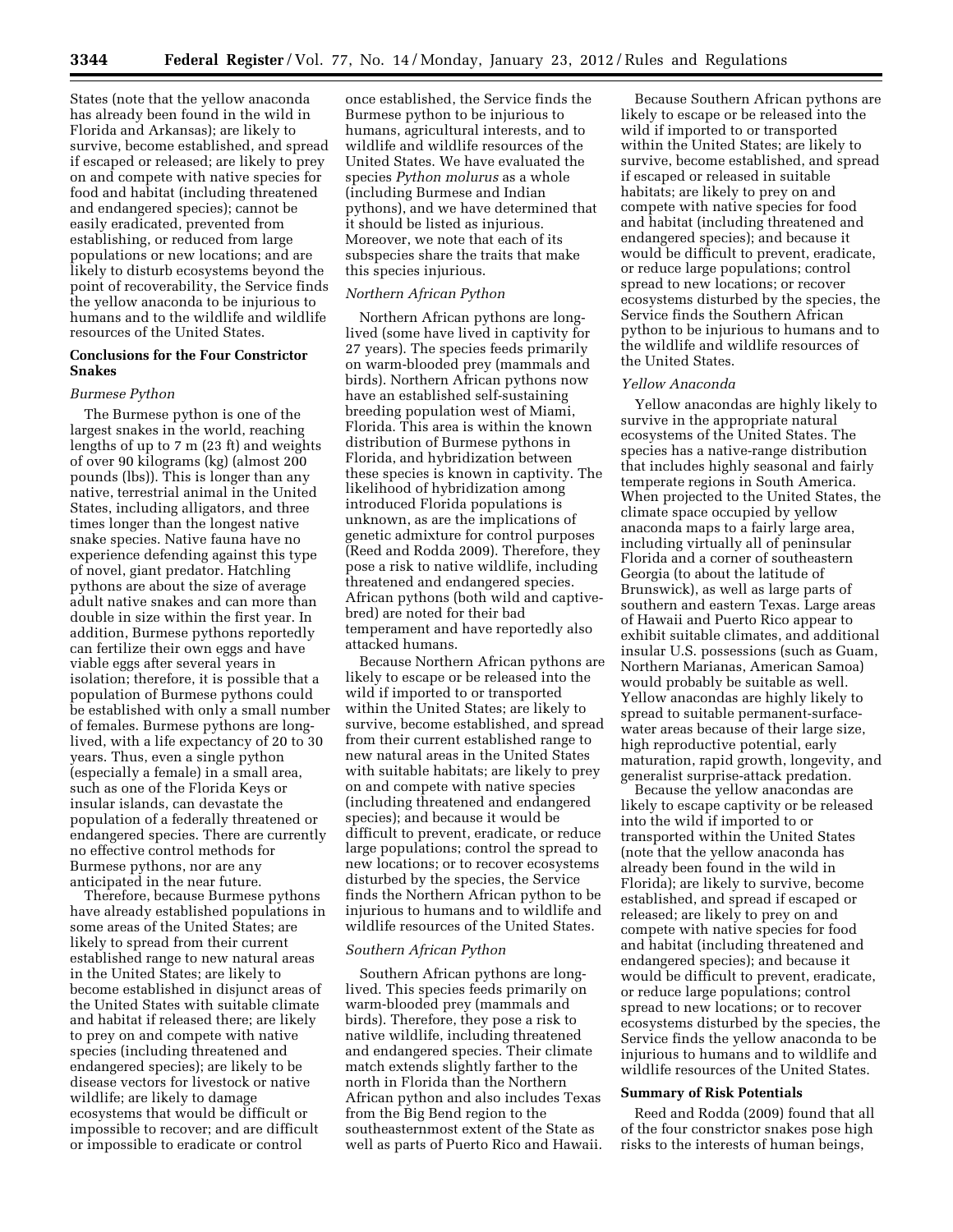agriculture, wildlife, and wildlife resources of the United States. These risk potentials utilize the criteria for evaluating species as described by ANSTF (1996) (see Lacey Act Evaluation Criteria above). Based on the risks determined by Reed and Rodda (2009), substantive information submitted during the public comment periods and from the peer reviewers, along with the latest findings regarding the large constrictor snakes (in Florida, Puerto Rico, and elsewhere), the Service concludes that the four constrictor species should be added to the list of injurious reptiles under the Lacey Act.

# *Comments Received on the Proposed Rule*

During the two public comment periods for the proposed rule, we received approximately 56,500 comments, including form letters, petitions, and post cards. We received comments from Federal agencies, State agencies, local governments, commercial and trade organizations, conservation organizations, nongovernmental organizations, and private citizens; all were in English with the exception of a few in Dutch, French, German, and Italian. The comments provided a range of views on the proposed listing as follows: (1) Unequivocal support for the listing with no additional information included; (2) unequivocal support for the listing with additional information provided; (3) equivocal support for the listing with or without additional information included; (4) unequivocal opposition to the listing with no additional information included; and (5) unequivocal opposition to the listing with additional information included.

To accurately review and incorporate the publicly provided comments in our final determination, we worked with researchers in the Qualitative Data Analysis Program at the University of Massachusetts Amherst and the University of Pittsburgh—developers of the *Public Comment Analysis Toolkit (PCAT)* analytical software. The PCAT enhanced our ability to review large numbers of comments, including large numbers of similar comments on our proposed listing, allowing us to identify similar comments as well as individual ideas, data, recommendations, or suggestions on the proposed listing. We are also responding to some comments that are out of the purview of this rule in a concerted effort to explain our rationale to the public.

# *Peer Review of the Proposed Rule*

In accordance with peer review guidance of the Office of Management

and Budget ''Final Information Quality Bulletin for Peer Review,'' released December 16, 2004, and Service guidance, we solicited expert opinion on information contained in the proposed rule (which was for nine species) from five knowledgeable individuals selected from specialists in the relevant taxonomic group and ecologists with scientific expertise that includes familiarity with alien herpetological introductions and invasions, predictive tools for risk assessment, and invasion biology. We posted our peer review plan on the Service's Region 4 Web site (*[http://](http://www.fws.gov/southeast/informationquality) [www.fws.gov/southeast/](http://www.fws.gov/southeast/informationquality)  [informationquality](http://www.fws.gov/southeast/informationquality)*), explaining the peer review process and providing the public with an opportunity to comment on the peer review plan. No comments were received regarding the peer review plan. The Service solicited independent scientific reviewers who submitted individual comments in written form. We avoided using individuals who had already expressed strong support for or opposition to the petition and individuals who were likely to experience personal gain or loss (financial, prestige, *etc.*) as a result of the Service's decision. Department of the Interior employees were not utilized as peer reviewers.

We received responses from five peer reviewers. Two peer reviewers found that, in general, the proposed rule represented a comprehensive and up-todate compilation of the best scientific information known about the nine constrictor snake species and conclusions drawn from both published and unpublished sources were scientifically robust, and justified the proposed rule. Two peer reviewers expressed concern with the climatematching methods and assumptions.

In addition, all peer reviewers stated that the background material on the biology, invasive potential, and potential tools for control of each snake species represented a solid compilation of available information. They further stated that the information as presented justified the conclusion that the snake species should be listed as injurious. All five peer reviewers concluded that the data and analyses we used in the proposed rule were appropriate and the conclusions we drew were logical and reasonable. Several peer reviewers provided additional insights to clarify points in the proposed rule, or references to recently published studies that update material in the rule.

# *Peer Review Comments*

We reviewed all comments received from peer reviewers for substantive

issues and new information regarding the proposed rule. We consolidated the comments and responses into key issues in this section. We refer to them as PR (Peer Reviewer) 1 through 5. We revised the final rule to reflect peer reviewer comments, where appropriate, and the most current scientific information, including the results of the new USGS climate match publication (Rodda *et al.*  2011), plus a number of new peerreviewed journal articles. We have taken our best effort to identify the limitations and uncertainties of the climatematching models and their projections used in the proposed rule. We have also taken our best effort to correct any grammatical or biological errors and clarify certain ambiguous statements.

*Comment PR1:* In regard to the USGS publication ''Giant Constrictors: Biological and Management Profiles and an Establishment Risk Assessment for Nine Large Species of Pythons, Anacondas, and the Boa Constrictor,'' which includes management profiles discussing colonization potentials with climate matching maps, there are very few details or data presented in the manuscript that would allow an independent test of the model, predictions, or assumptions. At a minimum, the threshold values that were used in the climate space model should be explicitly stated for each species. This would allow reviewers to evaluate the data and the assumptions used in the construction of the model.

*Response PR1:* This general critique is incorrect; all of the species-specific information used to assess risks is presented in the document mentioned. That this procedure cannot be reduced to mathematical certainty is the reason a risk assessment (rather than a calculation) was conducted. This specific critique is also incorrect. The requested threshold values are provided graphically for each of the species in Reed and Rodda (2009). For example, the *Python molurus* values are in Figure 4.3 (page 51) (heavy and dashed black lines), the *P. sebae* and *P. natalensis*  values are in Figures 6.4 (page 118) and 6.5 (page 119), respectively (heavy black lines), and so forth.

For readers who want to duplicate the climate match results, the USGS has published a data series report with data used for modeling and the equations corresponding to these lines (*[http://](http://pubs.usgs.gov/ds/579/) [pubs.usgs.gov/ds/579/](http://pubs.usgs.gov/ds/579/)*) (Jarnevich *et al.*  2011), but the graphical representations in Reed and Rodda (2009) provide the same information with the precision that is appropriate for the use of these values. Use of these values with greater precision would not be appropriate given the conceptual and scientific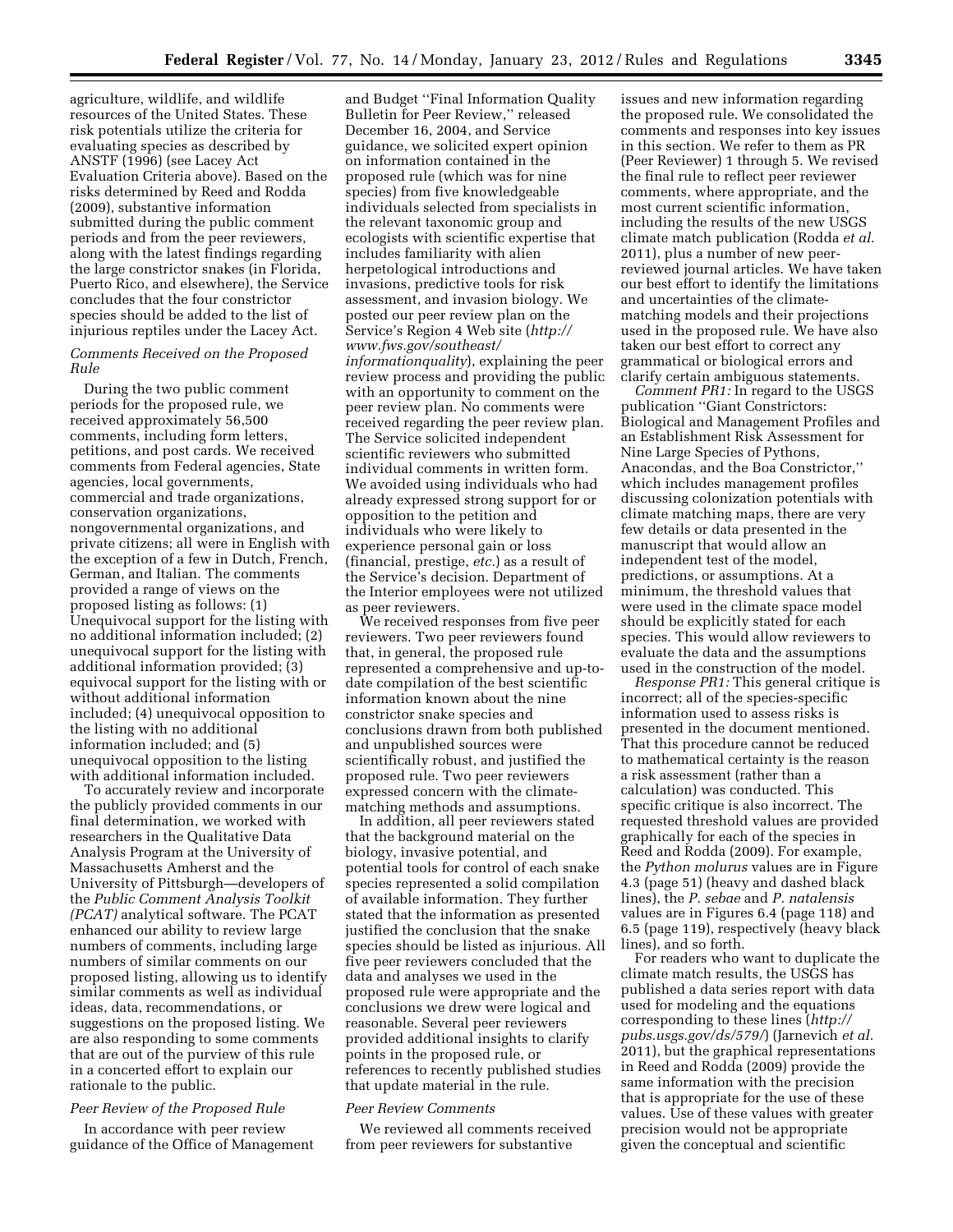uncertainties that attend state-of-the-art implementation of climate matching.

*Comment PR2:* The data used for the risk assessment seems fair. This reviewer, however, was not convinced that the assignment of low, medium, and high establishment and consequence scores was sufficiently objective or transparent. There appear to be high levels of uncertainty involved in the process (pp. 253, 259: Reed and Rodda 2009). Though there is not really an alternative with the amount of data available, the approach would be more acceptable if it was transparent (what constitutes each level of certainty and how one decides on high, medium, or low for each contributing factor).

*Response PR2:* The risk assessment process allows for analyzing, identifying, and estimating the dimension, characteristics, and type of risk. By applying analytical methods while acknowledging the assumptions and uncertainties involved, the process allows the assessors to utilize qualitative and quantitative data in a systematic and consistent fashion. The assessment strives for theoretical accuracy while remaining comprehensible and manageable, and the scientific and other data compiled for each snake species in the bio-profiles is organized and recorded in a formal and systematic manner. The assessment provides a reasonable estimation of the overall risk. The authors were careful to ensure that the process clearly explained the uncertainties inherent in the process and to avoid design and implementation of a process that reflected a predetermined result. Quantitative and qualitative risk assessments should always be buffered with careful professional judgment. If every statement was certain, we would not need a risk assessment. The need to balance risks with uncertainty can lead assessors to concentrate more on the uncertainty than on known facts that may affect impact potential. Risks identified for nonnative invasive large constrictor species (and other nonnative invasive species besides large constrictors) in other regions often provide the justification in applying management measures to reduce risks in regions where the species have not yet been introduced. Thus, risk assessments should concentrate on evaluating potential risk.

Uncertainty, as it relates to the individual risk assessment, can be divided into three distinct types: (a) Uncertainty of the process—(method); (b) uncertainty of the assessor(s)— (human error); and (c) uncertainty about the organism—(biological and environmental unknowns). All three

types of uncertainty will continue to exist regardless of future developments. The inferential estimation of organism risk can be rated using high, medium, or low. The biological and other information assembled under each element will drive the process. This forces the assessor to use the biological information as the basis for his or her decision. Thus, the process remains transparent for peer review. The high, medium, and low ratings of the individual elements contributing to the probability of organism establishment (such as organism with pathway, entry potential, colonization potential, and spread potential) cannot be defined or measured—they have to remain judgmental. This is because the values of the elements contained under ''Probability of Establishment'' are not independent of the rating of the ''Consequences of Establishment.'' Specific traits or biological characteristics were assessed for each snake species to arrive at each high, medium, or low rating. The strength of the analysis is not in the element-rating but in the detailed biological and other relevant information that supports them. Reed and Rodda (2009) followed the ANSTF 1996 (see Lacey Act Evaluation Criteria section above for explanation of this method) guidelines for combining scores and noting that certainty levels for each component of the process were followed by the risk assessors. The logic that was applied to develop every step of the risk assessment analysis can be found in Chapter Ten of Reed and Rodda (2009).

*Comment PR3:* Jacobs *et al.* (2009) elevated the Burmese python back to full species rank (that is, the form was historically described as *Python bivittatus,* then lumped with *P. molurus,*  and then upon recent reevaluation, elevated back to full species rank). Climate data for *P. molurus* should, therefore, not have been used to project the area potentially suitable for *P. bivittatus,* a different species.

*Response PR3:* Jacobs *et al.* (2009) presented one side of an argument that has been debated for almost 100 years; they argued for full species status, but did not have the authority to declare their preference to be a fact. Other biologists reject that opinion (which depends not only on the unresolved definitions of species and subspecies, but on the biological and genetic facts pertaining to this specific population, which are not known). Jacobs *et al.*  (2009) added new information on some insular forms but did not present new data on the key question being contested, which is whether genes are periodically or regularly exchanged

between the populations usually described as *P. m. molurus* and *P. m. bivittatus.* In the absence of decisive information on that crucial question and on the question of competitive interactions between the two forms, it would be inappropriate to assume that the ecological behavior of *P. m. bivittatus* is independent of that of *P. m. molurus.* Furthermore, even a finding of ecological independence of *P. m. bivittatus* would not appreciably alter either the cold tolerance of the species or the likelihood of its establishment in the United States, which were the primary uses of this information in the risk assessment (Rodda *et al.* 2011). The assertion that the Burmese form shows less cold tolerance than the Indian form is not supported by the peer-reviewed literature.

*Comment PR4:* The Pyron *et al.* (2008) paper offers a more sophisticated and scientifically main-stream analysis that predicts virtually no expansion of the python population in Florida. The Pyron *et al.* (2008) paper very clearly and persuasively describes the flawed result in the Rodda *et al.* (2008) paper and offers a superior alternative analysis.

*Response PR4:* A paper by R. Alexander Pyron, Frank T. Burbrink, and Timothy J. Guiher, ''Claims of potential expansion throughout the U.S. by invasive python species are contradicted by ecological niche models,*''* published in PLoS ONE online in August 2008, was published after the Rodda *et al.* (2008) paper. In a response to a complaint from the public to USGS, a panel composed of representatives from the USGS and the Service was convened to review an information quality appeal and address concerns about ''unwarranted assumptions and defective methodologies.'' The panel determined that the Rodda *et al.* (2008) paper met the requirements of independence, with two of the three peer reviewers coming from outside the USGS, as well as having an internal supervisory review. Based on this affirmation of peer review, the panel agreed that it was unlikely that there were ''unwarranted assumptions or defective methodologies.'' The panel considered the Rodda *et al.* (2008) and Pyron *et al.* (2008) papers as a good example of ''dueling models'' and agreed that such disagreements were well within the tradition of scientific dialog where different points of view could be worked through the scientific method. Such differences were not ''incorrect,'' rather they were critical to the evolution of scientific thought. Because a later-published paper (in this case Pyron *et al.* 2008) differs from a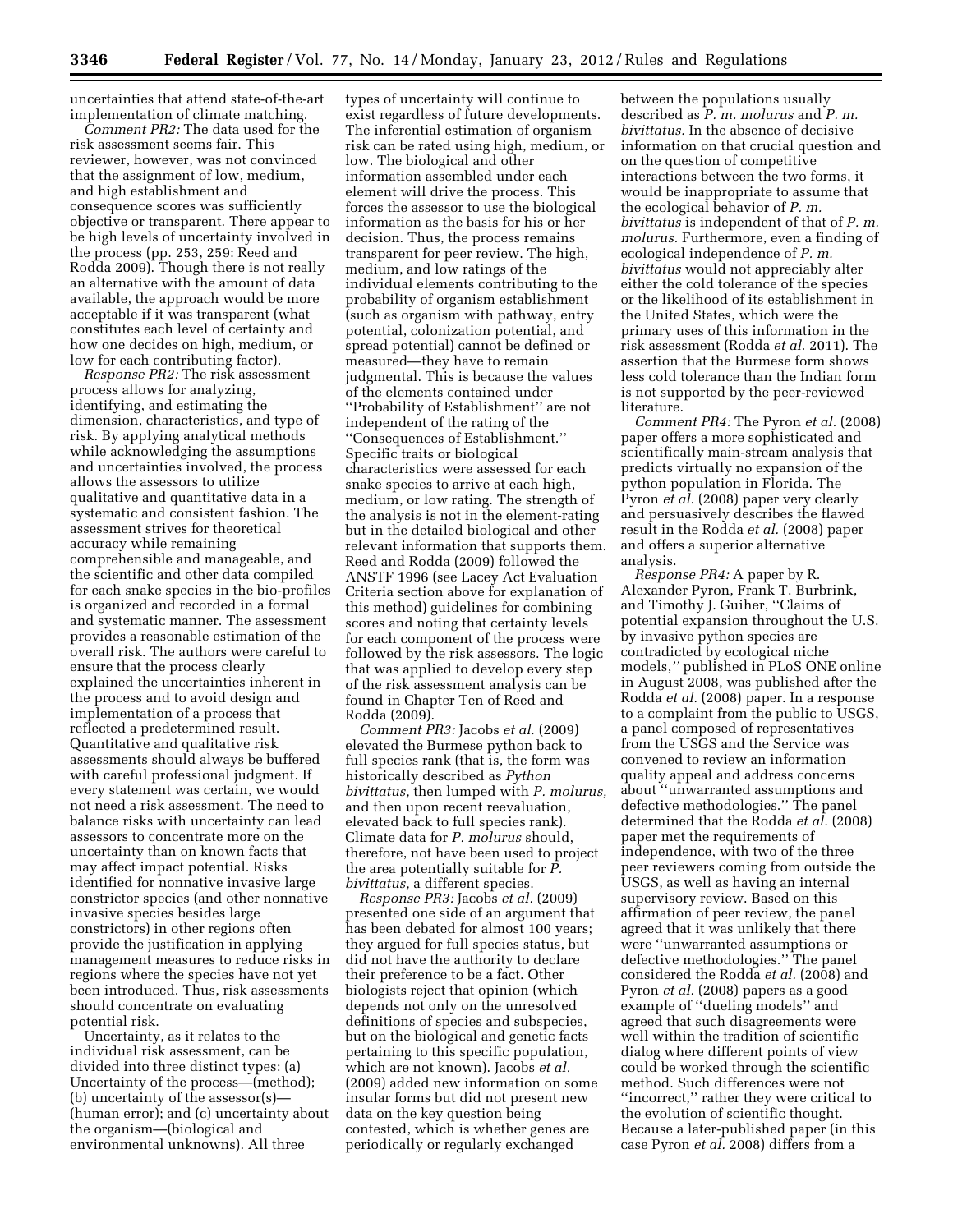previous paper (Rodda *et al.* 2008) does not mean the previous paper should be changed. A new paper published by the USGS (Rodda *et al.* 2011) continues the dialog and elucidates scientific concerns with Pyron *et al.* (2008). Rodda *et al.*  (2011) demonstrate that the Pyron *et al.*  (2008) result was largely a product of erroneous data input and incorrect use of the MaxEnt modeling program and that MaxEnt models based on climatic variables for Burmese pythons as used by Pyron *et al.* (2008) are highly unstable and statistically questionable. Please see ''Need for the Final Rule'' section above for more information on the differences between the two models.

*Comment PR5:* The term ''zoological'' is ambiguous and could lead to a potential loophole for those activities for which permitted importation could be allowed, hence, any activity pertaining to these snakes could be claimed to be ''zoological.''

*Response PR5:* This rulemaking addresses whether the identified species of large constrictor snakes qualify as injurious and, therefore, should be added to the list of injurious reptiles. The rule does not address under what circumstances a person may qualify for exception to the importation or interstate transportation prohibitions under the zoological purposes provisions. Therefore, this comment is outside of the scope of this rulemaking.

# *Public Comments*

We reviewed all comments received from the public particularly for substantive issues and new information regarding the proposed rule to list the nine large constrictor snakes. We consolidated the following comments and our responses into key issues that are not in any particular order. We are also referring to only the four species in this final rule unless otherwise appropriate to include the other five species for the comments and our response to comments.

#### **Health and Welfare of Human Beings**

(1) *Comment:* Some people have been killed and more have been injured in the United States by nonnative large constrictor snakes that were kept as pets.

*Our Response:* One commenter submitted a list of 179 reports that included accounts of human injuries and fatalities from nonnative constrictor snakes, nonnative constrictor snakes that escaped or were spotted in the wild, and nonnative constrictor snakes kept in inhumane conditions that were reported in the media that occurred in the United States between 1980 and 2010. The accounts included reports of

Burmese pythons, African (rock) pythons, reticulated pythons, boa constrictors, green anacondas, and yellow anacondas, and unidentified large constrictor snakes. The list contains accounts from 39 States, including Alaska and Hawaii. Of the 179 total reports, 21 were attacks on people, 13 of which resulted in human fatalities. Burmese pythons reportedly attacked eight of those people, resulting in four deaths. African (rock) pythons (not distinguished by species) reportedly attacked one person fatally. Pythons of undeclared species reportedly attacked seven people, with five resulting in death. One unidentified constrictor reportedly wrapped around a motorist's neck and caused an automobile crash. Another commenter sent an additional report of a pet python (not identified to species) that killed a child in Minnesota (date unknown).

We acknowledge that there have been reports of deaths and injury due to encounters with nonnative large constrictor snakes, but the accounts identified by the commenter involved snakes held in captivity. We do not know of any free-ranging nonnative large constrictor snakes that have injured or killed anyone in the United States. Human fatalities from nonvenomous snakes in the wild are rare (Reed and Rodda 2009). An indirect risk is that large snakes may stretch across roads to obtain heat from the pavement on cool days, posing a hazard to motorists who swerve to avoid hitting them (Snow *et al.* 2007; Harvey *et al.*  2008). Please see ''*Potential Impacts to Humans''* in each species above for further information.

(2) *Comment:* The actual physical danger that these snakes pose to humans and public safety has been grossly overstated, and there have only been 12 human fatalities attributed to these snakes since 1980, an average of 0.4 deaths per year are attributed. Those fatalities are usually a direct result of either improper care and handling of the animal, or feeding-related errors on the part of the keeper or pet owner.

*Our Response:* We agree that, while there have been 14 human deaths that we know of since 1980, this number is small relative to other causes of death. We do not wish to overstate the risk to public safety. We agree that the preeminent issue is not one of public safety, because we know of no large constrictor snake attacks in the United States from free-ranging snakes. We also note that, in their native ranges, reports of snake attacks on humans in the wild are rare, although they have occurred (Reed and Rodda 2009). However, the remoteness of the native ranges of the

any of the species may preclude deaths from being reported. Reed and Rodda 2009 state that virtually all known human fatalities are associated with pet manipulation. However, Snow *et al.*  (2007) and Harvey *et al.* (2008) also noted that large constrictors crossing roads could cause traffic accidents. In general, we agree that the risk to human safety is not in itself a substantial factor in listing any of these species as injurious.

(3) *Comment:* Boa constrictors should be removed from the rule. These snakes have never killed their keepers, nor have they killed anyone else. There has never been a documented human death by a boa constrictor.

*Our Response:* Taking full account of public comments and relevant factors, we have not listed boa constrictors at this time. We will address this comment in more detail when we publish a determination of whether this species should be listed as injurious.

#### **Large Constrictor Snakes as Pets and Hobby**

(4) *Comment:* Most people in the reptile hobby who choose to own these larger species are very responsible and do well in keeping their pets and investments healthy and safe, and this includes preventing their escape. It does not stand to reason that the actions of this very limited amount of negligent owners should affect millions of responsible pet owners.

*Our Response:* While we do not dispute that most constrictor snake owners try to be responsible, the volume of imports and domestically bred snakes is so large (averaging 49,941 annually for the nine proposed species and 12,741 for the four species in this final rule; see our Final Economic Analysis, Table 8) that accidents may happen resulting in snakes escaping or snakes could be intentionally released. Shipping containers may be damaged and live snakes able to escape anywhere between the port of import and the destination of the pet owner's home. In that case, the problem could arise before the pet owners acquire the animals.

Another consideration is the risk involved with transporting large, powerful snakes. While keeping a snake in a sedentary home cage may be not in itself be a difficult task, the situation may change when a 20-ft (6-m) snake weighing 200 pounds (91 kg) is transported in a car to a veterinarian. Unless the snake is transported in an escape-proof cage from the house to the automobile to the veterinarian, snakes may find more opportunities for escape. Conversely, small snakes may escape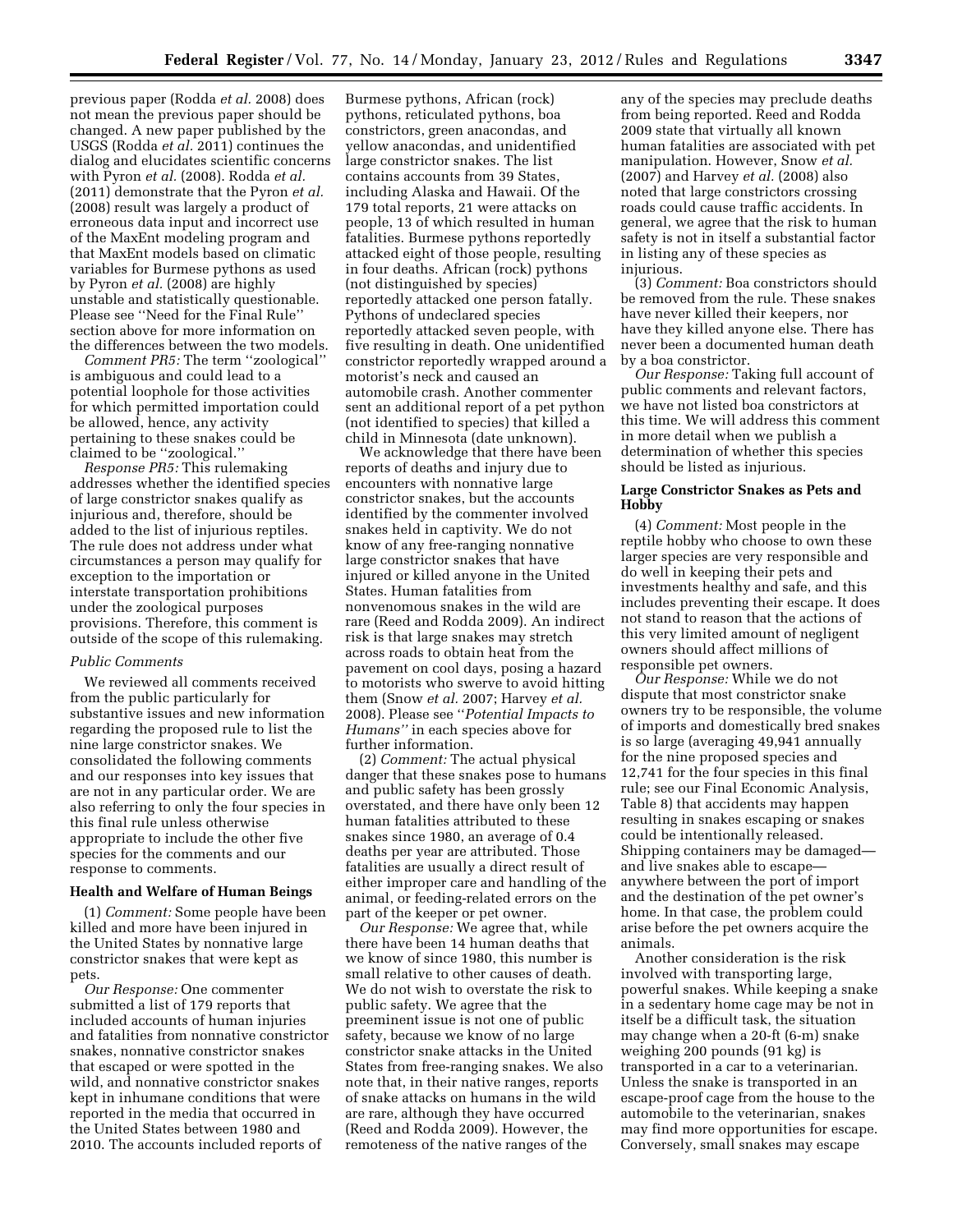more easily than large ones because they are more likely to be transported casually, such as carried for show. For example, a boa constrictor that was transported around on its owner's neck on a Boston subway escaped and survived for a month on the heated train in January 2011 before being captured (Associated Press 2011).

We have based our determination on our evaluation of injuriousness to wildlife and wildlife resources and the likelihood that any of the four large constrictor snakes could escape, become established, and cause harm.

(5) *Comment:* These snakes are not injurious wild animals. They are domesticated pets.

*Our Response:* We recognize that many snakes are kept in captivity with no negative incidences and that they seem tame. However, the fact that various species of wildlife may be kept as pets does not remove these species from the scope of U.S. wildlife laws. Under the injurious wildlife provisions of the Lacey Act (18 U.S.C. 42), all four of these species are wild. Therefore, we have the authority to list all of the four species of constrictor snakes once we determine that they are injurious. We base our determination as injurious on their effect on any one of the following: the interests of human beings, agriculture, horticulture, forestry, wildlife, or wildlife resources of the United States.

(6) *Comment:* I have kept more of these animals than anyone you will ever meet, and I can assure you, they are not injurious in any way.

*Our Response:* We recognize that there are various meanings of ''injurious.'' However, under the Service's authority, the Lacey Act (18 U.S.C. 42), and for the purpose of this rule, injurious wildlife are wild mammals, wild birds, amphibians, reptiles, fish, crustaceans, mollusks, and their offspring or gametes that are injurious to the interests of human beings, agriculture, horticulture, forestry, wildlife or wildlife resources of the United States. A wildlife species does not need to be injurious to all of the above interests to be listed. If a species is injurious to wildlife or wildlife resources of the United States (including its territories and insular possessions), we have the authority to list that species.

(7) *Comment:* We agree that ownership of certain animals should be restricted; however, we feel that banning the species *Boa constrictor* fails to address current concerns, is unnecessarily restrictive, and counterproductive. This species also represents

the largest portion of the nine species listed in the proposed rule.

*Our Response:* Taking account of public comments and relevant factors, we have not listed *Boa constrictor* at this time. We will address this comment in more detail when we publish a determination of whether this species should be listed as injurious.

(8) *Comment:* This rule will destroy the ability of animal hobbyists, who are our future biologists and conservationists, to explore and learn about these specific animals, thus limiting exposure to the natural world at large.

*Our Response:* The commenters did not explain how the rule will destroy the ability of animal hobbyists to learn about these animals. Hobbyists will still be allowed to keep their snakes and offspring and to acquire additional ones within their State (and consistent with their State's own laws). The long lives of these species improve the chances that the hobbyists will have their pets for one or more decades, generally much longer than amphibian and tropical fish hobbyists. Hobbyists still have many other species of snakes and other reptiles to choose from that are not listed as injurious. We hope that, with this rule, future biologists and conservationists will learn about the ecological role of these species in their native lands and in lands where they become invasive.

## **Unprecedented Regulation**

(9) *Comment:* It is unprecedented that a ban be placed on a group of animals that is so prevalent in the pet industry and kept by so many hobbyists.

*Our Response:* We agree that we have never listed any species that is so prevalent in the pet industry as some of these large constrictor snakes. However, the Lacey Act does not preclude listing a species that is prevalent in the pet industry, provided that the species meets the criteria of injuriousness. In addition, this regulation is not a ban on possessing any of the species. States, however, independently from this rule, may have their own restrictions, and these restrictions may be more stringent than this Federal rule. In other words, individual States may ban possession of any of these species. This final rule only establishes a prohibition against importation and interstate transportation of listed species without a permit. Furthermore, only one of the species that we are listing (Burmese python) is common in the pet trade; the other three constrictor species are rarely or not traded. Lastly, the most commonly imported constrictor snake in the pet industry by far—the ball

python (*Python regius;* 78.6 percent of the constrictor snake species reviewed in our economic analysis)—is not being listed as injurious.

# **Other Animals More Injurious**

(10) *Comment:* A better argument based on safety and health statistics could be made to ban horses or dogs, as the average American is more likely to be injured or killed by either of those animals than any reptile. Certainly there are other species such as feral cats, dogs, rats, pigeons, starlings, and pigs, that each cause more damage to the environment of South Florida.

*Our Response:* As the commenter correctly points out, many species of feral domesticated animals are considered invasive and have caused harm to humans and natural resources in south Florida and other parts of the United States. However, the agency has only the authority to list ''wild'' birds and ''wild'' mammals as injurious wildlife where, under section 42(a)(2) of 18 U.S.C., the term ''wild'' is specific to any animals that, whether or not raised in captivity, are normally found in a wild state. Dogs, cats, and horses are considered domesticated animals under 50 CFR 14.4 regulations and, therefore, cannot be listed as injurious wildlife.

This rule is in response to a petition to list one of the largest constrictor snakes in the world. Based on the best available information, we have found that the four species covered by this final rule are injurious to human beings, to the interests of agriculture, or to the wildlife or wildlife resources of the United States. This does not mean that we believe these snakes to be the most injurious of all wild animals.

#### **Effort to Ban Pets**

(11) *Comment:* This snake ban opens the door to many other animals being banned. If this rule is passed, then next it will be foreign reptiles all together, followed closely by a different ban, followed by an eventual ban on reptiles, period. Next it will be cats, dogs, fish, and birds.

*Our Response:* This rule does not ban possession of any species. As stated above in the **SUMMARY**, the rule prohibits only the importation and interstate transportation. This is the only authority provided to the Secretary of the Interior by Congress under the injurious wildlife provisions of the Lacey Act (18 U.S.C. 42). Three of the four species of large constrictor snakes are already in captivity in the United States and are available for acquisition within each State (unless otherwise regulated by your State's laws). In addition, any species under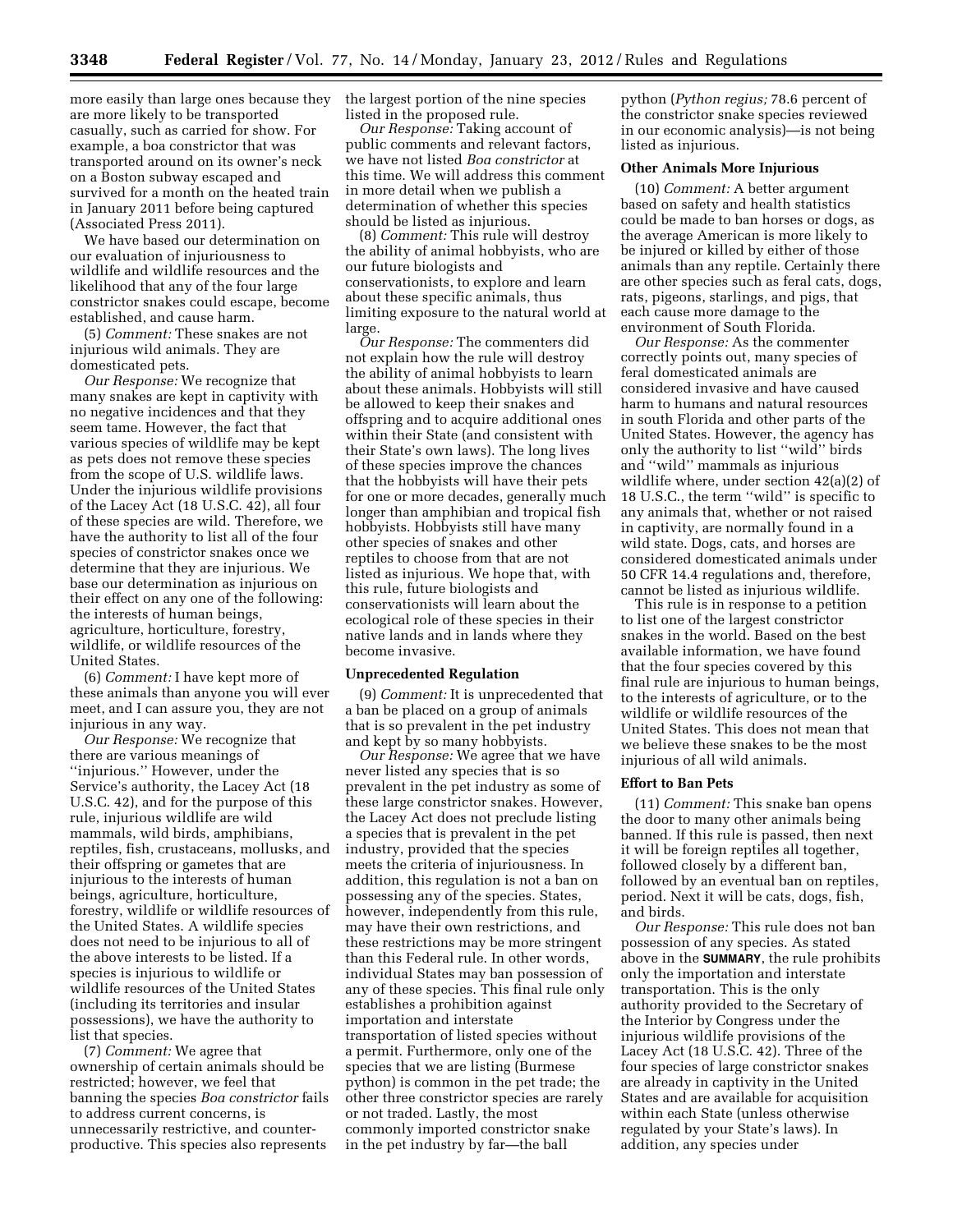consideration for listing as injurious is evaluated on a case-by-case basis, using all available information relevant to whether it is or is not injurious. Therefore, this rule does not set up a trend to ban ownership of any particular species or groups of species. Second, the Lacey Act does not provide the authority to list domesticated mammals and birds as injurious. Section 42(a)(1) of the Lacey Act specifies that we may list only ''wild mammals'' and ''wild birds,'' as opposed to domesticated mammals and domesticated birds. This means that we cannot list domestic dogs, cats, horses, certain species of birds, and so on. However, all reptiles are considered wild and can be considered injurious wildlife if they meet the listing criteria (see ''Lacey Act Evaluation Criteria section'' above for explanation). Domesticated animals are defined in 50 CFR 14.4.

# **Effect of Rule on Welfare of Large Constrictor Snakes**

(12) *Comment:* This rule change basically represents a death sentence for millions of reptiles in the United States. Many of these snakes will be abandoned and set free where they will surely suffer and die.

*Our Response:* We disagree that this rulemaking will result in the death of millions of reptiles currently being held in captivity. We have been clear that all owners of any of the snakes listed as injurious will be allowed to keep them under this rule. For animals already in the United States, this rule only restricts shipment between States. We emphasize that it will be lawful for pet owners to keep their pets (if allowed by State law). We have no reason to believe that responsible, caring owners will kill or release them into the wild because they can keep them. Breeders may still be able to export through a port in their own State (see response to Comment 47 for exporting explanation). For breeders who can no longer export, they may find buyers in their own State. For information on how to find a home for a snake that a person can no longer keep, we posted some suggestions on *<http://www.regulations.gov>* at the time the proposed rule was published on March 12, 2010 (separate file ''Questions and Answers''). We explained:

''If you are in a position where you must give up your pet [large constrictor snake], and zoos and humane societies have declined your efforts to donate the animal, you should contact either your State fish and wildlife agency or your local U.S. Fish and Wildlife Service office. These two government agencies are the legal authorities that co-manage

fish and wildlife in this country, and they can help you to resolve this issue. The U.S. Fish and Wildlife Service is working with States around the country and the pet and aquarium industry through a campaign called Habitattitude<sup>TM</sup> to help pet owners adopt environmentally responsible actions for surrendering their pets, such as:

• Contacting the retailer for proper handling advice or for possible return;

• Giving or trading with another pet owner;

• Donating to a zoo, humane society, nature center, school, or pet retailer; and

• Contacting a veterinarian or pet retailer for guidance on humane disposal of animals.''

For those pet owners who move to another State, we also suggest contacting a local herpetology club or a national reptile organization with local members to find someone to adopt those constrictor snakes.

(13) *Comment:* What would happen to the businesses operated by thousands of families in the industry with this rule? It is doubtful that those animals would be humanely euthanized (due to finances and ethical objections), so those animals would either be subjected to inhumane practices or become liabilities to those persons who have them. It would be a cruel irony that the animal rights agenda of eliminating these animals from the pet trade would result in the destruction of millions of animals that have proven to be nondangerous.

*Our Response:* Family businesses will still be able to operate, provided they either sell within their State or have a port of export directly from their State (see response to Comment 47 for exporting explanation). Businesses may switch to other species of snakes that are not listed. Please see our response to Comment 12 on alternatives for disposing of animals that you can no longer keep. Owners are encouraged to find legal alternatives, such as trading species with someone in their own State who has a species that is not listed and who is able to keep a listed species in that State. We emphasize that it will be lawful for pet owners to keep their pets (if allowed by State law) but unlawful to release them or transport them across State lines.

Regarding the statement that these snakes are nondangerous, we emphasize that we distinguish between ''nondangerous,'' which we assume the commenter means ''does not harm people,'' and ''injurious,'' which has a different meaning under the Lacey Act. We agree that these four species of snakes pose only a small risk of harm

to people; however, we are listing them for their injuriousness.

(14) *Comment:* Thousands of snakes' lives will be spared because the majority of reptiles die during capture from the wild or subsequent transport or within the first year of captivity. Banning the importation of these species will ensure that many snakes will not fall victim to the harsh conditions of being shipped overseas.

*Our Response:* From the Service's Law Enforcement Management Information System (LEMIS) data, we estimate that approximately 96,000 snakes of the four species were imported from 1999 to 2010. Some were probably captured from the wild. Imported snakes are then usually sent to animal dealers before being shipped to pet retailers. Finally, the snakes are typically acquired at a pet retailer and transported to a home or other location. Large constrictor snakes may become ill, injured, or die during transport. Since this listing would place prohibitions on importation and interstate movement of the four species, it is reasonable to assume that fewer animals will therefore die from importation and interstate transport. Although animal welfare is regulated by the Federal government for some taxa (that is, primarily warmblooded species) under such laws as the Animal Welfare Act, this was not a factor considered in our injurious wildlife evaluation and did not influence our final determination.

# **Benefits of Having Large Constrictor Snakes in the United States**

(15) *Comment:* While the Burmese pythons do consume native species such as wading birds, waterfowl, muskrats, rabbits, opossum, raccoons, and even bobcats and white-tailed deer, they are probably just as likely to prey upon the more common exotic species, such as feral cats and dogs, nonnative rats and mice, starlings, pigeons, collared doves, spiny-tailed iguanas, green iguanas, cattle egrets, and muscovy ducks.

*Our Response:* We agree that large constrictor snakes, such as Burmese pythons in the Everglades, can potentially prey on other nonnative species, and that this could be beneficial to native wildlife. Snow *et al.* (2007) reported that domestic cats, Old World rats, domestic chickens, and domestic geese have been found in Burmese python digestive systems in Florida. However, of greater conservation and management concern are the effects that invasive species pose to native populations of wildlife and wildlife resources—in particular, those that are threatened and endangered or otherwise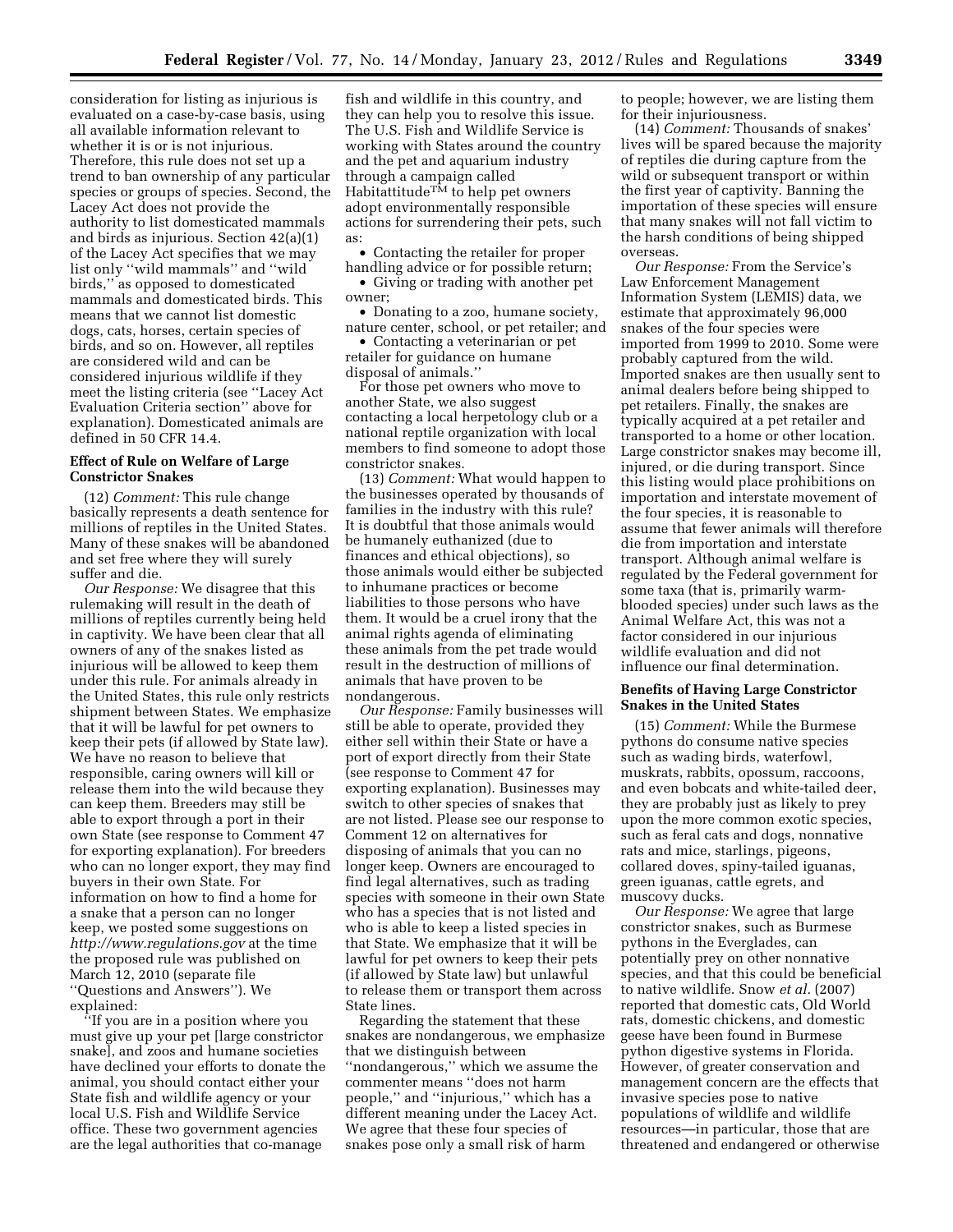at risk of extinction (Clavero and Garcia-Berthou 2005). Reed and Rodda (2009) listed a total of 64 State-listed threatened or endangered species at risk from Burmese pythons or other large constrictors in Florida alone. This includes the highly endangered Key Largo wood rat, which has been found in the stomachs of Burmese pythons, and whose population may number only in the hundreds. As demonstrated in our injurious wildlife evaluation, we believe that the risks posed by large constrictor snakes to native wildlife and wildlife resources far outweigh the possible benefits they may have as predators of nonnative wildlife in the United States. We do not have information on what the other feral constrictor snakes have eaten. The negative effect of predation on rare species is greater than the effect on exotic species because any decrease in populations of rare species makes it less likely for those populations to rebound.

(16) *Comment:* Some commenters own boa constrictors from regions of Brazil that no longer have boa constrictors due to deforestation. Many of the reptiles present in captive collections are representative of vanishing bloodlines of wild populations of these species. They are conserving wild species.

*Our Response:* One subspecies covered under this listing is known to be significantly imperiled: the Indian python (*Python molurus molurus*), which is granted a higher level of protection under CITES than most other constrictor species or subspecies (all species in the family Pythonidae are listed in at least Appendix II; several are listed in Appendix I). Indian python (*Python molurus molurus*) is listed as endangered under the U.S.'s Endangered Species Act (ESA) because it is endangered in its native range. Listing these species as injurious will not impact legitimate conservation efforts that U.S. breeders can carry out for species that may be negatively impacted by natural and man-made events within their native range. In general, the Service supports ex-situ conservation efforts, such as captive breeding, when done in a scientific manner for the conservation of a species within its native range. The Act also still allows export of listed species that could be used in re-introduction activities or other in-situ conservation efforts. The Act allows for the issuance of permits authorizing interstate movement or imports for scientific or zoological purposes, including conservation breeding operations.

(17) *Comment:* Many keepers I know are concerned about the worldwide

decline of species, and a distributed network of determined keepers may prove the only hope for the survival of several of the species addressed. For example, the natural population of the Burmese python has been on a steady decline due to habitat loss.

*Our Response:* The Service strongly supports ex-situ conservation programs that are scientifically designed to provide conservation benefits to species in their native range. The listing of these species as injurious will not prevent conservation breeding programs run by dedicated herpetologists and hobbyists from providing a conservation benefit to any of these species (see our response to Comment 16).

## **State Issue (Not Federal Government)**

(18) *Comment:* The constrictor snakes should be listed by individual States, not by the Federal Government.

*Our Response:* Many commenters suggested that we should not list any of these species and we should allow the States to regulate these species as they see fit. The Service is responsible for implementing and enforcing laws such as the Lacey Act, under which authority we are listing these species. We believe implementation of the injurious wildlife provisions reflects the shared State-Federal governance of invasive species challenges facing the United States as originally intended by Congress. Since these snakes have been found to be injurious to human beings and to wildlife and wildlife resources, we believe federally regulating movements of these four species of constrictors into the United States and between States and territories is an important step in limiting their effects. The States and other jurisdictions within the United States retain the ability to regulate these species as they determine appropriate within their boundaries.

(19) *Comment:* Mere presence of a species does not equate the threat of harm, especially when individuals are cited in environments in which they cannot establish. If this is solid justification for listing a species as injurious, the Service will need to list every organism that has ever—and is ever—spotted outside of captivity in the United States.

*Our Response:* The Service undergoes a rigorous evaluation before determining that any species is injurious. Mere presence does not qualify a species as injurious. The Service evaluates each species based on numerous criteria (see ''Lacey Act Evaluation Criteria'' section above). We also consider the potential to survive, become established, and spread; likelihood of release or escape; impact to threatened and endangered

species and their habitats; and so on. We have determined that the four species of large constrictor snakes covered by this rule are injurious.

# **Rule Will Not Be Effective**

(20) *Comment:* This regulation change will not make the established population of Burmese pythons in Florida disappear.

*Our Response:* We agree that this rule alone may not reduce the population of Burmese pythons in Florida and certainly not eliminate it. Similarly, it may not reduce or eliminate the populations of northern African pythons in Florida. We do not expect that. However it should reduce the populations of those species in conjunction with control or management programs. Furthermore, we do believe the rule will be effective in other ways. See also our responses to Comments 21 and 22.

(21) *Comment:* Such a rule change disallowing the interstate trade of these species is counter-intuitive and a non sequitur to ban trade between every other State in the Union.

*Our Response:* From our evaluation of each species (under section ''Factors That Contribute to Injuriousness for Burmese Python'' and the other species above), we believe that prohibiting the interstate trade of these species along with prohibitions of further importations will reduce the risk of them becoming more widespread to new areas of the United States, including the territories and insular possessions. Please also see ''Need for the Final Rule'' section above.

(22) *Comment:* The Lacey Act has never stopped the introduction or eradicated the feral populations of any invasive species, which makes it wholly ineffective in this case.

*Our Response:* The commenter is correct that no eradication of established feral populations has been accomplished merely by the listing of a species as injurious, but we did not expect that result. Merely preventing introductions of new individuals will not result in the eradication of existing populations (Burmese python and Northern African python). The most likely way for the injurious listing provisions to be successful is if they are applied before a species is present in the United States or in vulnerable parts of the United States. The two other constrictor snake species listed as injurious may be prevented from becoming established in Florida, as well as other vulnerable areas of the country. Furthermore, the purpose of listing the four species in all areas of the country is to prevent any areas of the country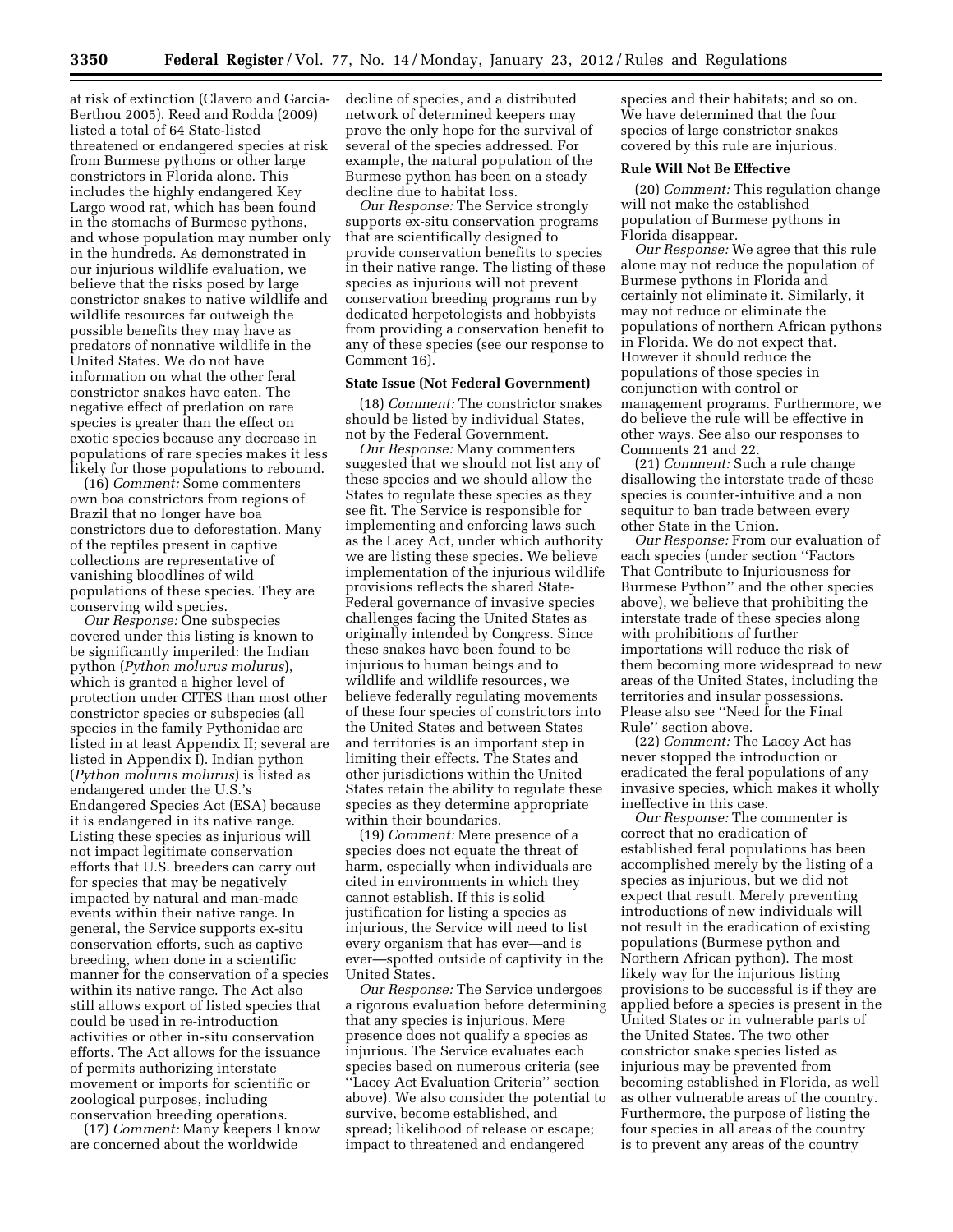that do not currently have the four species (see ''Potential Introduction and Spread'' sections for each species above) from becoming invaded. Fowler *et al.*  (2007) discuss the effectiveness of the Lacey Act listings by looking at all of the species that are currently listed as injurious. They state that, ''None (0%) of the 7 species that were absent from the country at the time of listing have subsequently established populations, and two of the taxa that were present only in captivity (raccoon dog and brushtail possum) did not establish wild populations. [T]wo taxa that were established outside captivity at the time of the listing (European rabbit and Java sparrow) have not spread between states since listing.'' If the rule can prevent introductions to any vulnerable parts of the country, it will be effective.

# **Educational Use Curtailed**

(23) *Comment:* The rule will impact educational outreach at zoos. Educators travel to neighboring States. Burmese pythons are a flagship species for these outreach education activities. Their impressive size and docile disposition make them ideal to provide the basis for explaining complex ecosystems. Providing an opportunity for children to closely view these animals is a tremendous opportunity for snakes and other wildlife, and helps break the cycle of persecution that has caused declines in many snake populations throughout the world. The Act as currently written requires strict and uninterrupted double containment for injurious species. The inclusion of these four taxa of snakes on the list of injurious wildlife will make the use of any of these forms in interstate education programs virtually impossible.

*Our Response:* Zoos around the country commonly use live animals at the zoo and off-site. The listing of the four species will not prevent such use within the home State of the zoo since these species, such as Burmese pythons, can continue to be used for education in the home State with no permit necessary and no containment requirements (unless there are State requirements).

However, if zoo personnel want to travel across State lines with one of the listed species, the Act would come into effect. The Act requires that the zoo obtain a permit to carry out any interstate movement of a listed species and the specimens being moved would need to be in double-escape-proof containers. Permit applications to carry out interstate movement of listed species for educational purposes can be submitted to the Service, along with an application fee of \$25. This is a similar

procedure used by zoological and educational institutions to obtain permits for threatened and endangered species, so the institutions may already be familiar with the process.

The commenter is correct that the double-escape-proof container is a requirement of the permit. Moreover, this requirement applies not only when the snake is being transported outside the zoo, but applies within the zoo as well. However, we have found that most zoos that are already permitted for other injurious species can easily comply with the requirements for a minimal extra cost over the standard housing requirements for the species. However, the containment of any injurious species is consistent with the preventative measures of the injurious wildlife provisions of the Lacey Act.

(24) *Comment:* The cost of specimen replacement to zoos will increase dramatically.

*Our Response:* The commenter provided no evidence that costs will increase dramatically or even at all. Most of the listed species are available by breeders in most States and can be obtained without a permit. If importation is needed, zoos may obtain an importation permit. The cost of a permit is \$100 for importation, which covers the whole shipment, even for multiple species and individuals. The cost is \$25 for a permit to transport or move animals from one exhibit to another within a permitted institution or between institutions that are already permitted to maintain the same injurious species. The commenter did not explain how often zoos replace specimens, so we do not know how much the cost will increase. Since most of these species have lifespans in captivity of 20 to 30 years (see ''*Biology''*  section of each species), we expect this will not be a frequent need. As for the cost of the snakes, the commenter provides no information that this will increase, nor do we know whether the price of these species on the market will increase, decrease, or remain unchanged. Furthermore, zoos may become a primary beneficiary of constrictor snakes from owners who decide to give up their pets because they are moving out-of-State or for another reason.

(25) *Comment:* The rule will impact our non-outreach collection, the permit preparation time, administrative costs, permit fees, and time delays will be a major hindrance to continuing the management of these species as part of the broader zoo network within the Association of Zoos and Aquariums (AZA). This will make replacing specimens in a timely fashion extremely difficult for our zoo and others. Ultimately, these species may have to be eliminated from our collections.

*Our Response:* As stated earlier, the rule does not affect intrastate movement of these species nor does it restrict ownership or even captive breeding. It is anticipated that most zoos that already have these species have the capacity to either breed animals already held at the zoo or obtain additional specimens within their State. Zoos may become a primary beneficiary of constrictor snakes from owners who decide to give up their pets because they are moving out-of-State or for other reasons. If this is not sufficient, the Act does have provisions for obtaining specimens from other States or even from foreign sources. The Service recognizes that the permitting process imposes some increased administrative costs and is committed to exercising available flexibilities under its Lacey Act permitting authority to minimize permit application preparation and processing times and to reduce administrative costs. For example, we will do so by issuing permits that authorize multiple interstate movements for educational purposes over extended periods. The Service is committed to finding ways to minimize the time it takes for facilities to obtain authorization for interstate transport or importation so zoos can continue their active management of these species. We do not believe that this listing would result in any zoo having to eliminate these species from their collections.

(26) *Comment:* With my collection, I do school and library visits to give kids who generally do not get the chance to see these animals up close the experience to see them. This in my mind is one step needed in educating people on wildlife conservation as well as responsible pet keeping. I take large snakes and lizards to the kids from all over the world where they would normally never be able to see them. If you ban these reptiles, my life dream will be ruined and I will not be able to continue my life mission to show people these amazing creatures up close.

*Our Response:* We recognize that many people present large and small live animal programs in communities all over the country. We agree that such programs are important to teach conservation and the value of wildlife. However, this new rule will not prevent these programs from occurring. Providing no State lines are crossed, you can continue your educational programs without the need for a permit from the Service. Furthermore, educators may apply to the Service for a permit to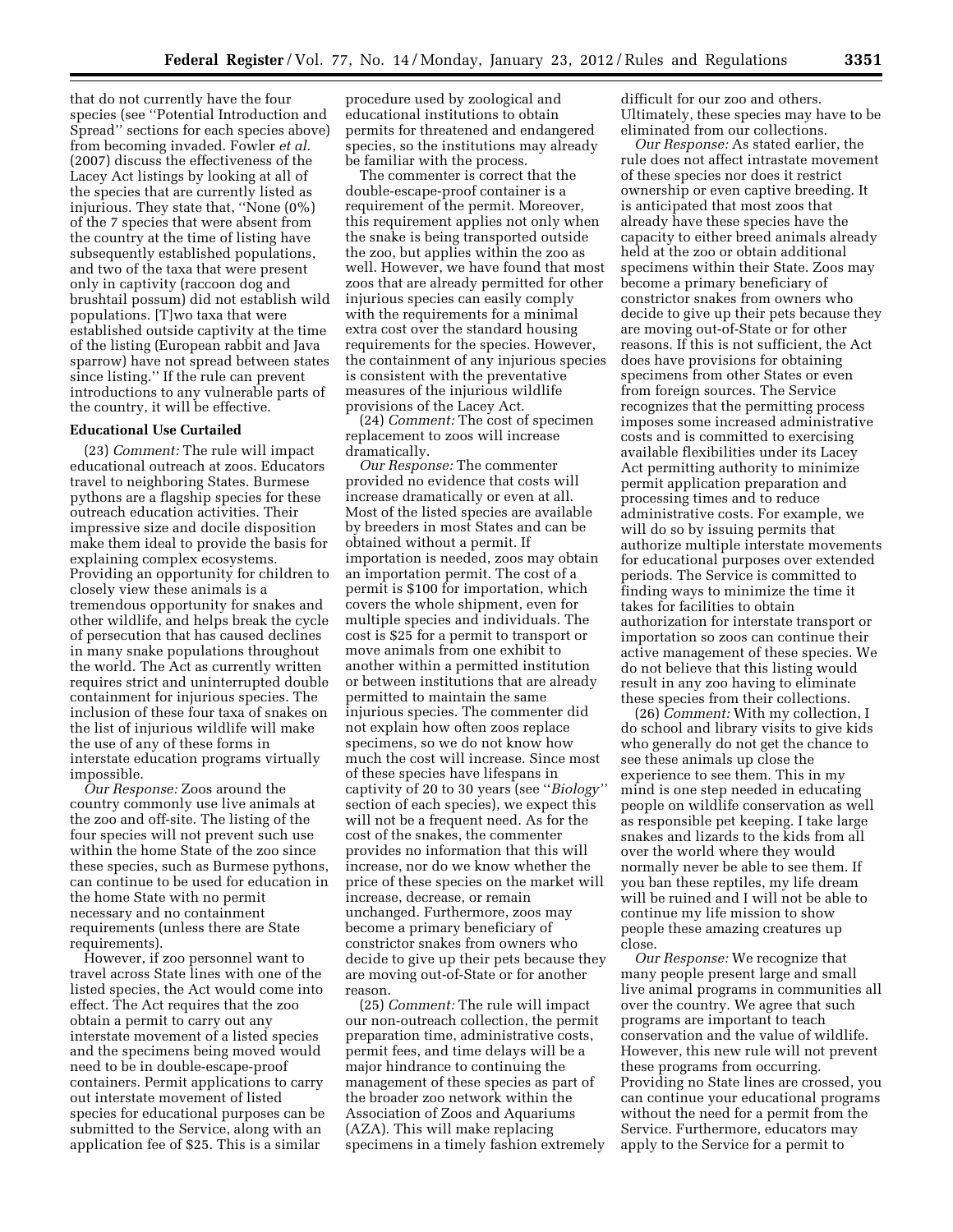transport these species across State lines for educational purposes. Lastly, educators can also teach conservation principles by using snake skins, photos, and other tools to teach people about the problems of releasing nonnative species in the United States. We believe conservation can be taught without the exact live specimens of every animal being discussed.

(27) *Comment:* This rule will eliminate a reptile culture for future generations to share in.

*Our Response:* The commenter did not explain how the reptile culture would be eliminated. This rule will not result in the elimination of reptile ownership or interest in reptiles. The listing does not prohibit ownership of these species or any other reptile species. While the listing will probably result in fewer specimens of these species being available commercially because the listing would reduce the economic incentive for some current breeders from continuing to breed the species, we do not believe that all captive breeding would stop. It is an unfortunate aspect of the need to protect our native wildlife and ecosystems by listing these species as injurious that some people or organizations that currently possess these species would be affected.

## **Violations and Penalties**

(28) *Comment:* If enacted, this rulemaking would have the unprecedented effect of putting as many as a million American citizens in possession of injurious wildlife and subject to potential felony prosecution under the Lacey Act. It could effectively create a new class of criminal out of law-abiding American citizens. This regulation would turn hobbyists' current activities into a Federal crime.

*Our Response:* These listings under the Lacey Act will have no effect on the majority of owners of these four species. Pet owners who keep their snakes within their own State will not be affected. Examples of owners who will be affected: (1) People who take their pets to a veterinarian in another State; (2) people who wish to transport their pets across a State line, such as if the owners are moving; and (3) people who keep large constrictor snakes as a business and sell to other States. However, many States have laws against possessing wild animals, and these snakes may not be allowed into those States by State law anyway. Examples are Hawaii (all snakes), Florida (for Burmese python, Northern and Southern African pythons, and other species), Iowa (North African python and all *Eunectes* spp.), and New York

(Burmese and North African pythons) (see our Final Environmental Assessment 2012). State laws may be more stringent than Federal laws and should not be confused with Federal laws. Our response to (1) above is that pet owners are free to locate a veterinarian in their own State. The pet industry and veterinary organizations could work together to help the owners of the four species to locate willing veterinarians within a reasonable driving distance. Our response to (2) above is that people who are moving should seek alternatives such as those suggested in our response to Comment 29.

The subject of violations under the Lacey Act has frequently been misunderstood and caused undue consternation among animal owners. We will explain here how the Lacey Act will address the new injurious listings. A person would violate the injurious wildlife provisions of the Lacey Act (18 U.S.C. 42) if he or she did one of the following with any one of the four constrictor species listed as injurious: (1) Transported between the States, the District of Columbia, Hawaii, the Commonwealth of Puerto Rico, or any territory or possession of the United States by any means whatsoever; or (2) imported into the United States from another country. In either case, notwithstanding there may be other laws being broken by the action that we are not considering here, these violations are considered misdemeanors and carry penalties of up to 6 months in prison and a \$5,000 fine for an individual or a \$10,000 fine for an organization under 18 U.S.C. 42. If, however, another law was also broken, the violation could become a felony under 16 U.S.C. 3372, which carries higher penalties. For example, if the owner of a Burmese python in Florida didn't have a permit as required by Florida State law, and that person transported the snake to another State, then the fact that the State law was broken in the process of transporting it across State lines makes it a title 16 violation. Therefore, while it may put as many as a million American citizens in possession of injurious wildlife, none will be in violation of the Lacey Act automatically. Furthermore, unless these people break laws under title 16, they would not be subject to potential felony prosecution under the Lacey Act. Hobbyists' current activities would not become crimes provided their snakes stayed in-State or were exported directly out of the country from a designated port within their State's borders.

# **Unintended Consequences**

(29) *Comment:* Pet owners will release their snakes and the problem will be worse. The Lacey Act will do nothing to help the problem; if anything, it would have an adverse effect on the environment. Snake breeders who had been fully responsible beforehand may release their now worthless investments into the wild in retaliation of the rule change. Caring snake owners that cannot move across State lines with their beloved pets may instead release them as a means of avoiding forced euthanasia. The trust of responsible snake owners would be debilitated, and a large portion of snake owners deliberately becoming irresponsible poses a much larger risk than a few isolated irresponsible owners.

*Our Response:* Many commenters stated that responsible owners would release or euthanize their snakes if this rule passed. We do not believe that this would be the case since pet owners will still be allowed to keep their snakes and sell or give them away within their State. We have posted some suggestions on *<http://www.regulations.gov>* at the time the proposed rule was published on March 12, 2010 (see separate file ''Questions and Answers''), for how to find a home for a snake that a person can no longer keep. Please see our response to Comment 12, where they are repeated.

With social networking so available on the Internet, a person moving to another State could possibly find a reptile enthusiast in their current State to adopt the pet. When the person moved to the new State, the person could contact reptile enthusiasts in the new State to see if any snakes were available for adopting. While that is not the same as keeping the same snake, it does present a responsible alternative.

We believe that most people will choose to keep their snakes and also, of those owners who can't because they are moving to another State or similar situation, they have options as presented above. While some misinformed pet owners or breeders might release their snakes, we do not believe that this will be widespread. The Service believes that the potential illegal conduct of a few irresponsible pet owners should not cause us to refrain from listing species that we have determined to be injurious.

(30) *Comment:* This rule will create a lucrative black market in the trade of these nine species that will cost billions in tax dollars to enforce. Ultimately the animals will suffer. There will always be unscrupulous dealers who will take advantage of prohibition.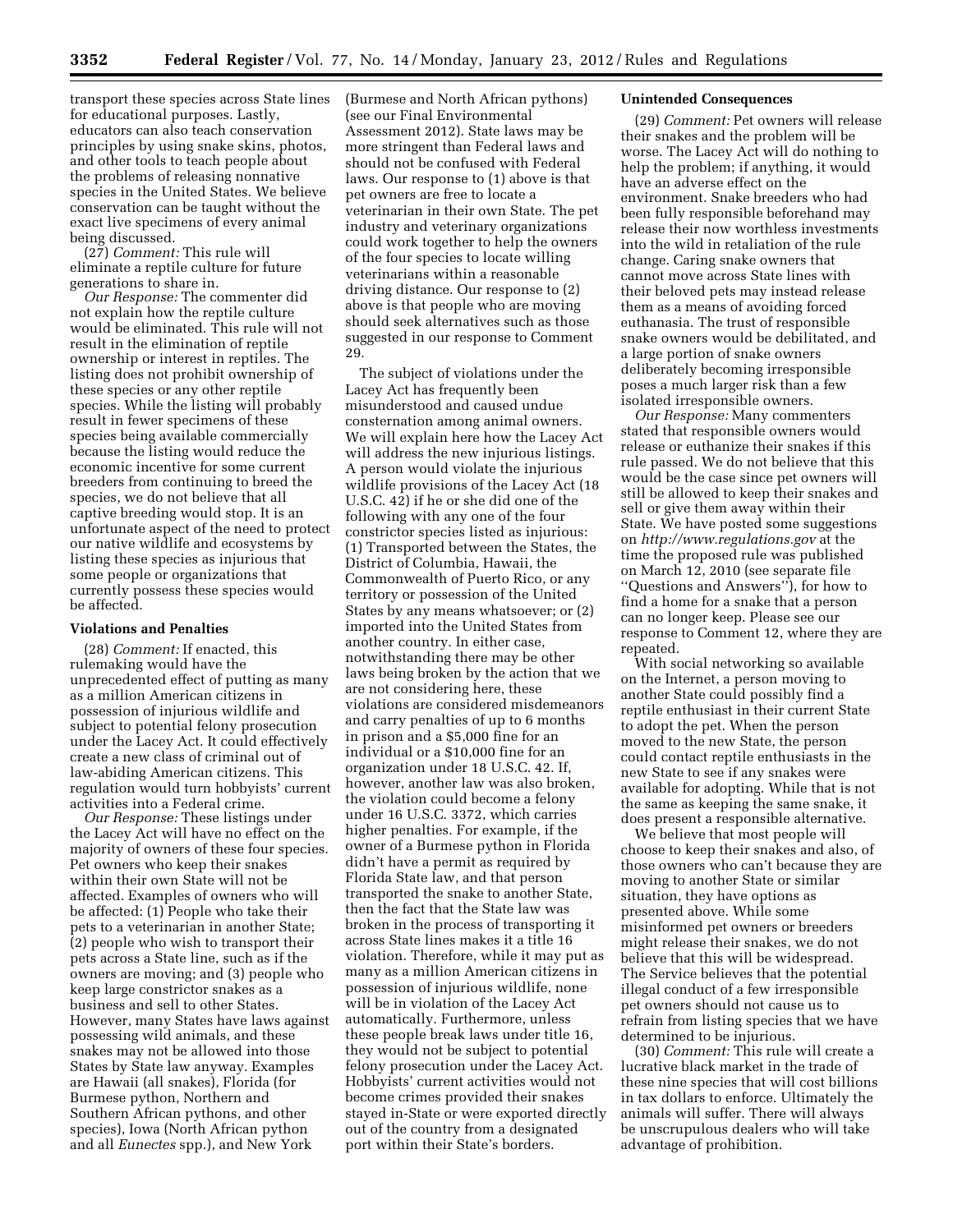*Our Response:* The commenter provides no supporting evidence that a black market will be created. Therefore, we assume that the commenter is basing the statement on historical events with other species. We do not know if a black market will be created. We agree that there will always be unscrupulous dealers who will take advantage of people. However, we believe that the pet owners prefer to be law-abiding citizens and would find legal ways of dealing with new situations. We should note that this comment, as all others, was based on the proposed rule with nine species of constrictor snakes.

(31) *Comment:* This rule will cause airlines to embargo snakes. They will refuse to transport them.

*Our Response:* We hope that this rule does not influence airlines to implement an unnecessary embargo on transporting snakes within the injurious wildlife provisions of the Lacey Act (that is, intrastate or with a permit). It is our understanding that, unrelated to this rule or any injurious wildlife listing, there are some carriers that have declined to transport live animals or specific dangerous animals. Shippers with the appropriate Federal permits, specifying how the animals should be transported in escape-proof containers, should be able to find a carrier.

## **Environmental Threat**

(32) *Comment:* The peer-reviewed research (''Giant Constrictors: Biological and Management Profiles and an Establishment Risk Assessment for Nine Large Species of Pythons, Anacondas, and the Boa Constrictor'') quantified the ecological risk that nine species of large constrictor snakes pose to the United States, looking at both the probability that the snakes would become established and the resulting consequences. Burmese pythons will eat a wide variety of reptiles, birds, and mammals of all sizes, and can deplete vulnerable species.

*Our Response:* We agree that there is an environmental threat to native species in the United States, including the territories and possessions. We have explained this threat in our Environmental Assessment and in the sections *''Potential Impacts to Native Species (Including Threatened and Endangered Species''* for each species above). We concur that this threat is part of the justification for listing the four species as injurious.

(33) *Comment:* The Burmese python invasion is an ecological calamity in progress. It is directly undermining the multibillion-dollar, nationally supported Everglades restoration project because the monitoring and success of

that project are tied to measures of native wildlife ''indicator'' populations, which are now being consumed and reduced by these human-introduced predators. Had the Service considered the risk of the Burmese python under its Lacey Act listing authority 20 years ago, the agency might have prevented this invasion.

*Our Response:* The South Florida Water Management District petitioned us to list the Burmese python in 2006 because the species was undermining their Everglades restoration effort. We agree that, if we had listed the species 20 years ago, the current problem might have been averted. This evidence gives further support to list the other three species of large constrictor snakes before this situation happens with other species or with Burmese pythons in other parts of the country.

# **Political Pressure**

(34) *Comment:* Politics is running the process. This entire movement is driven by animal rights extremists with deep pockets and a political agenda, and not science and reason. It is designed to end the trade in nonnative wildlife.

*Our Response:* We disagree that politics is involved in this determination. We received a petition from the South Florida Water Management District in 2006 to list the Burmese python. They were concerned about the ecological danger posed by Burmese pythons to the health of the Everglades. In our effort to address this petition, we realized that other species of large constrictors were becoming increasingly commonly found in Florida, and, therefore, we expanded our evaluation to include other species. The Service has been criticized in the past for being too late in listing species as injurious. We took a proactive approach to prevent future problems.

The regulatory process to list the four species was guided by biologists. We received peer-reviewed scientific documentation (the risk assessment) from a separate bureau (see Response to Comment 35 on USGS politics). We also received comments from five independent peer reviewers on the proposed rule and supporting documents. This rule is an action to regulate the importation and interstate transport of four species of large constrictor snakes that have been found to be injurious. Much of the trade in these species of snakes can continue legally (except where States have their own prohibiting laws). We received tens of thousands of comments from both animal rights supporters and pet trade supporters. We considered the comments of all submitters equally.

(35) *Comment:* It is not hard to understand why the USGS and biologists would be strongly interested in seeing more species added to the Injurious Wildlife List. They have decades of experience getting funding for injurious snake research; they are expert at it. Because of this history and the fiscal incentives involved, there exists a tangible potential for bias, impropriety, and a lack of impartiality. Due to the obvious possibility of conflict of interest and bias, the USGS should have recused itself from the contract and funding to create this report. So far, the USGS ''report'' provides the only scientific evidence (if one can actually call it scientific) that would justify any Federal regulatory action regarding these nine tropical snake species.

*Our Response:* The Service, the National Park Service, and the USGS carefully segregated their roles in this rulemaking process so that policy objectives did not bias scientific results. USGS does not undertake any regulatory efforts associated with injurious wildlife so that it may concentrate specifically on the science of the issues. The Service and the National Park Service contracted with USGS to prepare the report on risk assessment because of USGS's extensive expertise on the subject. Part of this expertise comes from their similar work on brown tree snakes, listed by Congress as injurious in 1990. The risk assessment on the constrictor snakes provided an extensive review of the literature of the species, and while this information was used by the risk assessment authors to provide measures of risk on each species, the extensive literature review was also used separately by the biologists who wrote the rule. Therefore, the rule and the risk assessment were developed from independent scientific papers from authors all around the world.

In addition, the peer reviewers of the proposed rule and supporting documents state that the rule is scientifically justified and an appropriate step to protect native wildlife in the United States from the risks posed by the nine large constrictor snakes. The 2011 USGS document entitled ''Challenges in Identifying Sites Climatically Matched to the Native Ranges of Animal Invaders'' also underwent peer review before it was published. Please see also Comment 67 on the USGS peer review process.

(36) *Comment:* The rule was steered by the USGS.

*Our Response:* The USGS's role was to prepare one of the supporting documents (''Giant Constrictors: Biological and Management Profiles and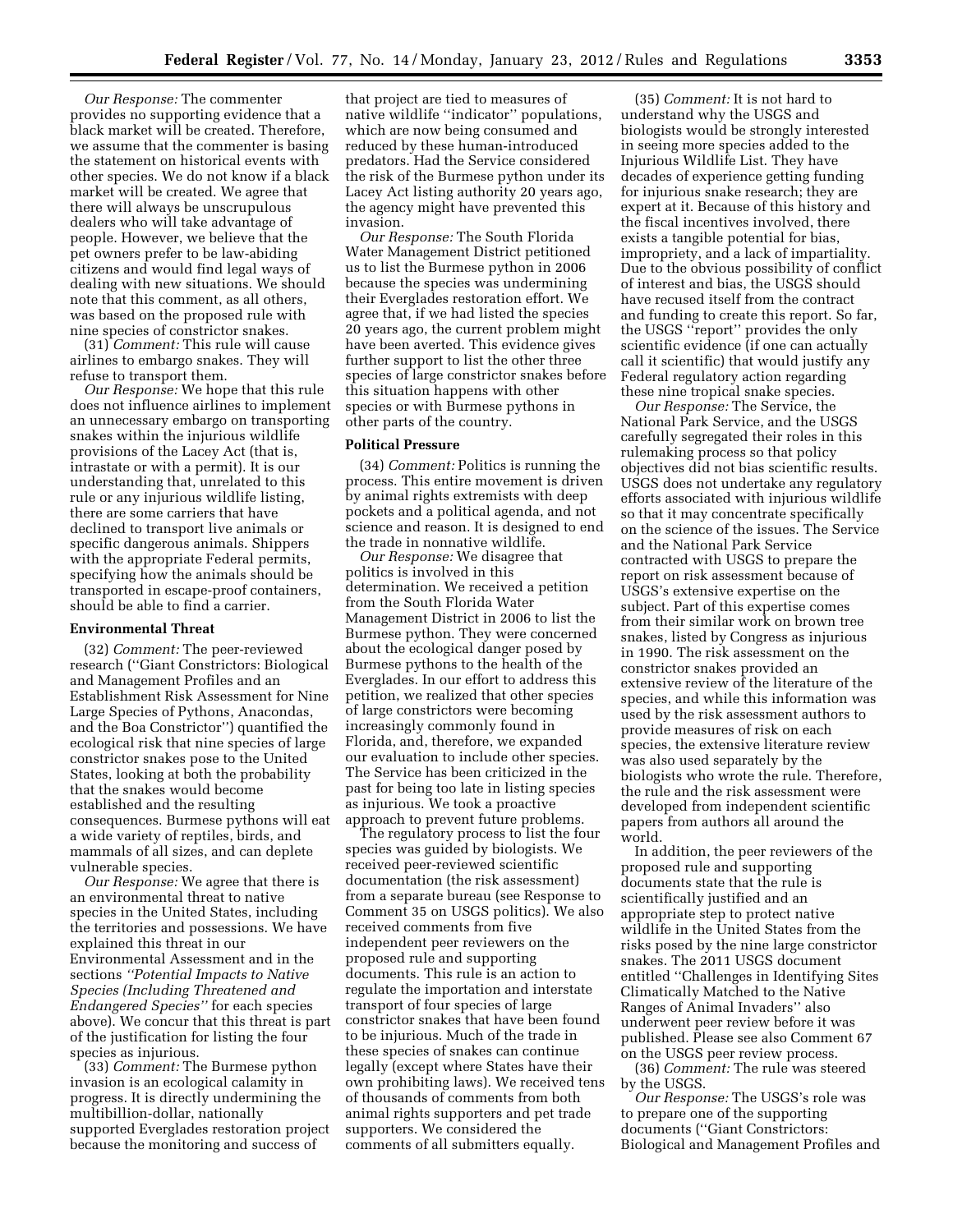an Establishment Risk Assessment for Nine Large Species of Pythons, Anacondas, and the Boa Constrictor''). The rule was written by the Service, using the risk assessment document for its excellent summaries of the biology of the four species, as well as for its assessment of the risks. However, the Service uses the criteria set forth by the Aquatic Nuisance Species Task Force (ANSTF 1996) to determine risks and its own injurious wildlife evaluation criteria to determine which species should be listed. The Service seriously considered each species, using biological information compiled by the USGS risk assessment authors and other available information. Because the risk assessment authors did such a thorough job of comprehensively compiling literature (more than 600 references) on the nine species, we were able to utilize the report extensively for our own injurious wildlife evaluation of the four species in this rule. This compilation of references in one location greatly facilitated our evaluations but should not be construed that USGS influenced our determinations.

# **Misinterpretation of the Rule**

(37) *Comment:* The government does not have the right to ban animals that are so widely kept as pets. It's unconstitutional. It is my constitutional right to be able to express myself and I do that through reptiles.

*Our Response:* Many commenters believed that the rule will ban possession of the four species of constrictor snakes. This is not true. An injurious wildlife designation prohibits importation into the United States and transport across State lines (including the District of Columbia and U.S. territories and possessions). Pet owners will be allowed to keep their pets, sell them, or give them away within their own State, if allowed by State law. No constitutional rights are being violated.

## **Confusion With S 373 (Senate Bill 373)**

(38) *Comment:* S 373 should (or should not) be enacted.

*Our Response:* Many commenters cited S 373 as the action they were commenting on. We assume these commenters were referring to Senate bill 373, which was introduced by Senator Bill Nelson of Florida in February 2009. The bill passed a committee vote but received no further action in Congress and was not passed into law. The Service was called to testify at a hearing regarding this bill and to present background information. The bill is a separate but parallel action to the Service's rule to list the constrictor snakes. We can only address comments

regarding our specific rule. To ensure their comments on S 373 are heard, the public should submit those comments to their Federal legislators. There are also two companion bills in the House: HR 2811 to ''include constrictor snakes of the species Python genera as an injurious animal,'' and HR 511 to add large constrictors to the ''injurious wildlife'' list under the Lacey Act (title 18 U.S.C. 42(a)(1)).

### **More Burdens on Service**

(39) *Comment:* This proposal will most likely create more burdens on the already taxed Office [Division] of Management Authority and enforcement sections of the Service.

*Our Response:* Both the Division of Management Authority and the Office of Law Enforcement are fully prepared to handle any increase in work that may result from this rule. We anticipate that the rule will not generate a significantly large increase in permit applications being submitted or increase in inspections at the ports. Currently, the Division of Management Authority receives more than 6,000 applications and issues more than 20,000 permits annually. Based on other listing activities involving species that are traded more frequently than the listed constrictors, the Division of Management Authority anticipates an increase of no more than one or two percent annually.

While the listing of species as injurious that are already widely kept and sold as pets will present unique law enforcement challenges with respect to interstate transport, the interception of injurious wildlife to prevent both entry into the United States and spread of such species once they are in the country constitutes an investigative priority for Service Law Enforcement when such transport represents a threat to U.S. wildlife resources and habitat. The fact that this listing would create additional work for enforcement officers does not outweigh the ecological importance of addressing the problems created by the continued import and interstate transport of these snakes.

(40) *Comment:* Will the Department of the Interior properly fund this rule change when more pressing and immediate crises to the environment are happening?

*Our Response:* This comment is outside of the scope of the rule. The funding to support this rule change after it takes effect would be in the form of law enforcement and permit processing. Please see our response to Comment 39, which addresses those subjects.

(41) *Comment:* At our zoo, we are concerned that the permit process will be affected by causing a backlog of permit applications.

*Our Response:* The Service's Division of Management Authority recently conducted an extensive reorganization to specifically address how it is handling its workload. While processing time for any application can vary due to completeness of the application, current workload being handled by the Division, or seasonal variations resulting from climatic factors, the Division is committed to processing any injurious wildlife application in the most timely and efficient manner possible. We anticipate that there would be fewer than 100 applications (if nine species listed) requesting authorization to conduct activities under this rule, and applications would typically be completed within 30 days. Since any permit issued for interstate transport of a listed species is valid for 1 year or more and covers a specific geographic range where activities could occur, we do not anticipate that a 30-day processing time would result in any significant impacts to a zoo's ability to carry out educational work outside their State of operation.

# **Predecisional Proposed Rule**

(42) *Comment:* The proposed rule is predecisional. It is prejudicially constructed and telegraphs a predetermined end.

*Our Response:* By the nature of a proposed rule (in general for all agencies), the agency publishes what it is proposing to be the regulation. Therefore, all proposed rules indicate the agency's position on a particular situation. A final rule may differ from what an agency proposes, but it may be exactly the same as the proposed rule. The purpose of the proposed rule is to obtain additional information, give the public notice of the proposal, and give the public the opportunity for comment. We review all the comments for new information and evaluation of our proposal, as we did for this rule. In this case, we received no information that changed our evaluation of the four constrictor species. We clearly stated in our proposed rule that ''We are evaluating each of the nine species of constrictor snakes individually and will list only those species that we determine to be injurious.'' Thus, we made it clear that we left it open for us to list fewer than nine species, or none at all, if none was determined to be injurious based on new information. The five other species in the proposed rule (reticulated python, DeSchauensee's anaconda, green anaconda, Beni anaconda, and boa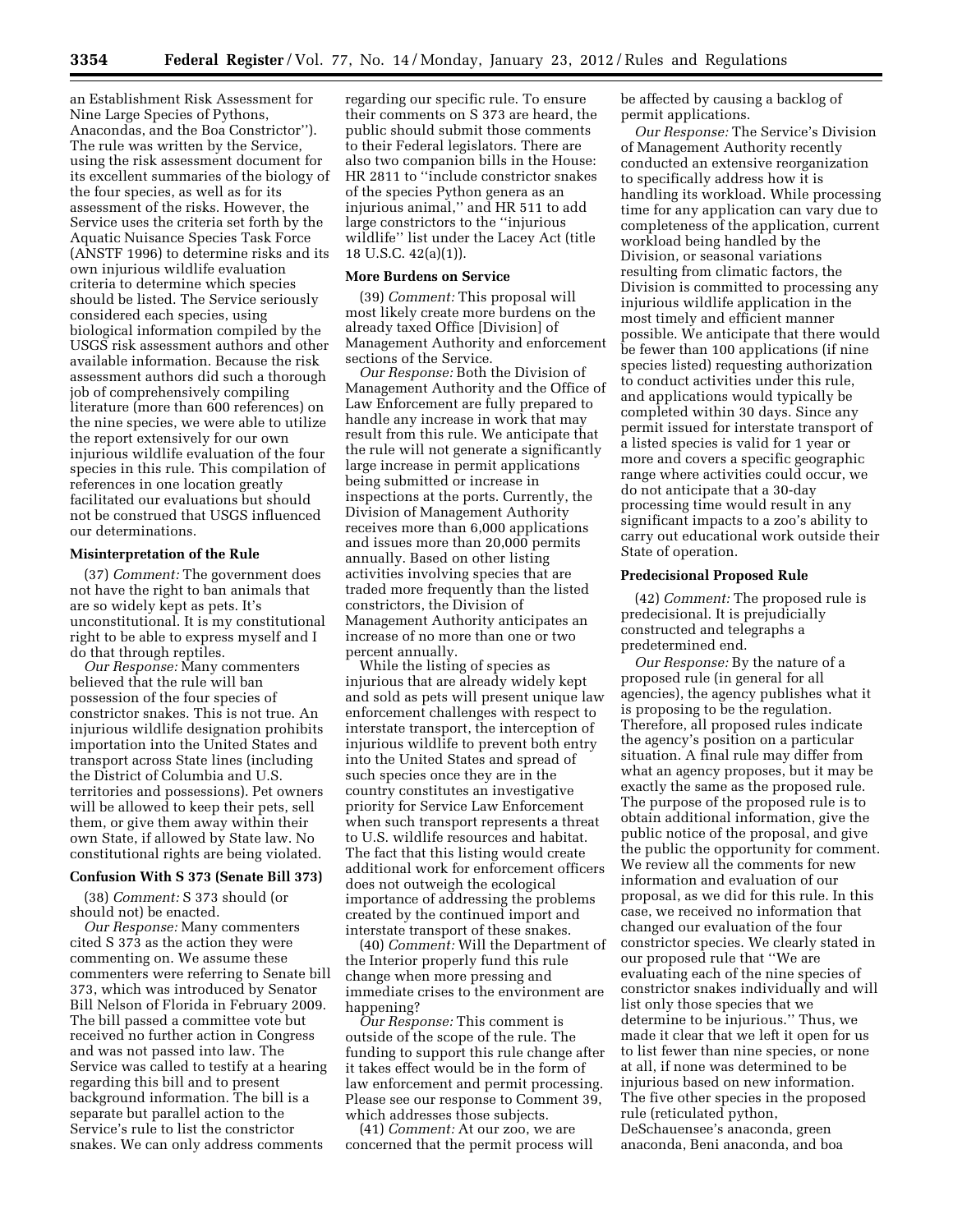constrictor) remain under consideration for listing as injurious.

If an agency feels that it could benefit from additional information before proposing a rule, it may publish an advanced notice of proposed rulemaking (a Notice of Inquiry; NOI) to gather more information. The new information is used to develop a proposed rule. We published such a notice on January 31, 2008 (73 FR 5784), from which we received more information to apply to the proposed rule.

(43) *Comment:* The Service failed to make a good faith effort to gather new information.

Our Response: The Service provided ample notice and opportunity to comment on the proposed action. Here are examples of the opportunities provided by the Service to the public and stakeholders:

• The Service published a Notice of Inquiry in the **Federal Register** on January 31, 2008 (73 FR 5784), as an advanced notice of proposed rulemaking. It explained why we were considering listing the genera *Python, Boa,* and *Eunectes* (which included more species than the four that we are listing in this final rule), what information we needed, and how the public could submit information to us. We provided a 90-day comment period (ending April 30, 2008), which is a standard length of time.

• On February 29, 2008, we participated in a panel discussion arranged by the pet industry. Representatives of the Pet Industry Joint Advisory Council (PIJAC) were present. Our representative opened the discussion by stating: ''This Notice of Inquiry is an information gathering process. I really want to stress that this is NOT a proposed rule or action. As part of processing the petition we received to list Burmese pythons as injurious, we opened up this comment period to gather information on especially which species, particularly snakes such as the Burmese python, within these three genera might be a threat to native wildlife and wildlife resources. If there is a snake that has not yet been imported into the United States that might pose a threat to native wildlife, this information would be very useful. By the way, we worked with PIJAC in addressing some of the concerns, and we answered a short set of Q&As with Reptiles Magazine. Please take a look when you get a chance *[http://www.reptilechannel.com/reptile](http://www.reptilechannel.com/reptile-news/conservation-and-legal/pijac-constrictor-regulations.aspx)[news/conservation-and-legal/pijac](http://www.reptilechannel.com/reptile-news/conservation-and-legal/pijac-constrictor-regulations.aspx)[constrictor-regulations.aspx.](http://www.reptilechannel.com/reptile-news/conservation-and-legal/pijac-constrictor-regulations.aspx)*''

• We participated in several chatrooms with stakeholders on *[http://](http://www.pethobbyist.com)*  *[www.pethobbyist.com](http://www.pethobbyist.com)* in February or March 2008.

• The Service was interviewed by PIJAC about the NOI, and the interview was posted by ReptileChannel.com in 2008 (*[http://www.reptilechannel.com/](http://www.reptilechannel.com/reptile-news/conservation-and-legal/pijac-constrictor-regulations.aspx) [reptile-news/conservation-and-legal/](http://www.reptilechannel.com/reptile-news/conservation-and-legal/pijac-constrictor-regulations.aspx) [pijac-constrictor-regulations.aspx](http://www.reptilechannel.com/reptile-news/conservation-and-legal/pijac-constrictor-regulations.aspx)*). The Service explained why we were considering action, what information we were seeking, and how the public could provide their information. This interview is still posted as of this writing. When we were asked ''Why are you also requesting economic information?'' we answered, ''We currently have little information about the value of domestic trade in these species, and it is our responsibility as part of this process to gather a range of information on the species of interest. This includes economic data.''

• The Service was interviewed for a story on the constrictor snake NOI, and the story published in REPTILES magazine (Vol. 16, No. 5; May 2008).

• On March 12, 2010, we published in the **Federal Register** (75 FR 11808) the proposed rule to list nine species of large constrictor snakes, all of which were included in the genera from the NOI, and for which we asked for new information. We provided a 60-day comment period for the public (ending on May 11, 2010), also a standard length of time. We provided the proposed rule, draft economic analysis, draft environmental assessment, and risk assessment to the public on *[http://](http://www.regulations.gov)  [www.regulations.gov.](http://www.regulations.gov)* 

• The Service met with the Small Business Administration (SBA) on April 20, 2010, to discuss what information the SBA needed and what we needed. This meeting was within the public comment period for the proposed rule.

• The Service met with SBA on April 21 for a roundtable meeting with pet industry, zoo, and medical research representatives. This meeting was within the public comment period for the proposed rule.

• Because of several requests for an extension of the comment period, we added another 30-day comment period from July 1 to August 2, 2010 (75 FR 38069; July 1, 2010).

• We met with the SBA again on January 13, 2011, to discuss issues raised by SBA during the public comment periods.

In summary, the public has known since January of 2008 that we were considering listing these three genera, or species from them, as injurious. We provided a total of 180 days for receiving public information and comment and participated in several meetings with stakeholders. We believe

that we have made a good faith effort to gather information from the public.

# **Inconsistent Use of Injurious Wildlife Listings**

(44) *Comment:* The manner in which the Service has handled invasive species has been inconsistent. For example, in Western Colorado, feral ''wild'' horses and ring-necked pheasants are afforded wildlife protection status. Both are nonindigenous, introduced, or invasive species that compete with endemic species.

*Our Response:* It is correct that some nonnative species, such as feral (wild) horses and ring-necked pheasants may receive protection under other laws. The protection for wild horses comes from the Wild Free-Roaming Horses and Burros Act of 1971 (Pub. L. 92–195). Congress gave authority to the Secretary of the Interior under this public law to manage and protect wild horses on lands managed by the Bureau of Land Management and the Secretary of the Department of Agriculture for Forest Service lands. As for the pheasants, we agree that pheasants compete with native species. However, it is not correct that the Service affords them protection. In fact, the ring-necked pheasant is specifically not protected under the Migratory Bird Treaty Act and is also exempt from the Wild Bird Conservation Act. Individual States, however, such as Colorado, may provide their own protections under State laws.

# **Permitting**

(45) *Comment:* The Service should support a law for reptiles modeled after the Wild Bird Conservation Act of 1992. Such a law would limit the importation of wild reptiles into the USA while allowing captive breeding of species currently in the United States, and allowing the interstate and international transportation of captive-bred animals.

*Our Response:* The comment is referring to the Wild Bird Conservation Act of 1992 (WBCA), which allows for obtaining a permit for personal pets under 50 CFR 15.25. The WBCA was enacted on October 23, 1992, to ensure that native populations of exotic bird species are not negatively impacted by international trade to the United States. The Service may issue permits to allow import of listed birds for scientific research, zoological breeding or display, or personal pet purposes when the applicant meets certain criteria (such as a personally owned pet of an individual who is returning to the United States after being continuously out of the country for a minimum of 1 year, except that an individual may not import more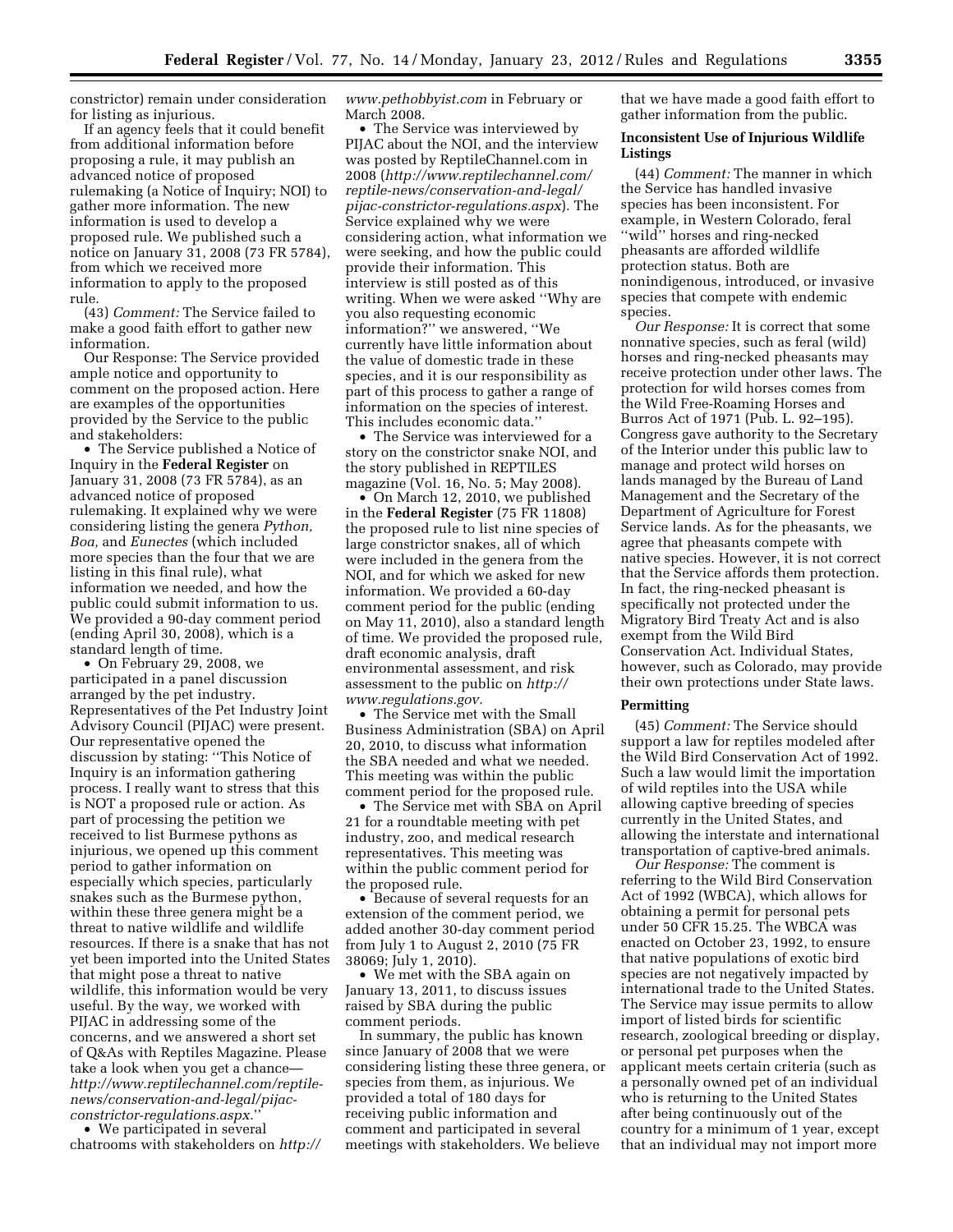than two exotic birds under this paragraph in any year). The Service was given this authority by Congress. However, the Service does not have a similar authority from Congress under the Lacey Act (18 U.S.C. 42). If, by the words ''support a law,'' the commenter is asking us to write a final rule that includes a permit process for pets, we cannot do that under our current authority. By statute, we can approve permits only for zoological, educational, medical, or scientific purposes.

(46) *Comment:* If the permitting process is not made considerably more efficient and flexible, individuals and institutions engaging in these purposes are likely to be negatively impacted.

*Our Response:* We agree that the permitting process must be an efficient and effective process to ensure that activities that are allowable under the Act are authorized in a timely manner. The Division of Management Authority, which is responsible for the permitting process under the Act, has recently undergone a significant restructuring and organization. We do not anticipate that the number of permit applications that will be generated due to this listing would be significant. However, we believe that the restructuring of the Division will allow for a more efficient and effective permitting process for all permit applications received by the Division, not only the ones requesting authorization for activities otherwise prohibited under this Act.

# **Economic Effect**

(47) *Comment:* Families dependent on reptile breeding businesses will lose their businesses.

*Our Response:* Most commenters who claimed an expected loss of business did not explain why this would occur. However, some did explain that they sell one or more of the proposed species mainly or entirely out-of-State or out of the country. Some stated which species they sell, and some did not specify. However, those breeders who specialize in breeding only the species listed by this rule as injurious and who sell mainly or entirely out-of-State or out of the country, we agree that this rule will greatly affect them. However, those breeders who live in the States with designated ports (Alaska, California, Florida, Georgia, Hawaii, Illinois, Kentucky, Louisiana, Maryland, Massachusetts, New Jersey, New York, Oregon, Tennessee, Texas, and Washington) may continue to export through the designated port in their State, although they may not continue to ship to other States. For those breeders of other reptiles, this rule will not affect them. Those breeders who supply skins

of the listed species for the designer clothing industry, such as for boots and belts, will still be able to ship skins across State lines, export them, and import them.

(48) *Comment:* The rule will ruin a \$3 billion industry.

*Our Response:* This comment was based on the proposed rule, and the boa constrictor, reticulated python, and three anaconda species were included in the economic calculations. The commenters did not explain how they arrived at the \$3 billion figure. While the Service is not sure of the basis of this dollar amount, this figure was used by USARK in a report to OMB on March 1, 2010: ''The trade in high quality captive-bred reptiles is a \$3 billion dollar [*sic*] annual industry. The animals potentially addressed by rule change make up approximately 1⁄3 of the total dollar value trade annually.'' Another significant dollar figure was identified in an article in ''The Economist'' (Feb. 11, 2010): ''Revenue from the sale of boas and pythons amounts to around \$1.6 billion–1.8 billion each year.'' We point out that the category of the ''sale of boas and pythons'' did not specify what species were included, but most likely would include ball pythons, which makes up by far the largest segment (78.6 percent) of the three genera of constrictor snakes that were imported into the United States from 2008 to 2010 (see USFWS Final Economic Analysis 2011) and are a very large segment of the domestic reptile trade. However, the same article in ''The Economist'' states, ''The recession, however, has hurt what used to be a lucrative hobby. Fewer people want to splurge on snakes that cost thousands, if not tens of thousands, of dollars. According to Brian Barczyk, a snake-breeder, demand for ''pet-grade'' snakes, which cost under \$50, has sunk even more than demand for ''investment-grade'' ones, because the average person is hesitant to buy a new pet.'' We also note that part of the snake breeding industry is for the sale of snake skins, and this part of the industry should not be affected (dead snakes or parts thereof are not listed as injurious).

We agree that our rule will negatively affect some aspects of the reptile industry, but we have no evidence to suggest that the prohibition on importation and interstate transportation of four species of snakes will cause the ruin of a \$3 billion industry or even to the extent of \$1.6 billion. On the contrary, our final economic analysis shows the estimated potential annual retail value losses associated with all four listed species, plus the five species for which the

decision is deferred, as \$14.7 to \$30.1 million and a total annual decrease in economic output as \$42.0 to \$86.2 million.

We brought these high dollar figures of ''The Economist'' and others to the attention of the Small Business Administration on April 20, 2010, and with SBA and the reptile industry (with pet industry, zoo, and medical research representatives) on April 21, 2010, at a roundtable meeting (at which the representative of USARK was present). We specifically asked the reptile industry representatives for information on how the dollar figures were derived. We received no explanation then or after. We do not know if that figure includes other species besides the nine covered in the proposed rule, or if it includes indirect effects. However, we did locate some information on USARK's Web site: ''USARK Reptile Industry Economic Summary for the Office of Management & Budget RE: USFWS Proposed Rule Change to Injurious Wildlife List of the Lacey Act; March 1, 2010.'' This report, available to the public but not directly provided to the Service, itemizes the captive breeding trade, for a total of \$1.8 billion. Much of that sum is not specifically for the nine species in the proposed rule. For example, the \$240,000 annual equipment sales could easily be used for other nonlisted snake species, or even other reptiles, amphibians, small mammals, or fish. The ''Annual high end animal sales \$60 million'' is a separate line item from the ''Present Asset Value of approximately 2 million breeding age animals—\$800,000,000.'' It is not clear why these are not included with the breeding age animals.

As stated above, our final economic analysis shows an annual retail value decrease ranging from \$14.7 to \$30.1 million and an economic output decrease of \$42.0 to \$86.2 million for the nine species that we proposed to list (USFWS Final Economic Analysis 2011). While this is not insignificant, it is a small fraction of the \$1.8 billion cited above. In addition, we note that the importation of constrictor snakes of the genera *Python, Boa,* and *Eunectes*  declined steadily from the peak in 2002 (the three genera  $= 233,705; 9$  species  $=$ 48,006 snakes) to the low in 2010 (the three genera =  $83,940$ ; 9 species = 15,792 snakes; Fig. 1, USFWS Final Economic Analysis 2011). The decline in imports started well before we received the petition in 2006 that initiated our regulatory process. It is unlikely that the reduced imports were due to our impending rule. The decline in imports could be due to decreased availability of captive-bred or wild-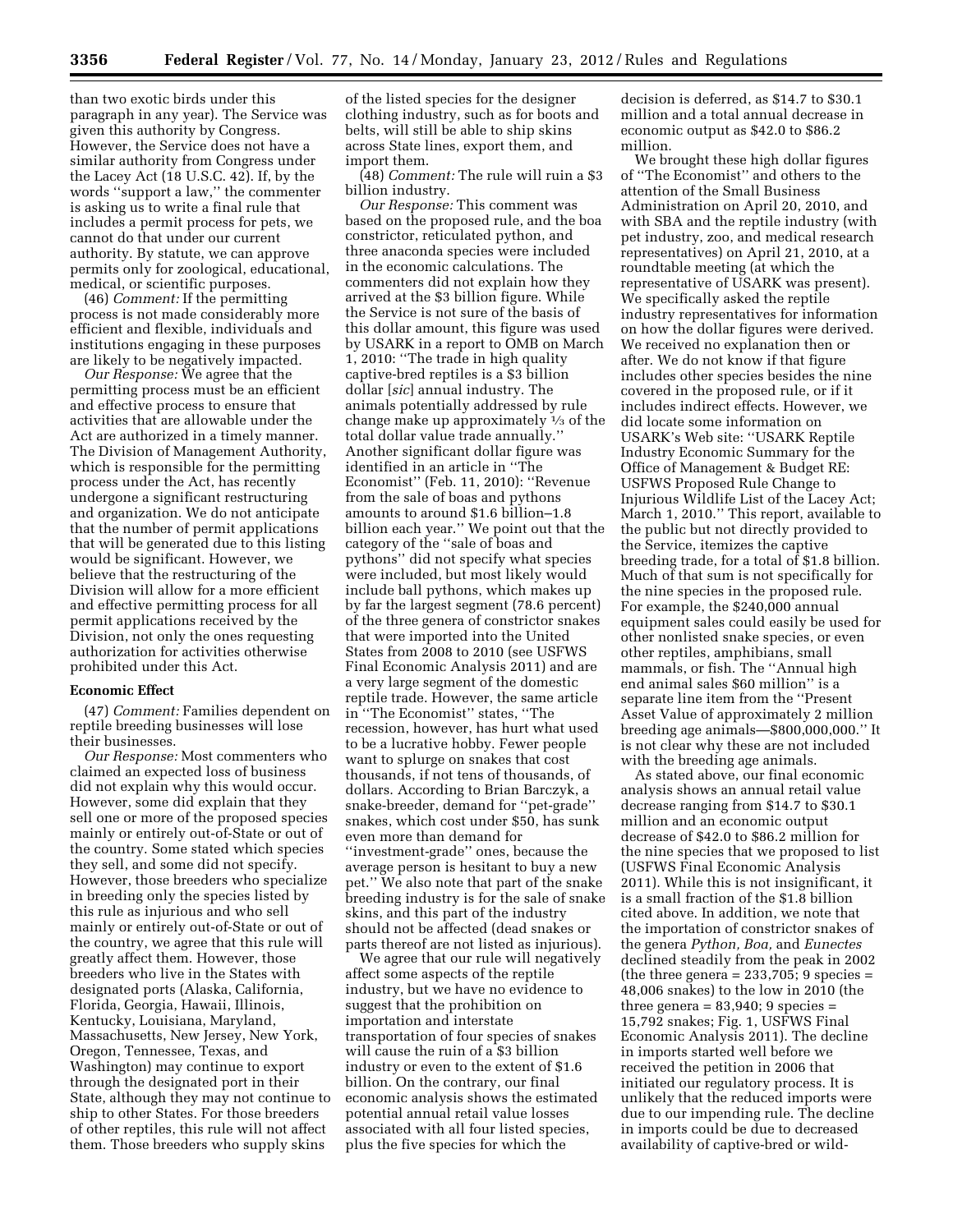caught snakes in the export countries, the decreased demand in the United States, or the availability of domestically bred species. Thus, the existing decline in importation seems to be unrelated to our regulatory process, and future declines should not necessarily be attributed to the listing of the four species.

# **Economic Analysis**

(49) *Comment:* The rule will have a detrimental economic impact on breeders and hobbyists, food producers, and caging and accessories producers.

*Our Response:* The Service recognizes that the rule will curtail imports and interstate trade in the four snake species. The supporting documentation accompanying this rule—the final Economic Analysis and the Final Regulatory Flexibility Analysis estimates the impacts on small businesses, as required by the Small Business Regulatory Enforcement Fairness Act (SBREFA), and the benefits and costs of the rule, as required by Executive Orders (E.O.) 13563 and 12866. This analysis uses a regional input-output model to determine the impacts on supporting industries, such as snake-related care and food suppliers.

(50) *Comment:* The Service does not possess the information needed to do a credible benefit-cost or regulatory flexibility analysis on rules regarding constrictor snakes.

*Our Response:* The data needs for conducting a comprehensive analysis of any industry are very intense. Most commenters agreed with our conclusion that there is very little reliable public information available about the snake industry. E.O. 12866 states that ''Each agency shall base its decisions on the best reasonably obtainable economic information'' (Section 1.b.7). The Regulatory Flexibility Act allows that the initial and final regulatory flexibility analyses may contain ''more general descriptive statements if quantification is not practicable or reliable'' (5 U.S.C. 607). We received information during the public comment period that we used to prepare the final economic analysis. While other information was also received, it tended to be anecdotal, describing impacts to a specific firm or individual, which is insufficient to describe industry-wide impacts. However, we used some anecdotal information to better describe how some firms or individuals will be impacted. The Service believes the analysis is based on the best reasonably obtainable information at this time.

(51) *Comment:* The Service ignored information submitted by industry participants and trade associations in

response to its 2008 Notice of Inquiry. In addition, the Service misused the information it was provided by respondents to the notice.

*Our Response:* Industry responses to the 2008 Notice of Inquiry (73 FR 5784; January 31, 2008) were a primary source of information for the economic analysis. Trade association data were the only source for most of the sales and price information in the economic analysis, and the associations are cited repeatedly in the report. The Service sought clarification of the data provided by a trade association with a representative of the association and the consultant who prepared the submission. The additional information obtained from the conversations was applied in the draft economic analysis.

Many industry participants provided anecdotal information about their situation or made quantitative assertions. While informative, we cannot extrapolate anecdotal data about individuals or businesses to describe the industry as a whole. However, in the final economic analysis, some anecdotal information from the public comments is used to better depict potential impacts.

(52) *Comment:* The Service employs baseless assumptions to estimate the information it lacks.

*Our Response:* Using informed assumptions for reasonable ranges to fill data gaps is a well-recognized economic technique. By applying a range of prices and quantities, the economic analysis derives the approximate scale of retail sales from the partial information available. The analysis is transparent and the assumptions can be easily replaced with more reliable information when it becomes available. Additional information, such as interstate sales from Florida, was received during the most recent public comment period. This information was used to revise the draft economic analysis to more accurately depict the impact to industry. Industry profiles were not submitted during public comment and are not publicly available. Therefore, some assumptions are still necessary in the economic analysis.

(53) *Comment:* The economic analysis ignores wholesalers, transporters, and vendors of food and ancillary equipment.

*Our Response:* The economic analysis includes an input-output analysis that takes into account all of the industries that contribute to delivering the product to the consumer. Wholesalers and equipment used in the production of snakes for sale are included in the input-output analysis based on retail sales. Shipping cost information on

individual sales has been obtained since the availability of the draft economic analysis. This information was used to revise the economic analysis.

(54) *Comment:* The Service also ignores pricing premiums for snakes, particularly for color morphs, dwarfs, *etc.* 

*Our Response:* The aggregate information available and provided by the trade associations was insufficient to segment the market for different classes of snake for the draft economic analysis. The knowledge that ''pricing premiums reach up to 60 times the price of a 'normal' snake,'' (PIJAC, 8/2/2010, FWS–R9–FHC–2008–0015–4531.1, page 4) suggests that there are at least two market segments for a species—one for 'normal' snakes and one for high-end collectible snakes. We received additional pricing information that more accurately depicts pricing premiums, and we used it in the revised economic analysis.

(55) *Comment:* The Initial Regulatory Flexibility Analysis (IRFA) underestimates the economic impact on small entities.

*Our Response:* We revised the IRFA to incorporate new information submitted during the course of the public comment period.

(56) *Comment:* The IRFA does not discuss significant alternatives.

*Our Response:* The subject of this proposed rule is adding species to the list of injurious species under the Lacey Act, at 50 CFR 16.15. Management of feral snake populations is a much broader topic that the Service is vigorously pursuing but that is not within the purview of this rulemaking. Therefore, the alternatives considered in the environmental assessment are the only relevant choices.

(57) *Comment:* The draft economic analysis fails to quantify the benefits of the proposed rule.

*Our Response:* The benefits of the rule include both avoided costs of extirpating feral snake populations and maintained ecological services from areas that might have been harmed by released snakes. There is little information available about either of these sources that would allow the quantification of benefits. OMB Circular A–4, guidance for implementing E.O. 12866, recognizes that benefits are rarely fully quantified and recommends a qualitative discussion of the sources of benefits. We added this discussion to the Final Economic Analysis.

(58) *Comment:* The draft economic analysis lacks clarity in its exposition.

*Our Response:* The draft economic analysis made available with the proposed rule published in the **Federal**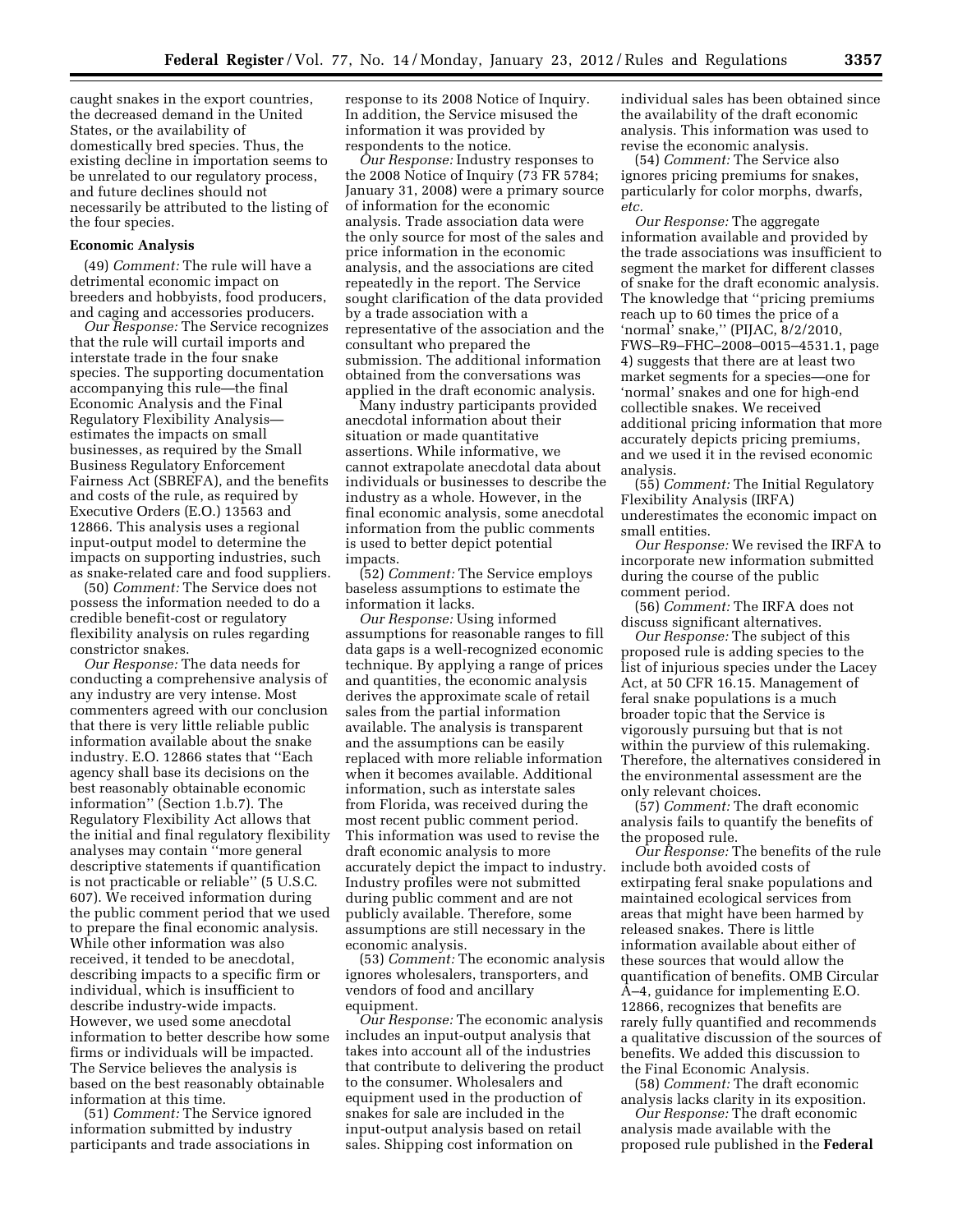**Register** (75 FR 11808; March 12, 2010) is only a small précis of a much larger study. Per public comments received, the Service has added additional clarification to the Final Economic Analysis. Please refer to the full revised final economic analysis and regulatory flexibility analysis, which are available in the docket for this rule (at *[http://](http://www.regulations.gov)  [www.regulations.gov](http://www.regulations.gov)* under Docket No. FWS–R9–FHC–2008–0015).

#### **Biological**

(59) *Comment:* With the exception of predation by a *Python molurus bivittatus* on endangered Key Largo woodrats (*Neotoma floridana smalli*), there is no evidence of significant adverse environmental, human health, or economic impacts by these feral populations.

*Our Response:* We found ample occurrences of adverse effects by pythons. Burmese pythons are large generalist predators that consume a wide variety of vertebrates in their native range. Examination of the stomach contents of Burmese pythons from in and around Everglades National Park has yielded 455 prey items composed of 340 mammals, 107 birds, 8 crocodilians, and one unidentified sample. These prey items included 60 individual round-tailed muskrats (*Neofiber alleni*), a native species that researchers and National Park Service biologists have not observed in Everglades National Park for years and worry may be becoming extirpated.

In congressional testimony, Dr. Frank Mazzotti, University of Florida, reported on declines in marsh rabbit abundance and round-tailed muskrats. He stated, ''In Everglades National Park the presence of pythons has been related to the absence of marsh rabbits and Florida muskrats. We are very concerned about impacts of pythons on Everglades fauna, and the difficulties involved in removing a large cryptic predator from a large expansive wetland wilderness area'' (Mazzotti 2010).

In addition, two federally endangered species, the Key Largo woodrat and the wood stork (*Mycteria americana*), have been found in Burmese python stomach samples. The limpkin (*Aramus guarauna*) and white ibis (*Eudocimus albus*), which are State-listed species of special concern in Florida, have also been identified in stomach contents of Burmese pythons. Dove *et al.* (2011) found 25 species of birds representing 9 avian orders from remains in digestive tracts of 85 Burmese pythons (*Python molurus bivittatus*) collected in Everglades National Park; this included the federally endangered wood stork and 4 species of State concern.

Based upon what we know of the diet of Burmese pythons and other large constrictor snakes in their native ranges and in Florida, we believe that federally protected species, such as the Cape Sable seaside sparrow (*Ammodramus maritimus mirabilis*), Florida panther (*Felis concolor coryi*), and American crocodile (*Crocodylus acutus*) are at risk of predation by these constrictors. Reed and Rodda (2009) lists a total of 64 State-listed threatened or endangered species at risk from Burmese pythons or other giant constrictors in Florida. Please read the response to comment number 65 below for economic costs (impacts).

(60) *Comment:* The majority of these species have never been documented as being introduced into new environments. Despite having been detected in the vicinity of the Everglades since the 1970s, Burmese pythons are still limited to that general area.

*Our Response:* Of the four species addressed in this rule, one is not yet reported in trade and another is involved in trade in very minor amounts. Thus, their listing is intended to prevent their establishment in the wild through escapes or releases. The remaining species, the Burmese python, is clearly established in southern Florida and has been observed in the wild in 15 Florida counties and several other States with suitable climates for its establishment. Although individual pythons had been regularly observed in the Everglades region since the mid-1990s, it was not until 2006 that a reproducing population was documented to be present there. By that time, the population had become well established over a sizeable area.

(61) *Comment:* The Burmese python population in south Florida was significantly reduced by the 2009–2010 winter cold weather.

*Our Response:* The comment is referring to two combined issues. One is the fact that snakes are ectothermic (cold-blooded), meaning that their body temperature adjusts to be approximately what the surrounding air temperature is. Thus, when the air temperature falls, a snake's body temperature drops—unlike humans, who maintain a nearly constant body temperature. This biologic effect is true for native snakes as well as the large constrictor snakes.

The second issue is the record cold temperatures during January of 2010. In fact, according to NOAA National Weather Service from Miami, January 2 to 13, 2010, was the coldest 12-day period since 1940 or earlier (NOAA 2010). A record was set for 12 straight days with the temperature at or below

45 °F (7.2 °C). Other minimum temperatures were broken. It has been 70 years since there were such sustained low temperatures.

We explain here why the observation that most of the large constrictors perished from the January 2010 unusually cold weather event in South Florida is misleading and speculative. In the months since that unusual coldweather event, hundreds of adults and 24 Burmese python hatchlings were found alive and captured in Everglades National Park. During 2010, 322 Burmese live or recently dead pythons were captured or removed from in and around Everglades National Park, of which 67 were removed from October 18 to December 31, 2010, which is many months after the cold spell ended. The number of Burmese pythons found dead in 2010 (322) is only a 10 percent reduction from numbers removed in 2009 (367 total). A multi-agency effort is under way to survey for and capture the Northern African python, another of the constrictor snake species proposed for listing as injurious that is now established west of Miami, before its range expands farther up the Florida peninsula.

Reliable population estimates of any of the large constrictor snake species in south Florida before the cold temperatures occurred are nonexistent, and scientists do not have any population estimates since the cold spell. Therefore, it will be difficult to judge the demographic impact of the cold temperatures. Subjectively, the freeze appears to have had a greater effect on pythons in the shallow marsh habitats, where underground and deep water refuge was absent. It is known that pythons can seek locations such as underground burrows, deep water such as in canals, or similar microhabitats to escape the cold temperatures. In a study conducted in the Everglades, nine of ten radio-tracked snakes in shallow marsh habitat perished either from the cold temperatures or from complications experienced as a consequence of the cold (individuals were removed from the wild at that point, which may have induced additional stress). However, many live snakes were observed while conducting walking surveys for the radio-tracked snakes. These snakes were apparently able to maintain body temperatures using microhabitat features of the landscape (Mazzotti *et al.,* 2010).

Large numbers of Burmese pythons in the heart of the Everglades survived, as evidenced by a mating aggregation of four adults found in March 2010 and several large adults found in April 2010. A gravid (pregnant) female northern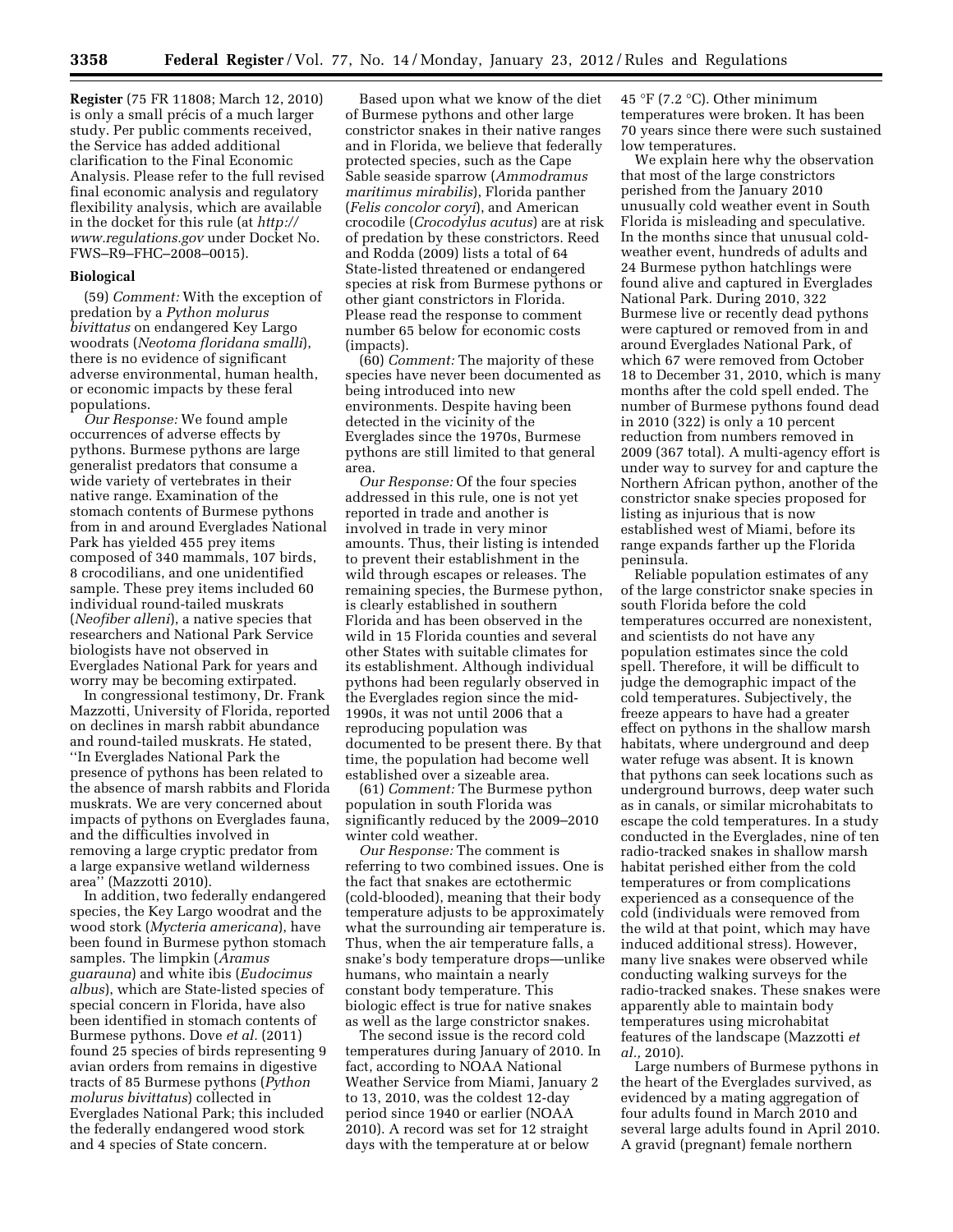African python was captured in the Bird Drive Basin Recharge area west of Miami in January 2010 immediately after the freeze. This snake was captured only after an unprecedented mass effort of more than 50 searchers looking for her as she escaped repeatedly into a deepwater canal. Later (December 2010 to January 2011) multi-agency efforts led to the capture of several Northern African pythons. Thus, the large constrictors of several species continue to be present and to breed in south Florida. Surveys will be conducted in the next several years to begin quantifying the distribution and abundance of the population, but in the absence of comparable statistics from before the cold temperatures, assessments of the cold weather impacts will only be indirect and will involve considerable speculation. Despite the record cold, we know that many pythons and boas survived. If thermoregulatory behavior or tolerance to cold is genetically based, we would expect large constrictor snake populations to persist, rebound, and possibly increase their genetic fitness and temperature tolerance as a result of natural selection pressures resulting from the unusually cold weather conditions in south Florida in January 2010.

(62) *Comment:* There is no scientific information indicating that large body size increases the likelihood that a species will become invasive. In fact, the opposite is likely the case since large-bodied animals are more readily evident and thus more likely to be removed from the environment before they can establish a viable population.

*Our Response:* The list of traits shared by the giant constrictors includes many of the traits that either increase the severity of their probable ecological impacts or exacerbate the challenge of controlling or eradicating them. The cryptic coloration of these snakes is a common form of camouflage where the snake is similar to its surroundings, making them very difficult to detect and be removed from the environment. Burmese pythons have established viable populations partly because they are hard to detect, have high reproductivity, and occupy a variety of habitat types. Thus, in comparison to potential invaders lacking these traits, this group of snakes constitutes a particularly high risk. A large body size would be a disadvantage for an animal whose size sets it off from its surrounding environment, such as a bear, which stands 1–1.2 m (3–4 ft) above ground level. Even the largest constrictors extend only a foot above ground level, easily concealed by

ground vegetation. A large body size would also be a disadvantage for predators that hunt actively on a regular basis, because they would stand out more. Neither of these situations is true for the large constrictors, which are primarily sit-and-wait predators and which move along very low to the ground. These attributes, combined with the fact that these snakes have no similar ecological equivalents in the United States with respect to size of prey items they can consume, will make them a novel predator on naïve wildlife that may otherwise not even have native predators (such as Florida panther).

(63) *Comment:* Which of the nine species of constrictor snakes are definitely reproducing in the wild in the United States?

*Our Response:* Of the four large constrictor snakes included in this final rule, those confirmed breeding in the wild in the United States or its territories include the Burmese python and the Northern African python.

The Burmese python has been captured in many areas in Florida. In South Florida, more than 1,334 live and dead Burmese pythons, including gravid (pregnant) females, have been removed from in and around Everglades National Park in the last 10 years by authorized agents, park staff, and park partners, indicating that they are already established.

Evidence of reproduction for Northern African python in the area known as the Bird Drive Basin Recharge Area west of Miami includes multiple size classes of adult snakes of both sexes, at least 3 reproductive females, two hatchlings in 2009, and a freshly shed skin from a hatchling in 2010 plus recent captures also in the Bird Drive basin (December 2010 to January 2011) indicating survival after the cold weather in 2009 to 2010. These observations represent overwhelming evidence for an established reproducing population of *Python sebae* in Florida (Reed *et al.,*  2010). Please see the final environmental assessment for the current status of verified observations, removals, and establishment of the large constrictor snakes in the wild from the USGS collection information in the United States and insular territories, and the Early Detection and Distribution Mapping System, University of Georgia, in Florida.

(64) *Comment:* Neither the State nor the Federal Government has made substantial investments in strategic programs for the eradication or control of Burmese python on the lands they manage. In South Florida, the cost of eradication of the Burmese python has been relatively small.

*Our Response:* The Fish and Wildlife Service (Service), in partnership with many different organizations, has organized and facilitated several multistakeholder workshops to address the threats posed by pythons and help prioritize and coordinate management efforts. Goals for python management include preventing their spread, eradication in select local areas, a public awareness campaign focusing on responsible pet ownership, and overall reduction or containment of invasive snake populations.

Currently, a number of activities are being conducted by various agencies and entities under limited budgets (that is, National Park Service (Everglades National Park), the Service, U.S. Department of Agriculture, South Florida Water Management District, U.S. Geological Survey, Florida Fish and Wildlife Conservation Commission, University of Florida, county governments, nongovernmental organizations, and others) to reduce the potential of the population increasing or spreading further. These actions include but are not limited to, capture and removal; public education and awareness; spatial ecology and movement studies using radio telemetry, satellite and GPS technology; diet (stomach content analysis); thermal biology (implanted data loggers); trap development and trials; impacts analysis; pilot studies: genetics, salinity tolerance; and potential use of unmanned aerial vehicles with thermal infrared cameras to detect pythons in the field.

The Service has spent \$604,656 over a 3-year period (2007 to 2009) to design python traps, deploy and maintain them, and educate the public in the Florida Keys to prevent the potential extinction of the endangered Key Largo woodrat at Crocodile Lake National Wildlife Refuge. The South Florida Water Management District has spent \$334,000 between 2005 and 2009 and anticipates spending an additional \$156,600 on research, salaries, and vehicles in the next several years. An additional \$300,000 will go for the assistance of the U.S. Department of Agriculture's Wildlife Services, the animal damage control arm of USDA (part of USDA Animal and Plant Health Inspection Service). The USDA Wildlife Research Center (Gainesville, Florida, Field Station) has spent \$15,800 in 2008–2009 on salaries, travel, and supplies. The USGS, in conjunction with the University of Florida, has spent more than \$1.5 million on research; radio telemetry; and the development, testing, and implementation of constrictor-snake traps. Miami-Dade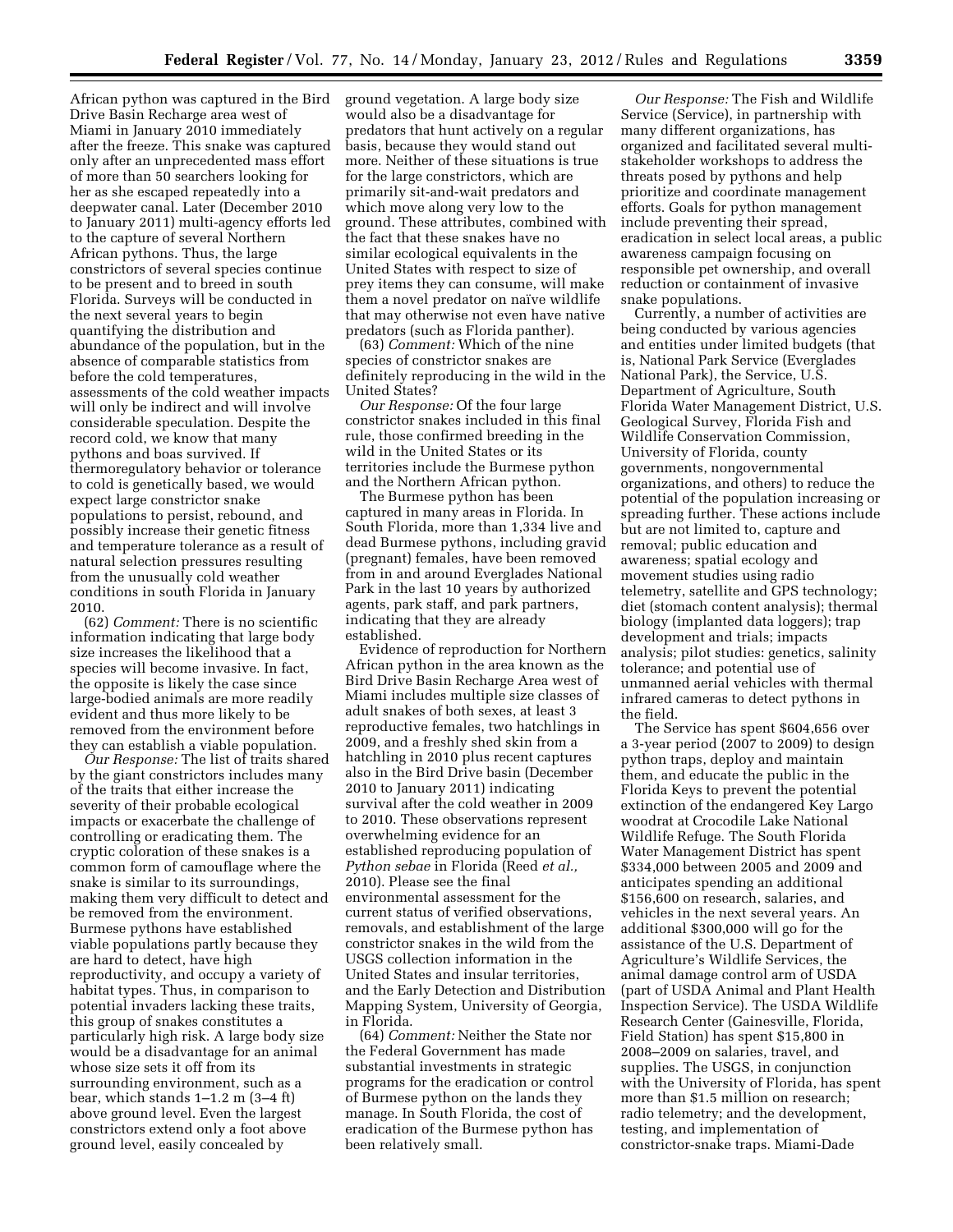County Parks and Recreation Department, Natural Areas Management and Department of Environmental Resources Management have spent \$60,875 annually on constrictor snake issues. The National Park Service has spent \$317,000 annually on various programs related to constrictor snake issues in the Everglades National Park. All these expenditures total \$5.7 million from 2005 to approximately 2012, or roughly an average of \$720,000 per year. Many people have also volunteered their time to search for and capture snakes when funding was not available.

Although the agencies mentioned above would prefer to eradicate these invasive snakes, they recognize that eradication is unlikely. As explained in the ''*Control''* section of Factors That Reduce or Remove Injuriousness for Burmese Python, Kraus (2009) found no examples of local populations of reptiles that had been successfully eradicated.

(65) *Comment:* The most effective and least costly methods would focus on preventing establishment of any potentially invasive species and would include early detection and rapid response (EDRR). Eradication of established populations is very rarely effective and always costly.

*Our Response:* We agree that EDRR programs can be of benefit once prevention options have been exhausted or proven to be ineffective. Sometimes considered the ''second line of defense'' after prevention, EDRR is a critical component of any effective invasive species management program. When new invasive species infestations are detected, a prompt and coordinated containment and eradication response can reduce environmental and economic impacts. This action results in lower cost and less resource damage than implementing a long-term control program after the species is established. Early detection of new infestations requires vigilance and regular monitoring of the managed area and surrounding ecosystem. An EDRR system will provide an important second line of defense against invasive animals that will work in concert with Federal efforts to prevent unwanted introductions such as an injurious wildlife listing under the Lacey Act. Prevention is why two of these large constrictor snakes not yet found to be reproducing in the United States or territories are included in this final rule.

(66) *Comment:* Two papers published in the journal *Biological Invasions,* one by USDA wildlife researchers and another authored by scientists at several research institutions including the University of Florida, have concluded that Burmese pythons can't survive for

any length of time outside south Florida unless they have the ability to find appropriate burrows or cavities to allow hibernation for several months during the winter. Given that this snake is primarily a tropical and subtropical species, it may not have evolved the behavior or physiology to successfully hibernate.

*Our Response:* The winter of January 2010 was one of the coldest on record in southern Florida. Burmese pythons were documented to tolerate these conditions. In the USDA study (Avery *et al.* 2010), two of nine (22 percent) of the Burmese pythons survived the cold spell. This study was conducted in Gainesville, Florida, 400 km (248.5 mi) north of the known range where they are currently reproducing; this region of Florida also experienced record cold weather. The Mazzotti *et al.* (2010) study, which was conducted within the Everglades region, found that 1 of 10 telemetered Burmese pythons survived (10 percent) and 59 of 99 (60 percent) of nontelemetered pythons survived. Subsequently there have been sightings and recent removals of Burmese pythons and Northern African pythons in south Florida, including a mating aggregation of Burmese pythons with one gravid female and four males (Snow 2010). Therefore, despite the coldest winter on record since at least the 1940s (NOAA 2010), south Florida still has reproducing populations of nonnative large constrictor snakes. While the abundance of pythons clearly declined during this record cold winter, the population has recovered rapidly in south Florida, where the average female reaches reproductive maturity within 3 years and can subsequently produce more than 30 (but up to 107) eggs per clutch annually or biennially (Harvey *et al.* 2008).

Dorcas *et al.* (2011) published another study in *Biological Invasions.* They relocated 10 Burmese pythons from the Everglades to an outdoor research setting in South Carolina. The following January, they all died. However, they had not had a chance to acclimate to a milder winter before getting hit with record cold. Dorcas *et al.* (2011) concluded: ''Some pythons in our study were able to withstand long periods of considerably colder weather than is typical for South Florida, suggesting that some snakes currently inhabiting Florida could survive typical winters in areas of the southeastern United States more temperate than the region currently inhabited by pythons. Moreover, our results are specific to translocated pythons from southern Florida. Burmese pythons originating from more temperate localities within

their native range may be more tolerant of cold temperatures and would presumably be more likely to successfully become established in temperate areas of North America. The susceptibility to cold we observed may reflect a tropical origin of the Florida pythons or acclimatization of snakes to warm southern Florida winters early in life.'' Given the climate flexibility exhibited by the Burmese python in its native range (as analyzed through USGS' climate-matching predictions in the United States), we would expect new generations within the leading edge of the population's nonnative range to become increasingly adaptable and able to expand to colder climates.

(67) *Comment:* The ''Reed and Rodda Report'' was only subject to an internal review process. Any policy changes or legislation that will have an effect on the freedoms of American citizens should be based on sound scientific evidence as well as the merit of a true scientific peer review process.

*Our Response:* Dr. Susan Haseltine, Associate Director for Biology, USGS, responded to a press release issued by a reptile-trade organization and an accompanying letter by a group of veterinarians and other scientists regarding the USGS peer review process. She said, ''The USGS provides unbiased, objective scientific information upon which other entities may base judgments. To ensure objectivity, independent scientific review is required of every USGS publication. Standards require a minimum of two reviews, and adequacy of the author's responses to reviews is assessed by both research managers and independent scientists within the USGS. The authors went well beyond the requirements by soliciting reviews from 20 reviewers (18 of them external to the USGS). Reviewers comprised a large portion of the global expertise on both the biology of giant constrictor snakes and the management of invasive snakes.''

The USGS follows mandatory fundamental science practices for peer review, which can be read at the following Internet site: *[http://](http://www.usgs.gov/usgs-manual/500/502-3.html)  [www.usgs.gov/usgs-manual/500/502-](http://www.usgs.gov/usgs-manual/500/502-3.html) [3.html.](http://www.usgs.gov/usgs-manual/500/502-3.html)* This policy establishes the requirements for peer review of USGS information products and applies to all USGS scientific and technical information, whether it is published by the USGS or an outside entity.

#### **Other**

(68) *Comment:* The Service has not thoroughly considered the full implications of the rule regarding effects on the pet industry.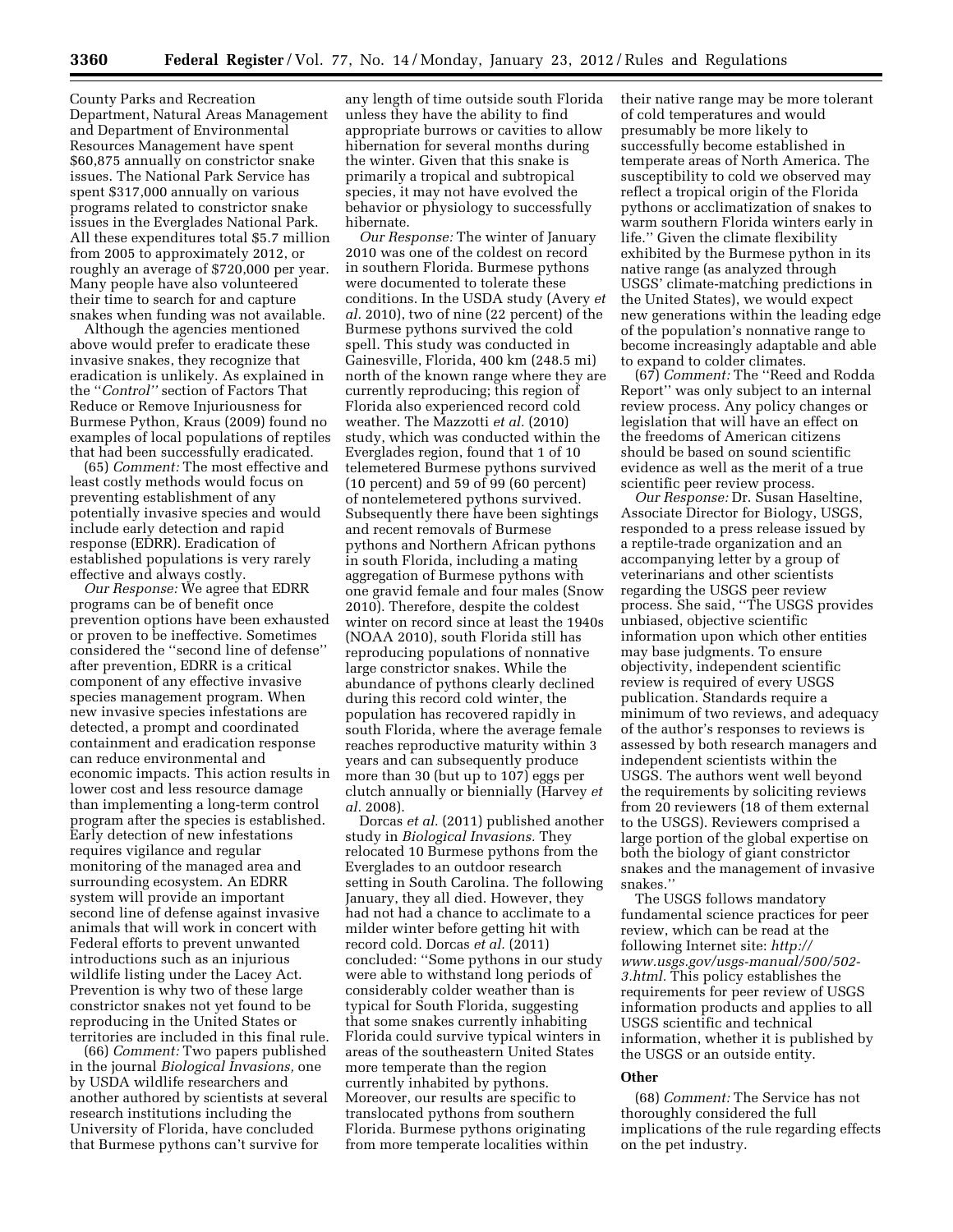*Our Response:* We understand that the implications of this rule are complex. We have endeavored to consider the need to list the four species as injurious, as well as alternatives using the best available information. Please see ''Alternatives to Listing'' below for an explanation of the alternatives that we considered. We have also made every effort to consider all of the indirect effects.

(69) *Comment:* Because the addition of any species to the Lacey Act results in the nationwide ban of that species, a nationwide impact study should be performed.

*Our Response:* As explained above, this rule does not create a nationwide ban. The commenter did not explain what type of nationwide impact study should be performed. We did, in fact, develop two nationwide impact studies, an economic analysis and an environmental assessment, drafts of which we posted on *[http://](http://www.regulations.gov) [www.regulations.gov](http://www.regulations.gov)* on March 12, 2010, with the proposed rule, and final versions of which are also available at *<http://www.regulations.gov>* under Docket No. FWS–R9–FHC–2008–0015. We used the best available information and we believe these impact studies are sufficient. We are not required to do additional surveys ourselves, because our standard is to use the best available information. We believe we made a good-faith effort to locate information (see also response to Comment 43).

(70) *Comment:* We requested a 90-day extension of the comment period for the proposed rule to provide our members much needed time to provide comments, data, and analysis that will be instrumental to the Service's final decision.

*Our Response:* We received several requests for an extension of the public comment period for up to 90 days. We granted an additional 30 days to the existing 60 days, for a total of 90 days for the proposed rule's comment period. We believe that amount of time was sufficient, even for a complex rule, considering we were seeking similar information to that for the 2008 notice of inquiry (73 FR 5784; January 31, 2008) and that for the second comment period ended on August 2, 2010—nearly 90 days after the first comment period ended.

(71) *Comment:* One commenter referred to a memo written in 2007 by a former Service Assistant Director and Chief of Law Enforcement. The comment quoted the memo, ''The injurious species provisions of the Lacey Act were clearly not designed to deal with a species that is already a significant part of the pet trade in the

United States'' and ''It could, however, make a felon out of a reptile enthusiast in Wisconsin who sells one python to an individual in Minnesota.'' The commenter stated that the Service has not made a case for the rule.

*Our Response:* The memo that the commenter referred to was an information memorandum to the Service's Director regarding the petition to list the Burmese python from the South Florida Water Management District in 2006. The memo described various options that the Service and others could consider. The statements quoted by the commenter are verbatim. However, at the time the memo was written, the USGS risk assessment (Reed and Rodda 2009) had not yet been completed. No decision had been made by the Service at the time of the memo. The Service's memo acknowledges, ''We expect to have the risk assessment—an essential first step in any evaluation for injurious designation—completed in approximately one year.'' That was, however, an underestimation of the time it would take to prepare such a thorough document and have it extensively peerreviewed. Once that risk assessment was completed, it became clear that all nine species should be evaluated by the Service for possible listing as injurious.

The memo's statement, ''The injurious species provisions of the Lacey Act were clearly not designed to deal with a species that is already a significant part of the pet trade in the United States'' is true in that the pet trade was not established to the degree it is today when the Lacey Act was passed by Congress in 1900. That does not, however, mean that the injurious species provisions cannot be an effective tool in invasive species management. The reason that the four species are being listed is that there are still vulnerable parts of the country where the listing of each of the species may prevent their establishment. In addition, three of the species are not currently a significant part of the constrictor pet trade, and the fourth species (Burmese python) comprises only 2.6 percent of total constrictor snake imports (for the genera *Python, Boa,* and *Eunectes*) for 2008 to 2010. Therefore, taking the proactive step to list them as injurious species now will reduce the likelihood that their numbers will increase in the United States and pose a risk to native wildlife in the future.

As for the comment from the memo, ''It could, however, make a felon out of a reptile enthusiast in Wisconsin who sells one python to an individual in Minnesota,'' that statement was also quoted correctly and is correct under

certain situations. However, those situations are more representative of worst-case scenarios. There are a variety of other laws that are often violated when people engage in illegal wildlife trafficking, some of which are Federal felonies. However, a stand-alone violation of the interstate transport or import prohibitions under 18 U.S.C. 42 is a misdemeanor, not a felony. Please also see our response to Comment (28) for an explanation of the misdemeanor and felony violations.

# **Alternatives to Listing**

(72) *Comment:* This is a summary of the alternatives suggested through the public comment process. Where noted, they are explained further in the text of the rule above.

A. List some or all of the nine species, but:

1. Exempt color and pattern genetic mutations of these snakes from the listing as albinos, leucistics, *etc.* 

*Our Response:* The commenter explains that albinos and leucistic (having reduced pigmentation) snakes have a far lesser chance of survival in any wild environment. Not listing these color and pattern mutations would have a smaller financial impact on the industry and no financial impact on the government. The commenter may be correct that such color variations may have a lesser chance of survival in the wild. However, the survival differential is unknown, so we have determined that all color variations are at least the same risk to the welfare of wildlife or wildlife resources of the United States. Furthermore, if snakes escape to the wild, their offspring may not have the same obvious color pattern and may perpetuate normally patterned populations given gene dominance, expression, and mutation.

2. Exempt hybrids.

*Our Response:* We realize that hybrids often are worth significantly more money than the parent species separately. Allowing hybrids would preserve more of the income of some breeders. However, we have determined that hybrids are at least the same risk as the parent species are to the welfare of wildlife or wildlife resources of the United States. The Wildlife Society commented, ''Hybrids between two invasive species are also invasive themselves and must be listed as injurious along with the exotic parental species. Hybrids maintain many of the characteristics of the parent species; this means that hybrids will retain an ability to reach the large sizes and continue the voracious dietary habits of the parental species, and they will cause as much damage to native threatened and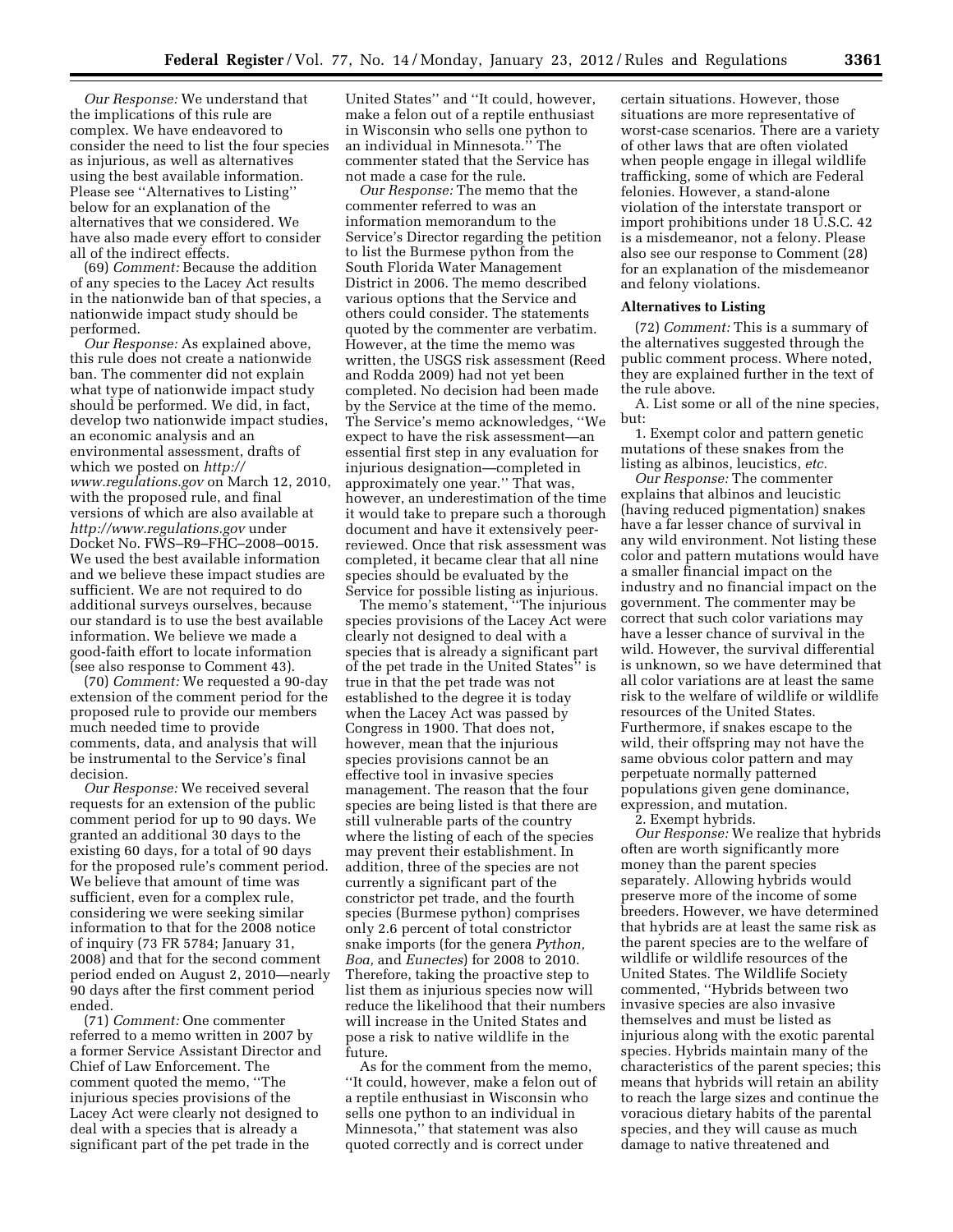endangered species and the environment as pure species ancestors. Many closely related constrictor species are known to hybridize, and it is likely that many of the invasive constrictors noted in the proposed rule have this same ability. Some hybrid combinations may result in sterile offspring, however, some do remain fertile, which several reptile breeders themselves attest to on their Web sites (*i.e., [http://](http://www.highendherps.com)  [www.highendherps.com](http://www.highendherps.com)*). Furthermore, each individual snake still has the capability of causing extensive damage within its lifetime. One potentially destructive invasive species is the African rock python (*Python sebae*), which has been captured in the wild west of Miami, Florida. In its native range, this snake can reach lengths up to 20 feet, and it is known to attack humans and farm animals. While this snake has the potential to cause serious damage, it also poses an additional threat because of its ability to hybridize successfully with Burmese pythons (*Python molurus*), a species which has already established a sizable and growing population in Florida.''

3. Do not list the species *Boa constrictor.* 

*Our Response:* We have not listed the species at this time. We will address this comment when we publish a determination of whether this species should be listed as injurious.

4. List regionally only where there is a climate match.

*Our Response:* Creating this type of geographical restriction or exemption (or both) under the Lacey Act would make enforcement of the regulations by the Federal Government, in cooperation with the affected States, virtually impossible.

The authority to list regionally is unclear and untested. Moreover, it would create a host of law enforcement complications.

5. Allow for the interstate travel for captive-bred animals.

*Our Response:* Please see our response to Comment (45).

6. Remove the status of the Port of Miami as an agricultural port and a port of entry. Move the port of entry north, maybe to one of the New England ports where the weather will eradicate anything that would be lost or illegally released.

*Our Response:* This alternative is beyond the scope of this rulemaking. Furthermore, it is outside the authority of the Service. In addition, it is highly impractical. While Miami is the port with the most imports of the nine species of large constrictor snakes in the proposed rule (75.4 percent from 1999 to 2007 and 86.7 percent from 2008 to

2010; USFWS Final Economic Analysis 2011), two other warm-weather southern ports (Los Angeles and Dallas-Fort Worth) also received imports of thousands of some or all of the nine species. These three ports account for 98 percent of all imports of the nine species. Los Angeles and Dallas are within the climate match range of the Burmese python. For the four species now being listed, the number of imports are fewer.

7. The Service should consider paying restitution to or compensating these people for their losses, by buying the animals and the businesses that will no longer exist, suddenly made worthless, at fair market value, and then debating the question on how to dispose of those animals.

*Our Response:* This rule does not affect people's ability to own, possess, or transport snakes within States, if allowed by State law. Neither the Service nor the Department of the Interior has programs or authorities to compensate people for losses that may be related to this injurious wildlife listing. The Service can work with the affected States and industry, and offer technical assistance to provide environmentally risk-free approaches to disposing of constrictor snakes that businesses or pet owners are no longer able to keep. Please also see our response to Comment 12 where we provide options for people to dispose of snakes responsibly.

B. Do not list any of the species. Instead:

8. Let the States regulate their own captive wildlife, such as following FWC's comprehensive approach in Florida.

*Our Response:* Please see our response to Comment (18).

9. Allow the industry to self-regulate and educate with the Internet, *etc.;*  United States Association of Reptile Keepers best management practices; State and local risk assessment industry best management practices (BMPs) as suggested by Dr. Frank Mazzotti; and HabitattitudeTM.

*Our Response:* We fully support all of these suggestions and look forward to working with all entities that endorse them. However, they are voluntary actions and there is no guarantee that people will cooperate. These efforts have been available for many years, and while they are useful in many cases, we believe that both voluntary and regulatory actions are necessary to safeguard our ecosystems with more assurance.

10. Issue permits and registrations, require microchipping, apply severe fines and criminal charges, *etc.,* for the miskeeping or release of these animals in any State.

*Our Response:* These alternatives do have potential for preventing accidental and intentional escapes. However, the Service does not have the authority to issue permits for pets or for any use of injurious species other than for medical, zoological, educational, or scientific purposes.

C. PIJAC offered to discuss options with the Service in detail including developing a comprehensive, State-led prevention and early detection and rapid response program.

*Our Response:* Industry and State partnerships are very important to the Service and Department of the Interior in our efforts to manage invasive species. As examples, the Department signed a Memorandum of Understanding with PIJAC in 2009 to create public awareness—through such public campaigns as HabitattitudeTM about the threat of invasive species and to promote responsible pet ownership practices to prevent the accidental or intentional release of invasive species by pet owners. The Service also partners with States to develop a national aquatic invasive species program, and we support many State management actions through cost-share grants for implementation of State Aquatic Nuisance Species Management Plans. These partnerships with industry and States are essential aspects of managing the invasive species problem facing the nation. Also important is the Federal Government's authority to regulate importation and interstate transport of species found to be injurious wildlife under 18 U.S.C. 42. This authority is one important aspect of an overall national strategy to reduce the risks from introduction and spread of harmful nonnative species (Lodge *et al.* 2006).

# **Required Determinations**

#### *Regulatory Planning and Review*

The Office of Management and Budget (OMB) has determined that this rule is significant under Executive Order (E.O.) 12866. OMB bases its determination upon the following four criteria:

(1) Whether the rule will have an annual effect of \$100 million or more on the economy or adversely affect an economic sector, productivity, jobs, the environment, or other units of the government.

(2) Whether the rule will create inconsistencies with other Federal agencies' actions.

(3) Whether the rule will materially affect entitlements, grants, user fees, loan programs, or the rights and obligations of their recipients.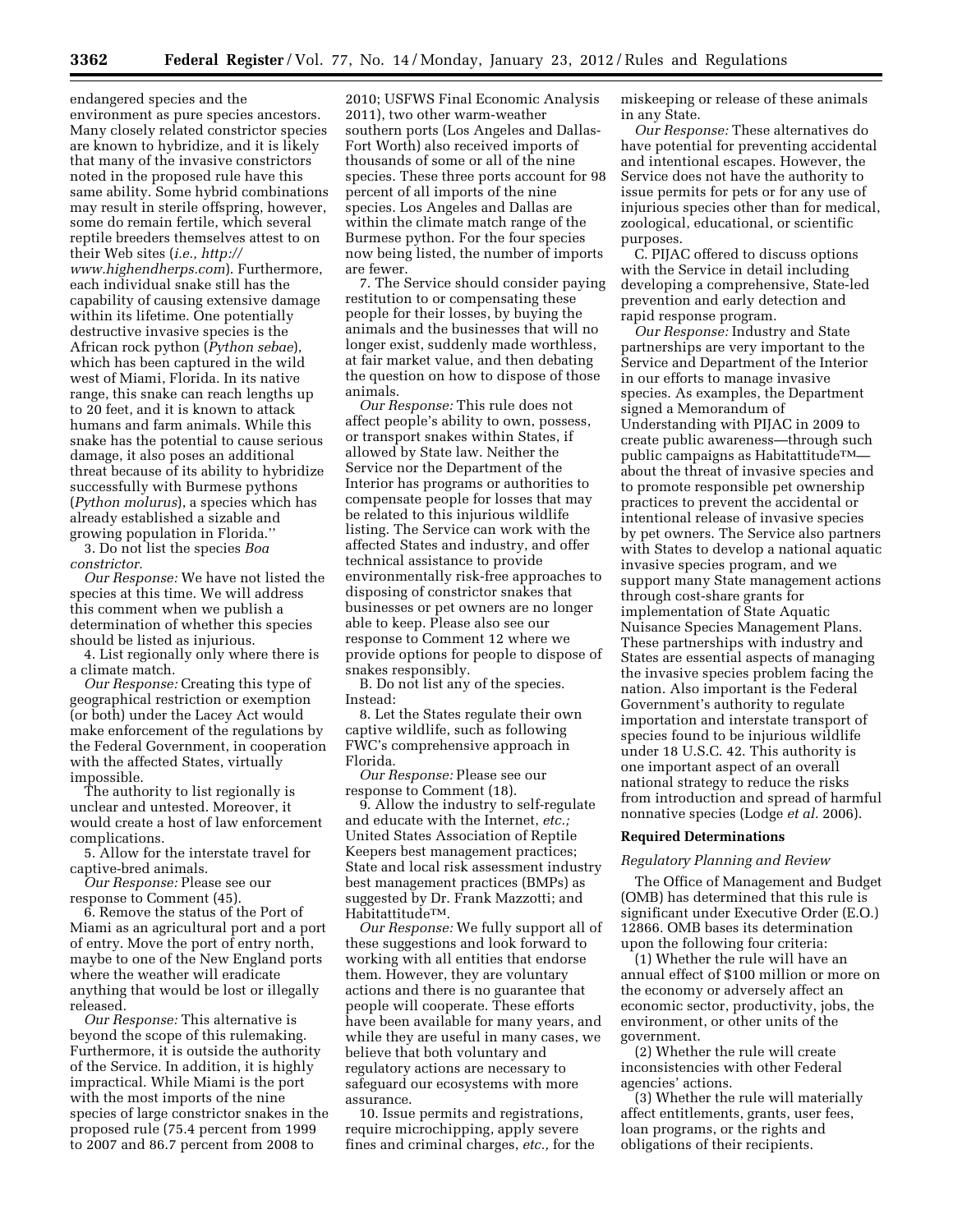(4) Whether the rule raises novel legal or policy issues.

Executive Order 12866 Regulatory Planning and Review (U.S. Office of Management and Budget 1993) and a subsequent document, Economic Analysis of Federal Regulations under Executive Order 12866 (U.S. Office of Management and Budget 1996), identify guidelines or ''best practices'' for the economic analysis of Federal regulations. With respect to the regulation under consideration, an analysis that comports with the Circular A–4 would include a full description and estimation of the economic benefits and costs associated with implementation of the regulation. These benefits and costs would be measured by the net change in consumer and producer surplus due to the regulation. Both producer and consumer surplus reflect opportunity cost as they measure what people would be willing to forego (pay) in order to obtain a particular good or service. ''Producers' surplus is the difference between the amount a producer is paid for a unit of good and the minimum amount the producer would accept to supply that unit. Consumers' surplus is the difference between what a consumer pays for a unit of a good and the maximum amount the consumer would be willing to pay for that unit (U.S. Office of Management and Budget 1996, section  $C-1$ ).''

Large constrictor snakes are commonly kept as pets in U.S. households, displayed by zoological institutions, used for science and research, and used as educational tools. Because none of the four species listed by this rule is native to the United States, the species are obtained by importing or breeding in captivity. We provided a draft economic analysis to the public at the time the proposed rule was published (on *[http://](http://www.regulations.gov)  [www.regulations.gov](http://www.regulations.gov)* at Docket No. FWS–R9–FHC–2008–0015) and offered two public comment periods totaling 90 days. Using the comments we received on the draft economic analysis and new information we acquired, we revised the economic analysis and provided the final version on *[http://](http://www.regulations.gov)  [www.regulations.gov](http://www.regulations.gov)* at Docket No. FWS–R9–FHC–2008–0015. We provide a summary here.

In the context of the regulation under consideration, the economic effects to three groups would be addressed: (1) Producers; (2) consumers; and (3) society. With the prohibition of imports and interstate shipping, producers, breeders, and suppliers would be affected in several ways. Depending on the characteristics of a given business

(such as what portion of their sales depends on out-of-State sales or imports), sales revenue would be reduced or eliminated, thus decreasing total producer surplus compared to the situation without the regulation. Consumers (pet owners or potential pet owners) would be affected by having a more limited choice of constrictor snakes or, in cases where species were not available within their State, no choice at all if out-of-State sales are prohibited. Consequently, total consumer surplus would decrease compared to the situation without the regulation. Certain segments of society may value knowing that the risk to natural areas and other potential impacts from constrictor snake populations is reduced by implementing the regulation. In this case, consumer surplus would increase compared to the situation without the regulation. If comprehensive information were available on these different types of producer and consumer surplus, a comparison of benefits and costs would be relatively straightforward. However, information is not currently available on these values so a quantitative comparison of benefits and costs is not possible.

The data currently available is limited to the number of constrictor snake imports each year, the estimated number of constrictor snakes bred in the United States, and a range of retail prices for each constrictor snake species. Using data for the three genera *Python, Boa,* and *Eunectes,* we provide the value of the foregone snakes sold as a rough approximation for the social cost of this final rulemaking. We provide qualitative discussion on the potential benefits of this rulemaking. In addition, we used an input-output model in an attempt to estimate the secondary or multiplier effects of this rulemaking—job impacts, job income impacts, and tax revenue impacts (discussed below).

With this rule, the importation and interstate transport of four species of large constrictor snakes (Burmese python, Northern African python, Southern African python, and yellow anaconda) will be prohibited from importation and interstate transport, except as specifically permitted. The annual retail value losses as a result of this rule are estimated to range from \$3.7 million to \$7.6 million.

The broad indicator of the economic impacts of the alternatives, economic output or aggregate sales, includes three types of effects: direct, indirect, and induced. The direct effects are the changes in annual retail value due to the implementation of a given alternative.

''Indirect effects result from changes in sales for suppliers to the directly affected businesses (including trade and services at the retail, wholesale and producer levels. Induced effects are associated with further shifts in spending on food, clothing, shelter and other consumer goods and services, as a consequence of the change in workers and payroll of directly and indirectly affected businesses'' (Weisbrod and Weisbrod 1997). The indirect and induced effects represent any multiplier effects due to the loss of revenue. These cost estimates include the various potential scenarios we considered.

Businesses or individuals shipping listed species across State lines could face penalties for Lacey Act violations. The penalty for a Lacey Act violation is not more than 6 months in prison and not more than a \$5,000 fine for an individual, and not more than a \$10,000 fine for an organization.

Under this final rule, the probability of large constrictor snakes establishing populations outside of their current U.S. locations should decrease compared to the no action alternative. The change in probability is unknown.

# *Alternatives Considered*

The draft economic analysis considered two other alternatives, in addition to listing all (Alternative 2) or none (Alternative 1) of the nine species under consideration. Alternative 3 would list the seven species known to be in trade in the United States (that is, all but the Beni and DeSchauensee's anacondas). Alternative 4 would list the five species judged to have a high ''overall risk potential'' in the USGS evaluation (Reed and Rodda 2009), while excluding the four species judged to have a medium overall risk potential (that is, the two nontraded species, plus the green anaconda and reticulated python).

For the final economic analysis, we split Alternative 2 into 2A (the nine species proposed for listing) and 2B (the four species addressed in this final rule). This allows the Service to move forward with the listing of four species, while the other five remain under consideration.

Compared to the alternative of listing all nine species (2A), Alternative 3 would have no effect on current sales revenues or indirect economic impacts from the loss of such revenues, since there are currently no sales revenues from these two species. It would, however, allow consumers to substitute these two species (in addition to the many other substitute species already available) for the purchase of the prohibited species, thus reducing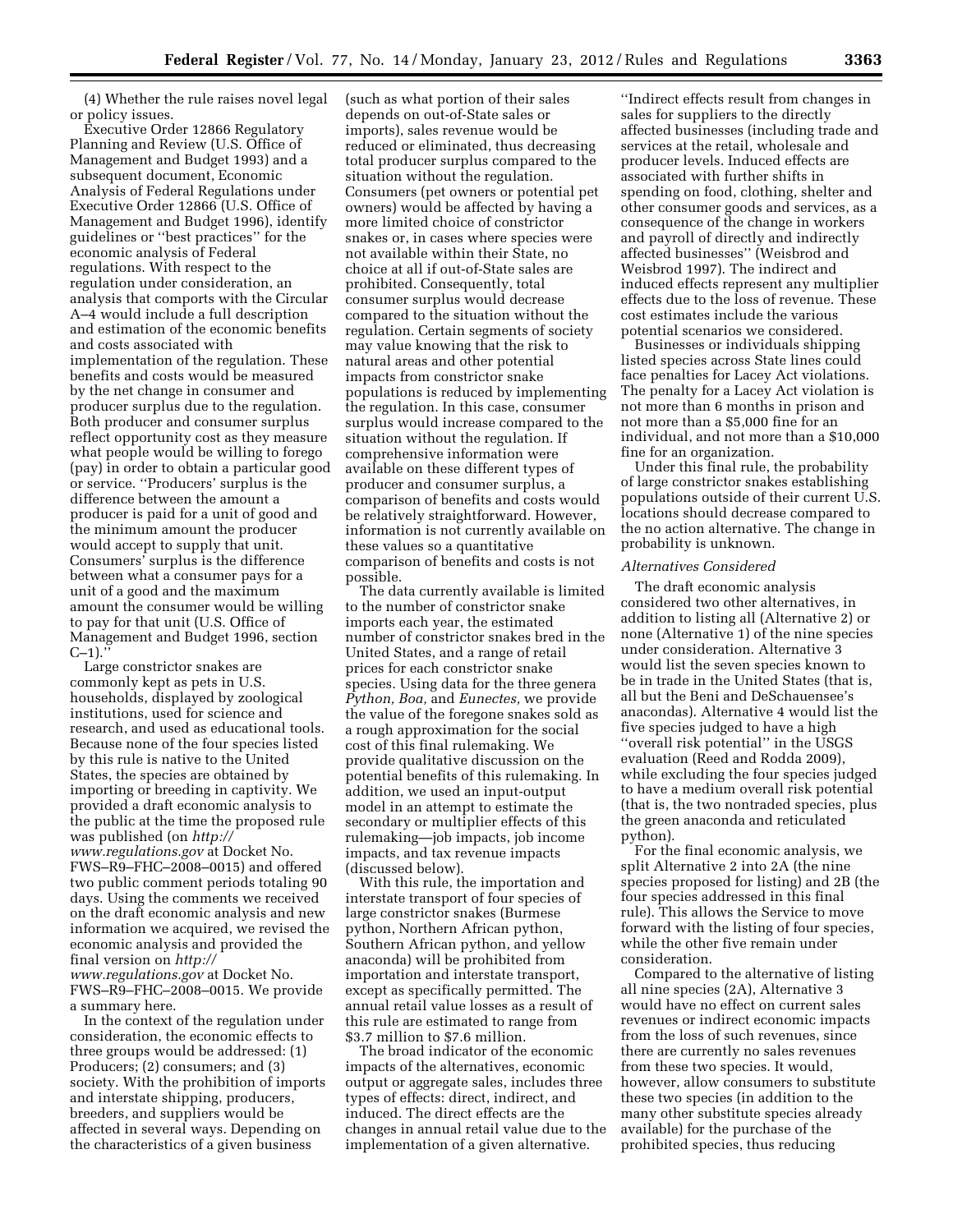economic impacts to the degree that there would be substitute purchases of these two species. However, the possibility of substitute purchases is itself a potential problem in that the two currently nontraded species are so similar in appearance to the green and yellow anacondas that it would be difficult for enforcement officials to distinguish green or yellow anacondas that were mislabeled as Beni or DeSchauensee's anacondas. In addition, acting to prevent the importation of these two species before trade in them emerges means that environmental injury from them can be prevented, which is far more effective than waiting until after injury has already occurred to act to limit it.

Alternative 4 (listing only the five species determined to have a high ''overall risk potential'' in Reed and Rodda (2009)) would limit the rule to the species with the greatest potential for environmental injury. Of the four species that would not be listed under this alternative, two are not currently in trade in the United States, and one (the green anaconda) is in very limited trade (less than half a percent of imported constrictor snakes of the genera *Python, Boa,* and *Eunectes*). Of the four that would not be listed, only the reticulated python is the subject of noticeable trade, and that is less than 4 percent of imported constrictor snakes of the genera *Python, Boa,* and *Eunectes.* The economic impact of the five-species alternative (Alternative 4) would be less than the nine-proposed-species alternative (2A) primarily because of the exclusion of the reticulated python; less than the seven species in Alternative 3, primarily because of the exclusion of the reticulated python; but greater than the four species in Alternative 2B, primarily because the boa constrictor is included. The relative level of risk associated with each species is determined by the criteria specified in the section Lacey Act Evaluation Criteria above. Even in the case of those species with medium risk, the particular areas where the climate match occurs are notable for the number of endangered species found there (*e.g.,*  Hawaii, southern Florida, and Puerto Rico). That fact, the potential that yellow anacondas would be difficult for enforcement officials to distinguish if mislabeled as DeSchauensee's anacondas, and the fact that the opportunity to act preventively before most of these species became established would be lost under this alternative, and all of these factors argued against its adoption.

# *Regulatory Flexibility Act*

Under the Regulatory Flexibility Act (as amended by the Small Business Regulatory Enforcement Fairness Act [SBREFA] of 1996) (5 U.S.C. 601 *et seq.*), whenever a Federal agency is required to publish a notice of rulemaking for any proposed or final rule, it must prepare and make available for public comment a regulatory flexibility analysis that describes the effect of the rule on small entities (that is, small businesses, small organizations, and small government jurisdictions). However, no regulatory flexibility analysis is required if the head of an agency certifies that the rule would not have a significant economic impact on a substantial number of small entities. Thus, for a regulatory flexibility analysis to be required, impacts must exceed a threshold for ''significant impact'' and a threshold for a ''substantial number of small entities.'' See 5 U.S.C. 605(b). SBREFA amended the Regulatory Flexibility Act to require Federal agencies to provide a statement of the factual basis for certifying that a rule would not have a significant economic impact on a substantial number of small entities. A Final Regulatory Flexibility Analysis, which we briefly summarize below, was prepared to accompany this rule. See **ADDRESSES** or *[http://](http://www.regulations.gov) [www.regulations.gov](http://www.regulations.gov)* under Docket No. FWS–R9–FHC–2008–0015 for the complete document.

This rule lists four constrictor snake species: (Burmese python, Northern African python, Southern African python, and yellow anaconda) as injurious species under the Lacey Act. Entities impacted by the listing would include: (1) Companies importing live snakes, gametes, viable eggs, and hybrids; (2) companies (breeders and wholesalers) with interstate sales of live snakes, gametes, viable eggs, and hybrids (3) entities selling reptilerelated products and services (pet stores, veterinarians, and shipping companies); and (4) research organizations, zoos, and educational operations. Importation of the four constrictor snakes would be eliminated, except as specifically authorized. Impacts to entities breeding or selling these snakes domestically would depend on the amount of interstate sales within the constrictor snake market. Impacts also are dependent upon whether or not consumers would substitute the purchase of an animal that is not listed, which would thereby reduce economic impacts.

For businesses importing any of the four large constrictor snakes in this final rule, the maximum impact of this

rulemaking would result in 14 to 19 small businesses (20 percent) having a reduction in their retail sales of 3 percent.

In addition to companies that import snakes, entities that breed and sell large constrictor snakes will also be impacted. These entities include distributors, retailers, breeders and hobbyists, and exhibitors and trade shows. We do not know the total number of businesses, large or small, that sell or breed the listed four species domestically. However, we know approximately the number of businesses that sell or breed large constrictor snake species of the genera *Python, Boa,* and *Eunectes* and that overall, the nine listed species originally proposed represent 58 percent of all U.S.-bred large constrictor snake sales of those three genera. Because we do not know exactly how many businesses sell the listed species, we extrapolated the percentage of sales to determine the number of affected businesses. Thus, we assume that 16 to 22 percent of businesses sell or breed the four snake species in this final rule and that approximately 62 to 85 percent of these entities would qualify as small businesses. Therefore, approximately 979 to 2,874 small businesses would be affected. Impacts to this group of businesses as a whole could represent a 16 to 22 percent reduction in retail value.

In addition to snake sales, ancillary and support services comprise part of the snake industry. Four major categories include: (1) Food suppliers (such as for frozen or live rats and mice), (2) equipment suppliers (such as for cages, containers, lights, and other nonfood items), (3) veterinary care and other health-related items, and (4) shipping companies. The decrease in constrictor-snake-industry economic output and related employment from baseline conditions is \$10.7 to 21.8 million for the four species. This estimate includes impacts to the support service businesses. The number of businesses that provide these services to the large constrictor snake market is unreported. Thus, we do not know the impact to these types of individual businesses.

Under the final rule, the interstate transport of the four constrictor snakes will be discontinued, except as specifically permitted. Thus, any revenue that would be potentially earned from this portion of the business will be eliminated. The amount of sales impacted is completely dependent on the percentage of interstate transport. That is, the impact depends on where businesses are located and where their customers are located.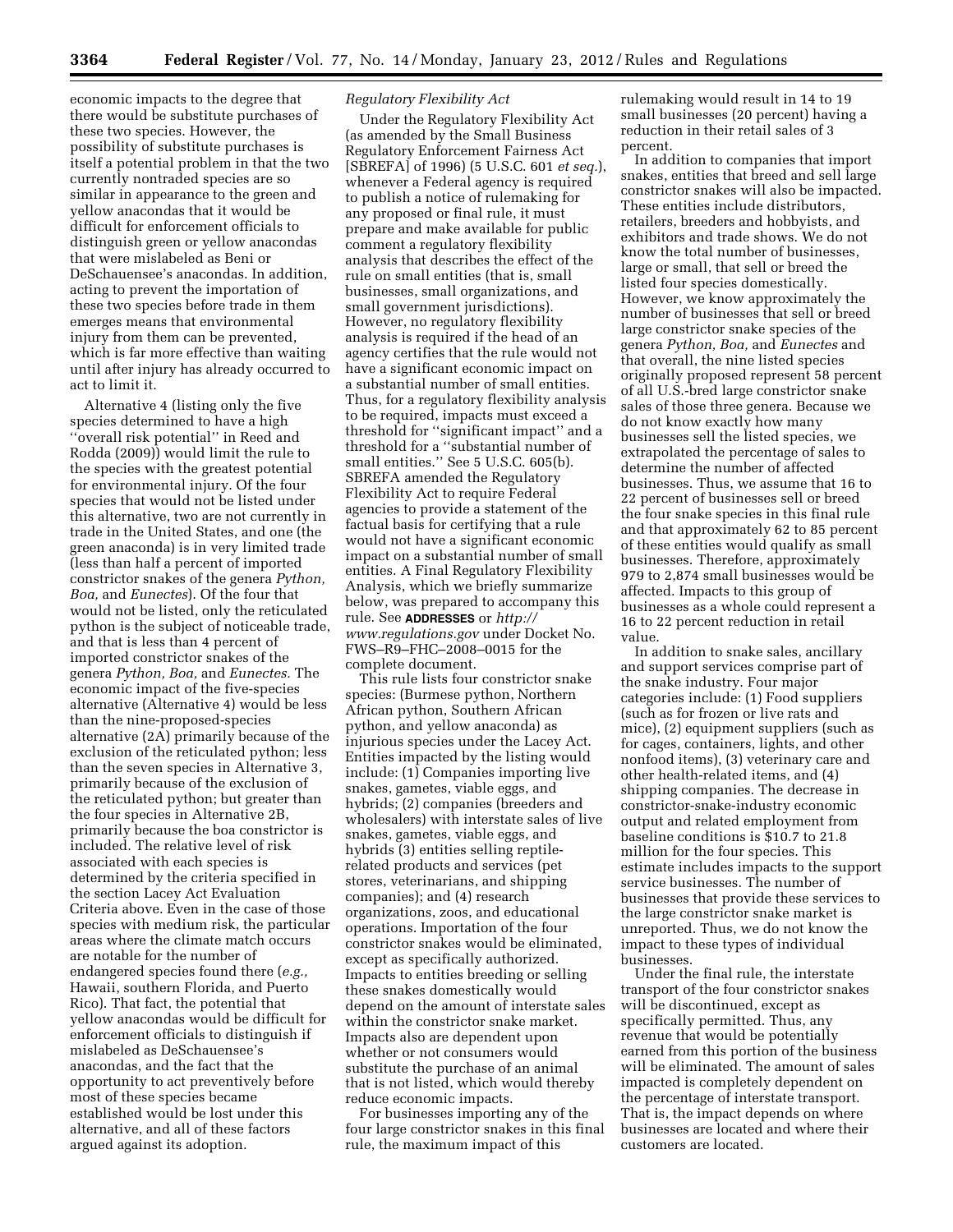Therefore, this final rule may have a significant economic effect on a small number of small entities as defined under the Regulatory Flexibility Act (5 U.S.C. 601 *et seq.*).

# *Small Business Regulatory Enforcement Fairness Act*

This rule is not a major rule under 5 U.S.C. 804(2), the Small Business Regulatory Enforcement Fairness Act. This rule:

a. Would not have an annual effect on the economy of \$100 million or more. According to the final economic analysis (USFWS 2011), the annual retail value losses for the four constrictor snake species in this final rule are estimated to range from \$3.7 million to \$7.6 million. In addition, businesses would also face the risk of fines if caught transporting these constrictor snakes, gametes, viable eggs, or hybrids across State lines. The penalty for a Lacey Act violation under the injurious wildlife provisions is not more than 6 months in prison and not more than a \$5,000 fine for an individual and not more than a \$10,000 fine for an organization.

b. Would not cause a major increase in costs or prices for consumers, individual industries, Federal, State, or local government agencies, or geographic regions. Businesses breeding or selling the listed snakes would be able to substitute other species and maintain business by seeking unusual morphologic forms in other snakes. Some businesses, however, may close. We do not have data for the potential substitutions and therefore, we do not know the number of businesses that may close.

c. Would not have significant adverse effects on competition, employment, investment, productivity, innovation, or the ability of United States-based enterprises to compete with foreignbased enterprises.

# *Unfunded Mandates Reform Act (2 U.S.C. 1501 et seq.)*

This proposed rule would not impose an unfunded mandate on State, local, or tribal governments or the private sector of more than \$100 million per year. This proposed rule would not have a significant or unique effect on State, local, or tribal governments or the private sector. A statement containing the information required by the Unfunded Mandates Reform Act (2 U.S.C. 1501 *et seq.*) is not required.

# *Takings*

In accordance with E.O. 12630 (Government Actions and Interference with Constitutionally Protected Private Property Rights), the rule does not have significant takings implications. A takings implication assessment is not required. This rule would not impose significant requirements or limitations on private property use. Any person who possesses one or more snakes from the four species can continue to possess, sell, or transport them within their State boundaries.

# *Federalism*

In accordance with E.O. 13132 (Federalism), this rule does not have Federalism implications. This rule would not have substantial direct effects on States, on the relationship between the Federal Government and the States, or on the distribution of power and responsibilities among the various levels of government. The rule does not have substantial direct effects on States because it: (1) Imposes no affirmative obligations on any State, (2) preempts no State law, (3) does not limit the policymaking discretion of the States, (4) requires no State to expend any funds, and (5) imposes no compliance costs on any State. Executive Order 13132 requires Federal agencies to proceed cautiously when there are ''uncertainties regarding the constitutional or statutory authority of the national government,'' but there are no such uncertainties here. The statutory authority of the Fish and Wildlife Service to designate injurious species pursuant to the Lacey Act is clear, and the constitutional basis for the Lacey Act (a statute that has been in effect since 1900) is equally clear, limited as it is to the regulation of international and interstate commerce. The Executive Order also encourages early consultation with State and local officials, which the Service has done. Indeed, this rulemaking was initiated by petition from an agency of the State of Florida. Therefore, in accordance with Executive Order 13132, we determine that this rule does not have Federalism implications or preempt State law, and therefore a Federalism summary impact statement is not required.

# *Civil Justice Reform*

In accordance with Executive Order 12988, the Office of the Solicitor has determined that the rule does not unduly burden the judicial system and meets the requirements of sections 3(a) and 3(b)(2) of the Executive Order. The rule has been reviewed to eliminate drafting errors and ambiguity, was written to minimize litigation, provides a clear legal standard for affected conduct rather than a general standard, and promotes simplification and burden reduction.

# *Paperwork Reduction Act of 1995 (44 U.S.C. 3501 et seq.)*

This rule does not contain any new collections of information that require approval by OMB under the Paperwork Reduction Act of 1995 (44 U.S.C. 3501 *et seq.*). This rule will not impose new recordkeeping or reporting requirements on State or local governments, individuals, businesses, or organizations. OMB has approved the information collection requirements associated with the required permits and assigned OMB Control No. 1018– 0093. An agency may not conduct or sponsor, and a person is not required to respond to, a collection of information unless it displays a currently valid OMB control number.

## *National Environmental Policy Act*

We have reviewed this rule in accordance with the criteria of the National Environmental Policy Act (42 U.S.C. 4321 *et seq.*) and the Departmental Manual in 516 DM. This action is being taken to protect the natural resources of the United States. A final Environmental Assessment and a Finding of No Significant Impact (FONSI) have been prepared and are available for review by written request (see **ADDRESSES**) or at *[http://](http://www.regulations.gov) [www.regulations.gov](http://www.regulations.gov)* under Docket No. FWS–R9–FHC–2008–0015. The final environmental assessment was based on the nine proposed species of snakes and revised based on comments from peer reviewers and the public. By adding Burmese python, Northern African python, Southern African python, and yellow anaconda to the list of injurious wildlife, we intend to prevent their new introduction, further introduction, and establishment into natural areas of the United States to protect native wildlife species, the survival and welfare of wildlife and wildlife resources, and the health and welfare of human beings. If we did not list these constrictor snakes as injurious, the species are more likely to expand in captivity in States where they are not already found in the wild; this would increase the risk of their escape or intentional release and establishment in new areas, which would likely threaten native fish and wildlife, and humans. Burmese pythons and Northern African pythons are established in southern Florida. Releases of the four constrictor snakes into natural areas of the United States are likely to occur again, and the species are likely to become established in additional U.S. natural areas such as national wildlife refuges and parks, threatening native fish and wildlife populations and ecosystem form,